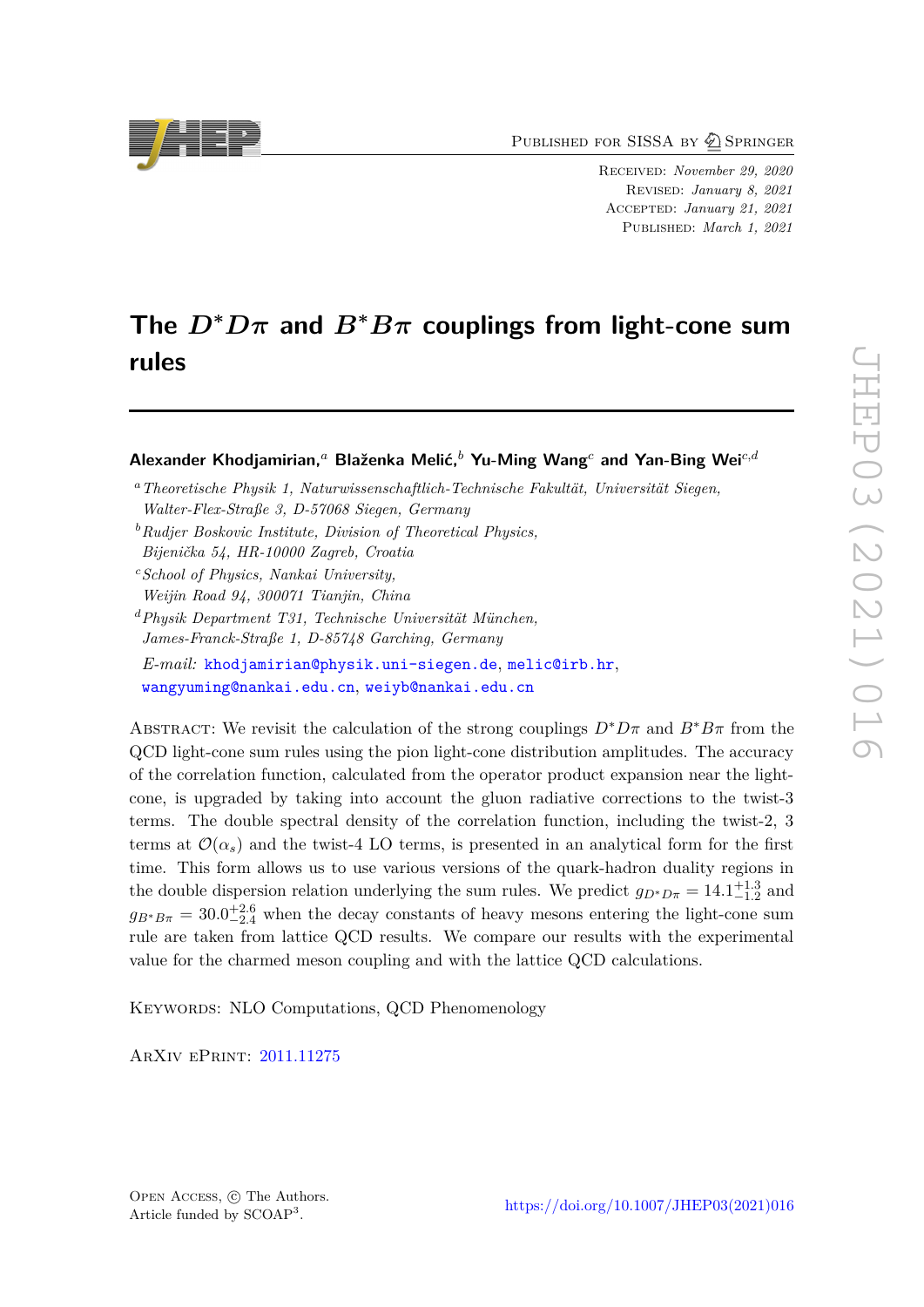# **Contents**

| 1 Introduction                                               | $\mathbf{1}$            |
|--------------------------------------------------------------|-------------------------|
| 2 The LCSR method                                            | $\overline{\mathbf{4}}$ |
| 3 Double spectral density of the correlation function        | 6                       |
| 3.1 Double spectral density at LO                            | $\boldsymbol{6}$        |
| 3.2 Double spectral density at NLO                           | 10                      |
| 4 Quark-hadron duality and the sum rule                      | 12                      |
| 5 Numerical results                                          | 16                      |
| 6 Conclusions and perspectives                               | 29                      |
| A Pion light-cone DAs                                        | 31                      |
| B Double spectral density at NLO                             | 33                      |
| C Two-point sum rules for heavy meson decay constants at NLO | 35                      |

# <span id="page-1-0"></span>**1 Introduction**

The strong couplings of heavy-light pseudoscalar and vector mesons with the pion belong to the most important hadronic parameters of heavy flavour physics. Our ability to calculate these couplings reflects the currently achieved progress in QCD and related effective theories. In the charm sector, the  $D^*D\pi$  coupling has been measured, combining the branching fractions of the  $D^* \to D\pi$  decays with the total width of  $D^*$ . The latter is currently available from the two experiments  $[1-3]$  $[1-3]$  and has a small error. The  $B^*B\pi$  coupling cannot be directly measured, due to the lack of phase space for a  $B^* \to B\pi$  decay. Still, this coupling is phenomenologically very important. It enters the residue of the *B*<sup>∗</sup> -meson pole in the vector  $B \to \pi$  form factor used for the determination of the CKM parameter  $V_{ub}$ . Located very close to the kinematical threshold of the  $B \to \pi \ell \bar{\nu}_{\ell}$  semileptonic transitions, the  $B^*$ pole significantly influences the form factor at small hadronic recoil.

In the infinitely heavy-quark limit  $m_b \to \infty$ , the  $B^*B\pi$  coupling turns into the "static" strong coupling of heavy-light mesons with the pion, a key parameter in the heavy-meson chiral perturbation theory (HM<sub>X</sub> PT) [\[4](#page-37-2)[–6\]](#page-37-3). There are several lattice QCD calculations of the heavy-meson strong couplings and their static limit, the most advanced ones, calculated with dynamical quarks, are in  $[7-12]$  $[7-12]$ .

In [\[13\]](#page-38-1), the  $D^*D\pi$  and  $B^*B\pi$  couplings have been calculated, employing the method of light-cone sum rules (LCSRs) in QCD [\[14](#page-38-2)[–16\]](#page-38-3). The extension of LCSRs to strong couplings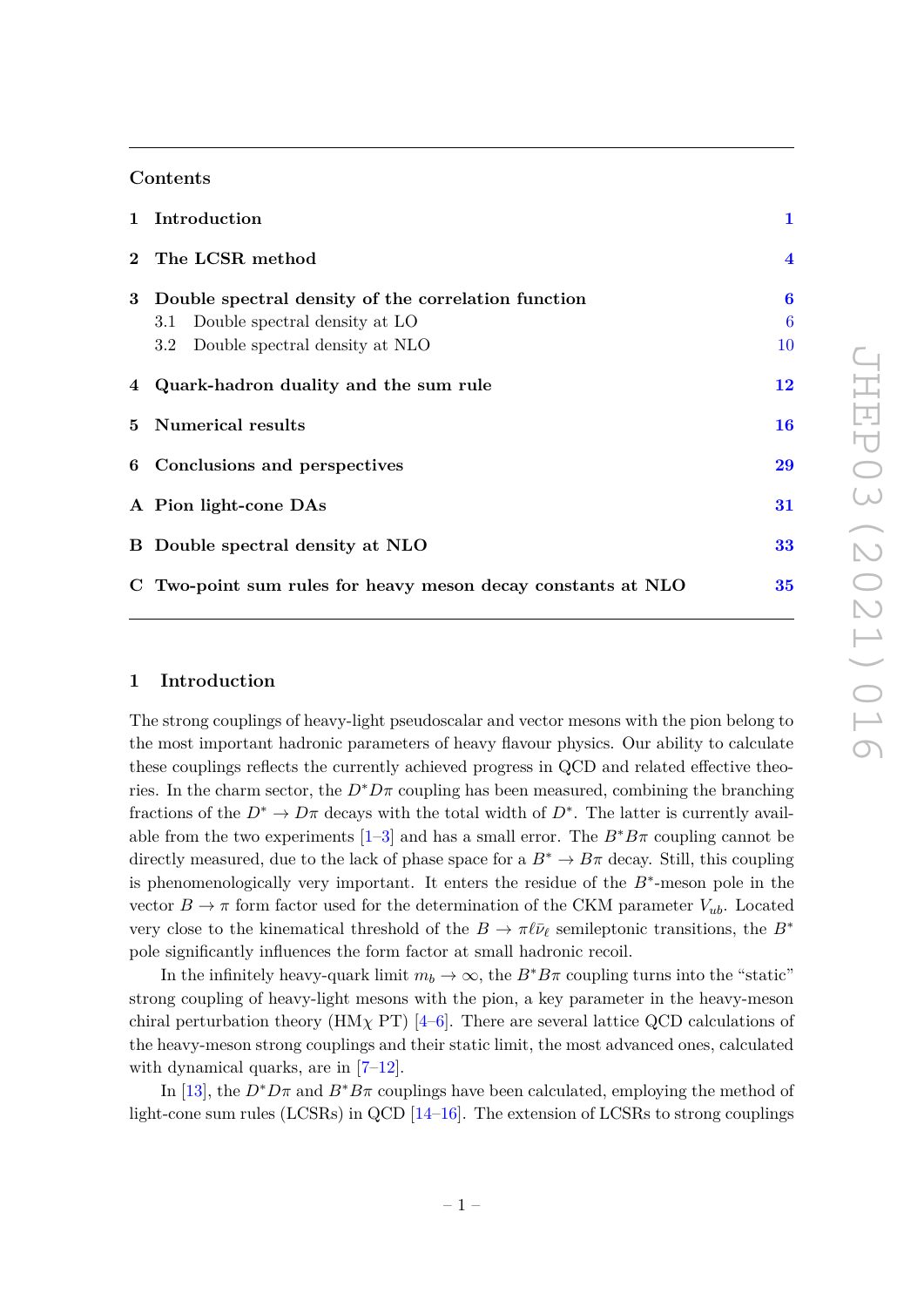goes back to [\[17\]](#page-38-4) where the pion-nucleon and  $\rho\omega\pi$  couplings were calculated. The underlying object in this method is the vacuum-to-pion correlation function calculated near the light cone in terms of the operator product expansion (OPE) involving the universal pion light-cone distribution amplitudes (DAs) of growing twist. The same correlation function is used in the well established LCSRs for the  $B \to \pi$  and  $D \to \pi$  form factors, see e.g., [\[13,](#page-38-1) [18–](#page-38-5) [22\]](#page-38-6). Importantly, the calculation of the  $D^*D\pi$  and  $B^*B\pi$  couplings is performed at a finite heavy-quark mass. Hence, not only the infinitely heavy quark limit of these couplings can be taken, but also the inverse mass corrections are accessible. The LCSR is obtained, employing analyticity in the two external momenta squared and matching the resulting double dispersion relation to the OPE result. The further steps follow the standard QCD sum rule technique and involve the quark-hadron duality approximation and the double Borel transformation. Due to the approximate degeneracy of vector and pseudoscalar heavy-light mesons (becoming exact in the infinitely heavy quark limit), equal Borel parameters are taken in both channels of the double dispersion relation. As a result, the LCSR predic-tions [\[13\]](#page-38-1) for the  $D^*D\pi$  and  $B^*B\pi$  strong couplings at the leading order (LO) in  $\alpha_s$  are sensitive to the values of the pion DAs at  $u = \bar{u} = 1/2$  where *u* and  $\bar{u} \equiv 1 - u$  are the fractions of the pion momentum carried by the collinear quark and antiquark in the two-parton state of the pion. The shape of the pion twist-2 DA is usually described by an expansion in Gegenbauer polynomials based on the conformal partial-wave expansion. The value of this DA at the middle point provides a nontrivial constraint on the polynomial coefficients (Gegenbauer moments). Thus, LCSR for the strong coupling complements the information on the first few Gegenbauer moments available from other sources (e.g., lattice QCD calculation of the second moment and LCSRs for the pion form factors). Assessing the accuracy of the LCSR for the heavy-light strong couplings, one has to mention that the use of the double dispersion relation makes this sum rule more sensitive to the quark-hadron duality approximation than the LCSR for heavy-to-light form factors based on the single-variable dispersion relation. On the other hand, the accuracy of OPE in both sum rules is the same.

The interval for  $g_{D^*D\pi}$  obtained in [\[13\]](#page-38-1) appeared to be below the measured value by about 30%. The heavy-quark limit of this coupling obtained from LCSR was also smaller than the results of lattice QCD calculations. The gluon radiative correction to the twist-2 term of LCSR calculated in [\[23\]](#page-38-7) did not remove this discrepancy. However, one should mention that theoretical uncertainties quoted in the previous analyses [\[13,](#page-38-1) [23\]](#page-38-7) are incomplete and include only a part of parametrical uncertainties. In particular, the perturbative correction to the twist-3 term was not taken into account. The dependence on the form of duality region was also not completely investigated, moreover, the subleading twist-3, 4 contributions were included without the duality subtraction at tree level. Another critical point is the choice of decay constants of pseudoscalar and vector heavy-light mesons which multiply the strong coupling in LCSR, making the final result very sensitive to the values of these hadronic parameters.

A possibility to explain the deficit of the LCSR prediction for the heavy-light strong coupling is to allow for large contributions of excited heavy-light states to the double dispersion relation, as pointed out in [\[24\]](#page-38-8) and discussed in more detail in [\[25\]](#page-38-9). Note however that this conjecture introduces an almost uncontrollable model-dependence in the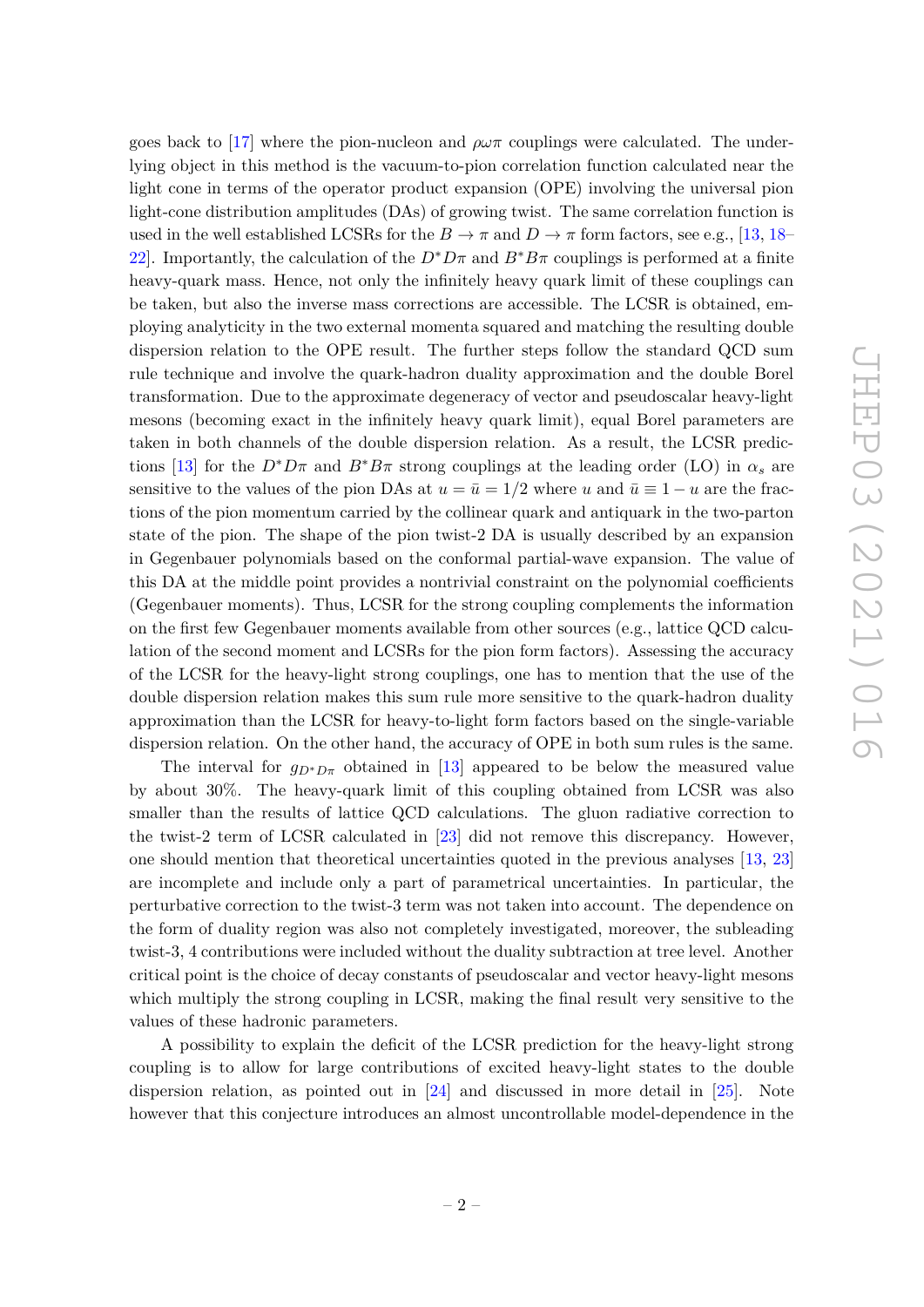hadronic part of the sum rule and leaves open the most important question: is there a duality region which effectively corresponds only to the ground-state contribution to the LCSR? Taking into account all above mentioned open aspects, it is timely to revisit the LCSR calculation of the strong couplings  $B^*B\pi$  and  $D^*D\pi$ , upgrading and updating the earlier analyses in [\[13,](#page-38-1) [23\]](#page-38-7).

In this paper we pursue three main goals. The first one is to improve the accuracy of the OPE for the underlying correlation function. To this end, we will include the next-to-leading-order (NLO) twist-3 term, calculating the corresponding gluon radiative corrections. We remind that in the LCSRs for the strong couplings the twist-3 part is comparable to the twist-2 part, their ratio being of  $O(\mu_{\pi}/m_{\Omega})$ , where the chirally enhanced parameter  $\mu_{\pi} = m_{\pi}^2/(m_u + m_d)$  is comparable with the heavy quark mass  $m_Q = m_{c,b}$ . Hence, by adding the gluon radiative correction to the twist-3 term, we will achieve the same NLO accuracy for both equally important parts of the OPE. Furthermore, we will, for the first time, represent both NLO corrections in a form of double dispersion relation with compact analytical expressions for the double spectral density.

Due to the importance of the twist-3 part, the LCSR considered here involves a double hierarchy of even  $(2, 4, 6,...)$  and odd  $(3, 5,...)$  twist terms. The twist-4 contributions known from previous analyses will be added in LO, which is sufficiently accurate since the twist-4 part is small with respect to the twist-2 LO part. Moreover, the twist-5, 6 contributions to the underlying correlation function calculated recently [\[26\]](#page-38-10) in the factorizable approximation were found negligible. Also the next-to-next-to-leading-order (NNLO) correction to the twist-2 part obtained in  $[27]$  (in the large  $\beta_0$  approximation) is very small. All this ensures that the OPE adopted here, including the twist-2, 3 terms at NLO, and the twist-4 term at LO, is sufficiently accurate.

Our second goal in this work is to update the input parameters in LCSR. In particular, in this paper we employ the  $\overline{\text{MS}}$  mass scheme for the highly off-shell heavy quarks in the correlation function, which is a more appropriate choice than the pole-mass scheme employed in the earlier calculation. We also use the latest knowledge on the input parameters of pion DA's. For the decay constants of the vector and pseudoscalar heavy-light mesons we use the QCD two-point sum rules with the same NLO accuracy as LCSRs, employing the results of the updated analysis in [\[28\]](#page-38-12) as well as the recent lattice QCD results. A more complete analysis of parametrical uncertainties of the sum rule results is done.

Finally, our third goal is to extend the quark-hadron duality approximation for the continuum subtraction to all twist-3 and 4 terms, in order to improve the procedure of subtraction of excited states in LCSR which was incomplete in [\[13\]](#page-38-1). The sensitivity of LCSRs to the form of the quark-hadron duality region in the double dispersion relation will be investigated.

The plan of this paper is as follows. After outlining the LCSR method in section 2, we present in section 3 the double spectral density of the correlation function in updated form, including the new twist-3 radiative correction. In section 4 we discuss different forms of the quark-hadron duality ansatz for the double dispersion relation. Section 5 contains the numerical analysis and section 6 is devoted to the concluding discussion. We present in appendix [A](#page-31-0) necessary details on the pion DAs, in appendix [B](#page-33-0) the expressions for the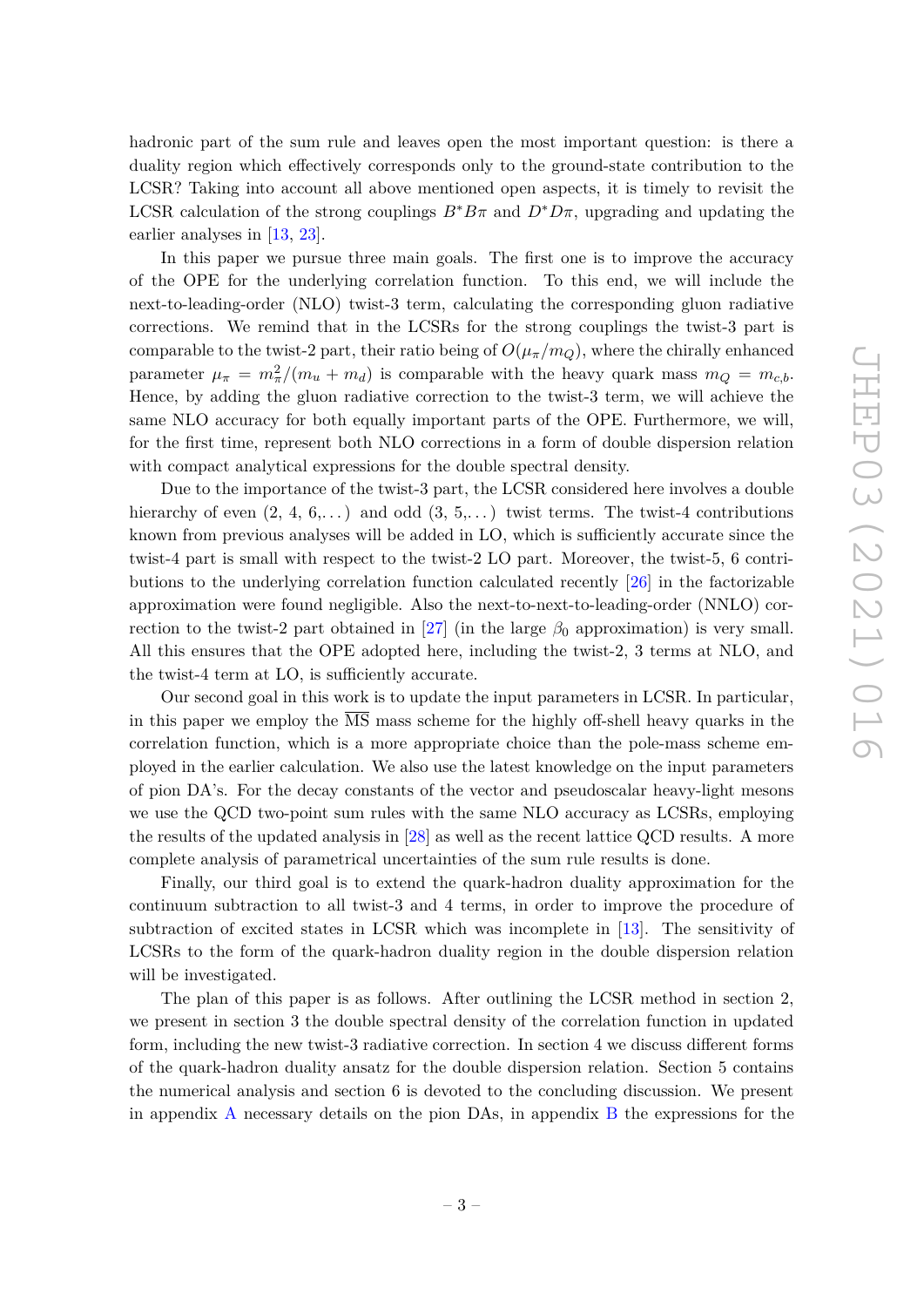double spectral densities at NLO and in appendix [C](#page-35-0) the sum rules for the heavy-light meson decay constants.

# <span id="page-4-0"></span>**2 The LCSR method**

Hereafter we use a generic notation  $H^{(*)}$  for both pseudoscalar (vector) mesons  $D^{(*)}$  and  $B^{(*)}$ . The strong  $H^*H\pi$  coupling  $g_{H^*H\pi}$  is defined as the invariant constant parametrizing the hadronic matrix element

<span id="page-4-1"></span>
$$
\langle H^*(q)\pi(p)|H(p+q)\rangle = -g_{H^*H\pi}p^{\mu}\epsilon_{\mu}^{(H^*)},\qquad(2.1)
$$

where the vector and pseudoscalar meson have four-momenta  $q$  and  $p + q$ , respectively, and  $\epsilon_{\mu}^{(H^*)}$  is the polarization vector of  $H^*$ . The infinitely heavy quark limit of the strong coupling:

<span id="page-4-5"></span>
$$
\lim_{m_Q \to \infty} g_{H^*H\pi}/(2m_H) = \hat{g}/f_\pi \,,\tag{2.2}
$$

where  $f_{\pi}$  is the pion decay constant, determines the static coupling  $\hat{g}$  that does not depend on the heavy mass scale and enters the HM*χ*PT Lagrangian.

In  $[13]$  it was suggested to calculate the strong couplings  $(2.1)$  employing the LCSR based on the light-cone OPE for the vacuum-to-pion correlation function:

<span id="page-4-2"></span>
$$
F_{\mu}(q, p) = i \int d^4x e^{iqx} \langle \pi(p) | T\{j_{\mu}(x), j_5(0)\} | 0 \rangle = F(q^2, (p+q)^2) p_{\mu} + \dots,
$$
 (2.3)

where  $j_{\mu} = \bar{q}_1 \gamma_{\mu} Q$  and  $j_5 = (m_Q + m_{q_2}) \bar{Q} i \gamma_5 q_2$  are the interpolating currents for the  $H^*$ and *H* mesons, respectively. In the above, *Q* is a generic notation for the heavy quarks *c* and *b*, and *q*1*,*<sup>2</sup> stand for the light quarks *u* or *d*. The decay constants of heavy-light mesons needed here are defined as:

$$
\langle 0|j_{\mu}|H^*(q)\rangle = m_{H^*}\epsilon_{\mu}^{(H^*)}f_{H^*}, \quad \langle 0|j_5|H(p+q)\rangle = m_H^2f_H.
$$
 (2.4)

In [\(2.3\)](#page-4-2) the relevant invariant amplitude F multiplying  $p_\mu$  is singled out, and the second Lorentz structure proportional to  $q<sub>\mu</sub>$  is indicated by ellipses. The pion is on shell and in what follows we adopt the chiral symmetry, putting  $p^2 = m_\pi^2 = 0$  and neglecting the *u*, *d* quark masses in the correlation function, adopting also the isospin symmetry. Note that the enhanced parameter

<span id="page-4-4"></span>
$$
\mu_{\pi} = \frac{m_{\pi}^2}{m_u + m_d} \tag{2.5}
$$

is retained in the chiral limit, since  $m_{\pi}^2 \sim O(m_u + m_d)$ . For the finite heavy quark mass in  $(2.3)$  we employ the  $\overline{\text{MS}}$  scheme.

To derive LCSR for the strong coupling, following [\[13\]](#page-38-1) one inserts the complete set of intermediate states with *H* and  $H^*$  quantum numbers in  $(2.3)$  and employs the double dispersion relation<sup>[1](#page-4-3)</sup> for the amplitude  $F(q^2, (p+q)^2)$  in the two independent variables  $q^2$ 

<span id="page-4-3"></span><sup>1</sup>Double dispersion relations were used for QCD sum rules based on the local OPE, starting from [\[29\]](#page-39-0) where the sum rules for charmonium radiative transitions were obtained. Another important application of double sum rules is the pion form factor  $[30, 31]$  $[30, 31]$  $[30, 31]$ ; for the others see, e.g., the review  $[32]$ . The first application of LCSRs for hadronic couplings are presented in [\[14–](#page-38-2)[17\]](#page-38-4).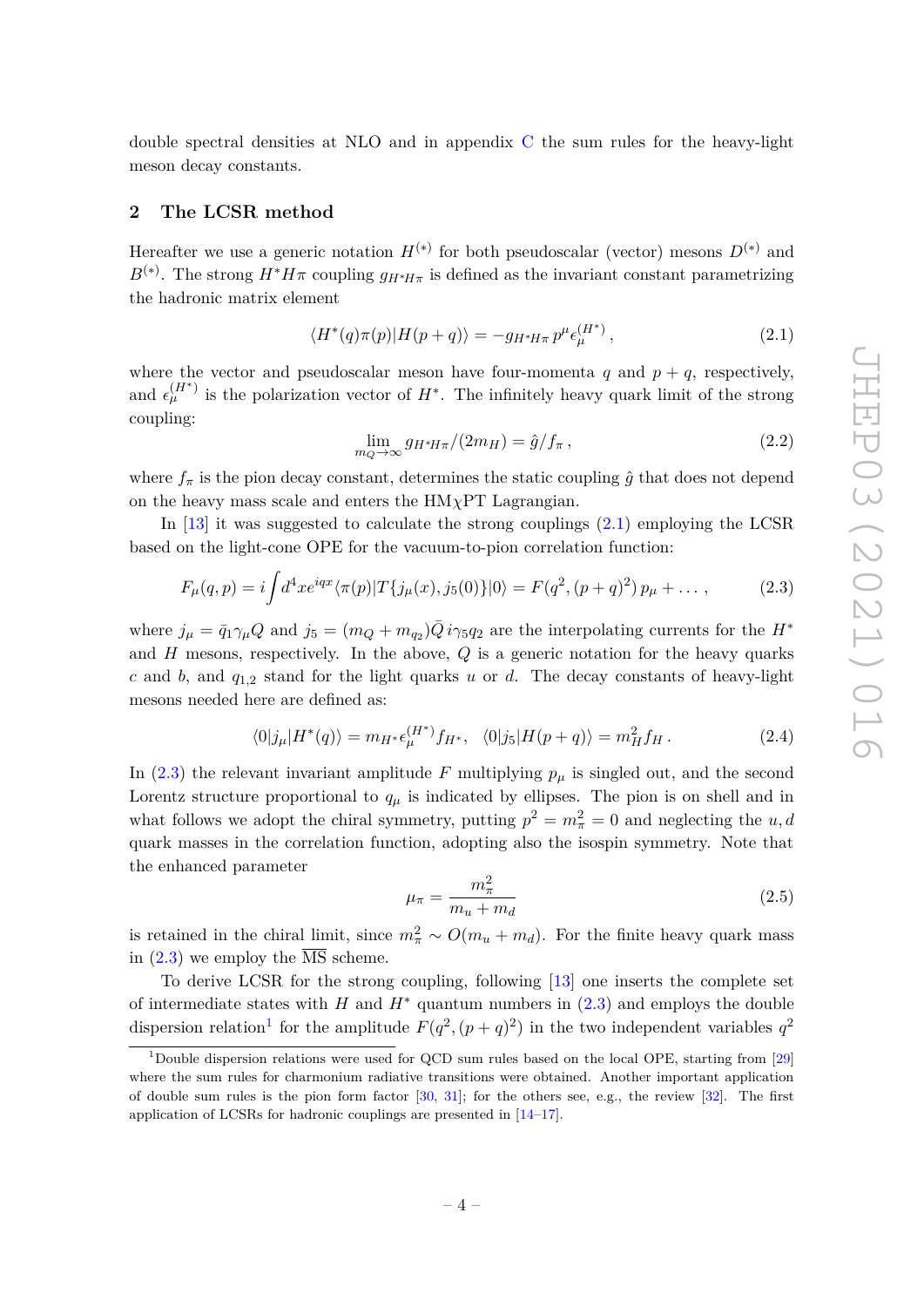and  $(p+q)^2$ :

<span id="page-5-0"></span>
$$
F(q^2, (p+q)^2) = \frac{m_H^2 m_{H^*} f_H f_{H^*} g_{H^*H\pi}}{(m_H^2 - (p+q)^2)(m_{H^*}^2 - q^2)} + \iint\limits_{\Sigma} ds_2 ds_1 \frac{\rho^h(s_1, s_2)}{(s_2 - (p+q)^2)(s_1 - q^2)} + \dots,
$$
 (2.6)

where the possible subtraction terms are not shown. The latter include, in general, single dispersion integrals in the first variable  $(p+q)^2$  combined with polynomials in the second variable  $q^2$  and vice versa. All subtraction terms vanish after the double Borel transformation which will be applied to the relation [\(2.6\)](#page-5-0).

The ground-state double-pole term in the above relation contains the product of  $H^*H\pi$ strong coupling and decay constants. We denote by  $\Sigma$  the two-dimensional region with the  $\text{lower boundary } \{s_1 \geq (m_H + m_\pi)^2; \, s_2 \geq (m_{H^*} + m_\pi)^2\}, \, \text{where the hadronic spectral density}$ of the continuum and excited states (with the  $H^*$  and  $H$  quantum numbers, respectively) denoted as  $\rho^h(s_1, s_2)$  contributes.

At  $q^2$ ,  $(p+q)^2 \ll m_Q^2$ , the dispersion relation [\(2.6\)](#page-5-0) is matched to the result of the QCD calculation of  $F(q^2, (p+q)^2)$ . For the latter, we use the light-cone OPE in terms of pion DAs, and employ the most complete and up-to-date calculation in [\[21\]](#page-38-13) that was used to obtain the LCSR for the  $B \to \pi$  form factor. (see also [\[20\]](#page-38-14), where, however the complete analytical expressions are not presented). Following the general outline of QCD sum rule derivation [\[33\]](#page-39-4), we employ the quark-hadron duality ansatz. To this end, we will represent the OPE result for the correlation function in a form of double dispersion integral:

<span id="page-5-1"></span>
$$
F^{(\text{OPE})}(q^2, (p+q)^2) = \int_{-\infty}^{\infty} \frac{ds_2}{s_2 - (p+q)^2} \int_{-\infty}^{\infty} \frac{ds_1}{s_1 - q^2} \rho^{(\text{OPE})}(s_1, s_2), \quad (2.7)
$$

with the double spectral density

<span id="page-5-2"></span>
$$
\rho^{\text{(OPE)}}(s_1, s_2) \equiv \frac{1}{\pi^2} \text{Im}_{s_1} \text{Im}_{s_2} F^{\text{(OPE)}}(s_1, s_2), \tag{2.8}
$$

to be derived in the next section. Hereafter, we denote the variables  $q^2$  and  $(p+q)^2$ continued to their timelike regions as *s*<sup>1</sup> and *s*2, respectively. For the sake of compactness, the lower limits of integration in [\(2.7\)](#page-5-1) corresponding to the thresholds  $s_{1,2} = m_Q^2$  are formally included in the spectral densities in a form of step functions and their derivatives. We also omit in  $(2.7)$  all subtraction terms that vanish after double Borel transformation.

Adopting the quark-hadron duality, we assume that the integral of the hadronic spectral density  $\rho^h(s_1, s_2)$  taken over the two-dimensional region  $\Sigma$  in [\(2.6\)](#page-5-0) is equal to the integral of the OPE spectral density [\(2.8\)](#page-5-2) taken over a certain region  $\Sigma_0$  in the  $(s_1, s_2)$  plane

<span id="page-5-3"></span>
$$
\iint\limits_{\Sigma} ds_2 ds_1 \frac{\rho^h(s_1, s_2)}{(s_2 - (p+q)^2)(s_1 - q^2)} = \iint\limits_{\Sigma_0} ds_2 ds_1 \frac{\rho^{\text{(OPE)}}(s_1, s_2)}{(s_2 - (p+q)^2)(s_1 - q^2)}.
$$
 (2.9)

To proceed, we equate the double dispersion representations  $(2.6)$  and  $(2.7)$ , substi-tute [\(2.9\)](#page-5-3) to [\(2.6\)](#page-5-0) and subtract the equal integrals over the region  $\Sigma_0$  from both sides of this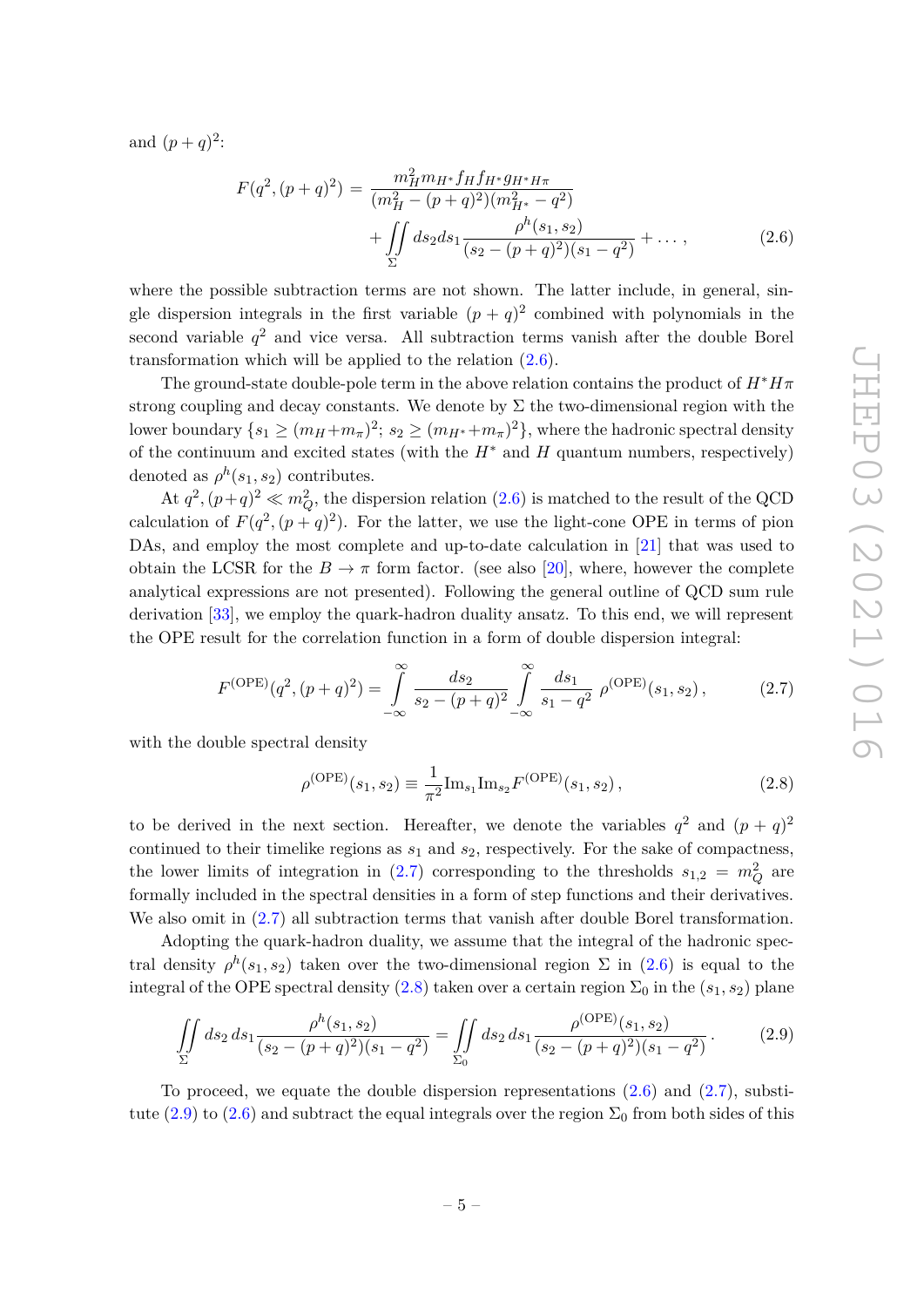equation. For the remaining region dual to the ground-state contribution of the  $H^* \to H\pi$ transition to [\(2.6\)](#page-5-0) we introduce a generic notation:

$$
\iint\limits_{-\infty}^{S_0} ds_2 ds_1 \ldots = \int\limits_{-\infty}^{\infty} ds_2 \int\limits_{-\infty}^{\infty} ds_1 \ldots - \iint\limits_{\Sigma_0} ds_2 ds_1 \ldots \qquad (2.10)
$$

The actual choice of this duality region will be discussed below. As a next step, we perform the double Borel transformation, defined as

$$
f(M_1^2, M_2^2) = \left[ \lim_{\substack{\{-q^2, n\} \to \infty, \atop -q^2/n = M_1^2}} \frac{(-q^2)^{n+1}}{n!} \left(\frac{d}{dq^2}\right)^n \right]
$$
(2.11)

$$
\times \left[\; \lim_{\substack{\{- (p+q)^2, k\} \to \infty, \atop -(p+q)^2/k=M_2^2}} \frac{(-(p+q)^2)^{k+1}}{k!} \left(\frac{d}{d(p+q)^2}\right)^k\right] \, f(q^2, (p+q)^2) \, .
$$

This transformation removes the subtraction terms and suppresses the higher-state contributions. The resulting LCSR for the product of the strong coupling and decay constants then reads

<span id="page-6-2"></span>
$$
f_H f_{H^*} g_{H^* H \pi} = \frac{1}{m_H^2 m_{H^*}} \exp\left(\frac{m_H^2}{M_2^2} + \frac{m_{H^*}^2}{M_1^2}\right) \times \iint ds_2 ds_1 \exp\left(-\frac{s_2}{M_2^2} - \frac{s_1}{M_1^2}\right) \rho^{(\text{OPE})}(s_1, s_2).
$$
 (2.12)

The above sum rule yields the desired  $H^*H\pi$  strong coupling, after dividing out the decay constants of  $H^*$  and  $H$ . For the latter we will use the two-point QCD sum rules with the same NLO accuracy and the recent lattice QCD results.

#### <span id="page-6-0"></span>**3 Double spectral density of the correlation function**

In this section, we derive the double spectral density  $\rho^{\text{(OPE)}}(s_1, s_2)$  of the correlation function [\(2.3\)](#page-4-2) calculated from the light-cone OPE. We will use the results presented in detail in [\[21\]](#page-38-13). The procedure to obtain the double spectral density was originally used in [\[13\]](#page-38-1) at LO, including the twist-2, 3, 4 contributions. In [\[23\]](#page-38-7), the NLO,  $O(\alpha_s)$  correction to the twist-2 contribution was added to the double spectral density. The result was deduced from the NLO correction to the twist-2 term of the correlation function obtained in [\[18\]](#page-38-5) (see also [\[19\]](#page-38-15)). The new element to be included in our calculation is the NLO correction to the twist-3 part of  $\rho^{\text{(OPE)}}(s_1, s_2)$ . Apart from that, here we derive the double spectral density at LO in a more universal form, valid for any polynomial structure of the pion DA. We also use the updated nomenclature of the pion twist-4 DAs which differs from the one in [\[13\]](#page-38-1).

# <span id="page-6-1"></span>**3.1 Double spectral density at LO**

The OPE near the light-cone  $x^2 \sim 0$  for the correlation function [\(2.3\)](#page-4-2) is valid if both external momenta squared  $q^2$  and  $(p+q)^2$  are far below the heavy quark threshold  $m_Q^2$ .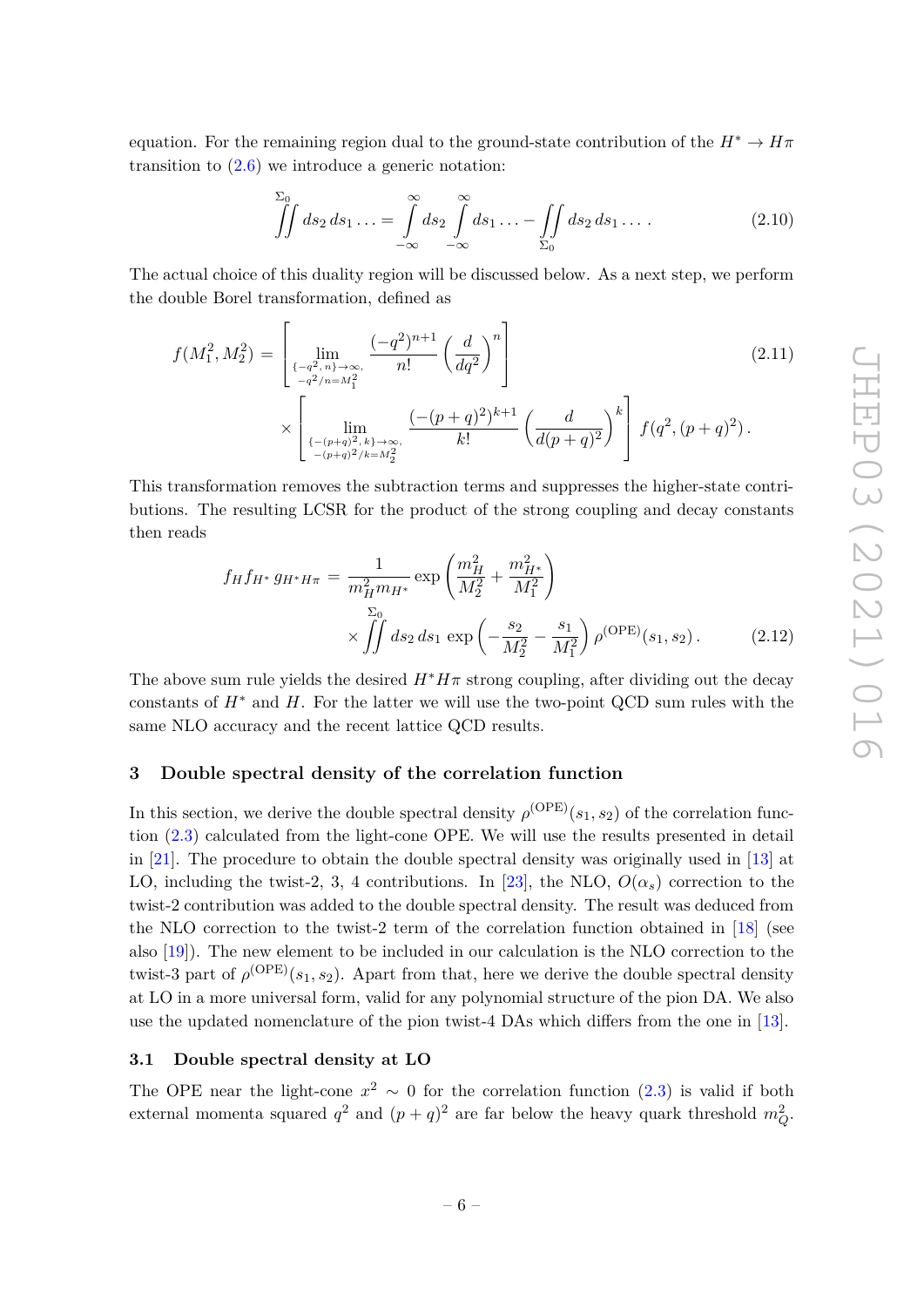More specifically, to warrant the power counting in the OPE, it is sufficient that

$$
m_Q^2 - q^2 \sim m_Q^2 - (p+q)^2 \sim \mathcal{O}(m_Q \tau) , \qquad (3.1)
$$

where  $\tau \gg \Lambda_{QCD}$  does not scale with  $m_Q$ . The heavy quark propagating in the correlation function is then highly virtual. The initial expression  $(2.3)$  is transformed into

<span id="page-7-0"></span>
$$
F_{\mu}(q^2,(p+q)^2) = -im_Q \int d^4x e^{iqx} \langle \pi(p)|\bar{q}_1(x)\gamma_{\mu}S_Q(x,0)\gamma_5 q_2(0)|0\rangle ,\qquad (3.2)
$$

where the heavy quark propagator  $S_Q(x,0) = -i \langle 0|T\{Q(x), Q(0)\}|0\rangle$  is expanded near the light-cone. In the adopted approximation,  $S_Q(x, 0)$  consists of the free-quark propagator and one-gluon emission term. In the correlation function [\(3.2\)](#page-7-0) with the free heavy-quark propagator we encounter the vacuum-to-pion matrix element of the bilocal quark-antiquark operator  $\bar{q}_1(x) \ldots q_2(0)$ . In its turn, the gluon component of the propagator  $S_Q(x,0)$  generates the contributions of the quark-antiquark-gluon operators  $\bar{q}_1(x) \dots G_{\mu\nu}(vx) \dots q_2(0)$ with  $0 \le v \le 1$ . The emerging vacuum-to-pion matrix elements are expanded in terms of the pion quark-antiquark (quark-antiquark-gluon) DAs of growing twist  $t = 2, 3, 4$  ( $t =$ 3*,* 4), respectively. For the leading twist-2 DA we use the well-known standard definition:

<span id="page-7-3"></span><span id="page-7-1"></span>
$$
\langle \pi^+(p)|\bar{u}(x)\gamma_\mu\gamma_5 d(0)|0\rangle = -if_\pi p_\mu \int_0^1 du \, e^{iup\cdot x} \varphi_\pi(u) ,\qquad (3.3)
$$

where the gauge link has been suppressed for brevity. All other pion light-cone DAs involved in the expressions presented below are defined e.g. in [\[21\]](#page-38-13). With the adopted twist-4 accuracy the resulting LO expression [\[21\]](#page-38-13) for the invariant amplitude in [\(3.2\)](#page-7-0) represents a sum of the separate twist and multiplicity contributions:

$$
F^{(\text{LO})}(q^2, (p+q)^2) = \left[F^{(\text{tw2}, \text{LO})} + F^{(\text{tw3}p, \text{LO})} + F^{(\text{tw3}\sigma, \text{LO})}\right] + F^{(\text{tw3}\sigma, \text{LO})} + F^{(\text{tw4}\phi)} + F^{(\text{tw4}\phi)} + F^{(\text{tw4}\phi)} + F^{(\text{tw4}\phi)} + F^{(\text{tw4}\phi)} + F^{(\text{tw4}\phi)} + F^{(\text{tw4}\phi)} + F^{(\text{tw4}\phi)} + F^{(\text{tw4}\phi)} + F^{(\text{tw4}\phi)} + F^{(\text{tw4}\phi)} + F^{(\text{tw4}\phi)} + F^{(\text{tw4}\phi)} + F^{(\text{tw4}\phi)} + F^{(\text{tw4}\phi)} + F^{(\text{tw4}\phi)} + F^{(\text{tw4}\phi)} + F^{(\text{tw4}\phi)} + F^{(\text{tw4}\phi)} + F^{(\text{tw4}\phi)} + F^{(\text{tw4}\phi)} + F^{(\text{tw4}\phi)} + F^{(\text{tw4}\phi)} + F^{(\text{tw4}\phi)} + F^{(\text{tw4}\phi)} + F^{(\text{tw4}\phi)} + F^{(\text{tw4}\phi)} + F^{(\text{tw4}\phi)} + F^{(\text{tw4}\phi)} + F^{(\text{tw4}\phi)} + F^{(\text{tw4}\phi)} + F^{(\text{tw4}\phi)} + F^{(\text{tw4}\phi)} + F^{(\text{tw4}\phi)} + F^{(\text{tw4}\phi)} + F^{(\text{tw4}\phi)} + F^{(\text{tw4}\phi)} + F^{(\text{tw4}\phi)} + F^{(\text{tw4}\phi)} + F^{(\text{tw4}\phi)} + F^{(\text{tw4}\phi)} + F^{(\text{tw4}\phi)} + F^{(\text{tw4}\phi)} + F^{(\text{tw4}\phi)} + F^{(\text{tw4}\phi)} + F^{(\text{tw4}\phi)} + F^{(\text{tw4}\phi)} + F^{(\text{tw4}\phi)} + F^{(\text{tw4}\phi)} + F^{(\text{tw4}\phi)} + F^{(\text{tw4}\phi)} + F^{(\text{tw4}\phi)} + F^{(\text{tw4}\phi)} + F^{(\text{tw4}\phi)} + F^{(\text{tw4}\phi)} + F^{(\text{tw4}\phi)} + F^{(\text{tw4}\phi)} + F^{(\text{tw4}\phi)} + F^{(\text{tw4}\phi)} + F^{(\text{tw4}\phi)} + F^{(\text{tw4}\phi
$$

where the twist-2 contribution is

<span id="page-7-2"></span>
$$
F^{(\text{tw2,LO})}(q^2, (p+q)^2) = f_{\pi} m_Q^2 \int_0^1 \frac{du}{m_Q^2 - (q+up)^2} \varphi_{\pi}(u) , \qquad (3.5)
$$

and the two contributions of the pion two-particle twist-3 DAs are

$$
F^{(\text{tw3p},\text{LO})}(q^2,(p+q)^2) = f_{\pi}\mu_{\pi}m_Q \int_0^1 \frac{du}{m_Q^2 - (q+up)^2} u \phi_{3\pi}^p(u), \qquad (3.6)
$$

and

$$
F^{(\text{tw3}\sigma,\text{LO})}(q^2,(p+q)^2) = \frac{f_\pi \mu_\pi}{6} m_Q \int_0^1 \frac{du}{m_Q^2 - (q+up)^2} \left(2 + \frac{m_Q^2 + q^2}{m_Q^2 - (q+up)^2}\right) \phi_{3\pi}^\sigma(u) \,. \tag{3.7}
$$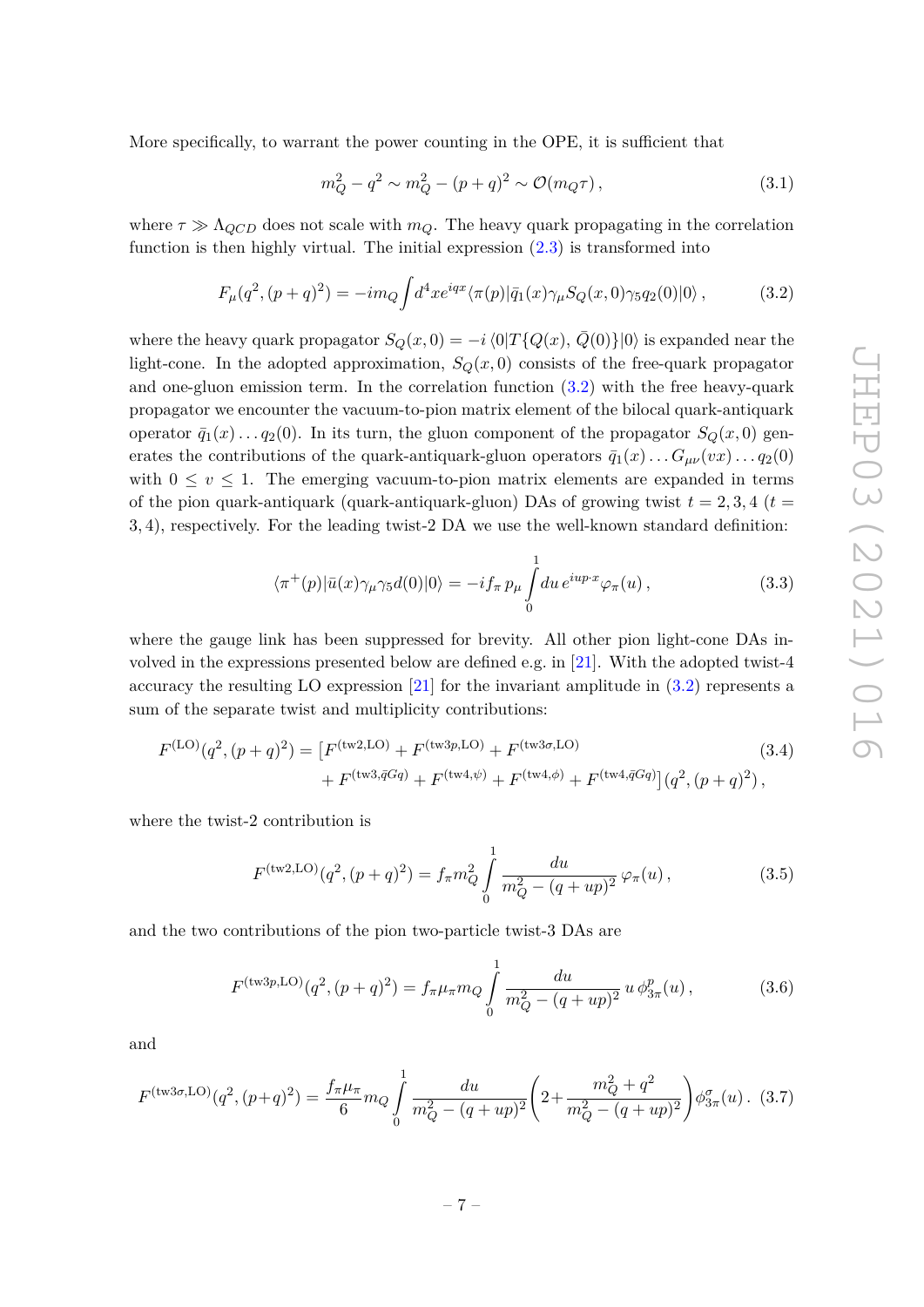The second line in [\(3.4\)](#page-7-1) contains subleading contribution of the twist-3 quark-antiquarkgluon DA:

<span id="page-8-3"></span>
$$
F^{(\text{tw3},\bar{q}Gq)}(q^2,(p+q)^2) = -4f_{3\pi}m_Q \int_0^1 \frac{du}{m_Q^2 - (q+up)^2} \left(1 - \frac{m_Q^2 - q^2}{m_Q^2 - (q+up)^2}\right) \overline{\Phi}_{3\pi}(u), \tag{3.8}
$$

where we transformed the expression presented in [\[21\]](#page-38-13) into a compact form, denoting the integrated three-particle DA as  $\overline{\Phi}_{3\pi}(u)$ . The remaining terms in [\(3.4\)](#page-7-1) contain the twist-4 quark-antiquark DAs:

<span id="page-8-4"></span>
$$
F^{(\text{tw4}, \psi)}(q^2, (p+q)^2) = -f_\pi m_Q^2 \int_0^1 \frac{du}{(m_Q^2 - (q+up)^2)^2} \, \bar{\psi}_{4\pi}(u) \,, \tag{3.9}
$$

<span id="page-8-2"></span>
$$
F^{(\text{tw4}, \phi)}(q^2, (p+q)^2) = -f_\pi m_Q^4 \int_0^1 \frac{du}{2(m_Q^2 - (q+up)^2)^3} \phi_{4\pi}(u) ,\qquad (3.10)
$$

and the integrated linear combinations of the twist-4 quark-antiquark-gluon DAs,

<span id="page-8-0"></span>
$$
F^{(\text{tw4},\bar{q}Gq)}(q^2,(p+q)^2) = f_{\pi}m_Q^2 \int_0^1 \frac{du}{(m_Q^2 - (q+up)^2)^2} \overline{\Phi}_{4\pi}(u). \tag{3.11}
$$

The expressions for all pion DAs and their combinations entering  $(3.5)$ – $(3.11)$  are given in appendix [A.](#page-31-0) We use the same updated set of twist-3 and 4 DAs from [\[34\]](#page-39-5) as in [\[21\]](#page-38-13). Their definitions go back to the original work in [\[35\]](#page-39-6). The form of each DA follows from the conformal partial-wave expansion and is given by a combination of certain orthogonal polynomials in the momentum variables, such as the variable *u* in [\(3.3\)](#page-7-3). The input parameters in DAs include the overall normalization factors, e.g.,  $f_{\pi}$  in [\(3.3\)](#page-7-3), and the coefficients at the polynomials normalized at a certain default normalization scale.

Our task is to derive a double dispersion relation in the form  $(2.7)$  for each separate term in the OPE [\(3.4\)](#page-7-1). To this end, we notice that all contributions of the three-particle DAs in [\(3.4\)](#page-7-1) have the form of a convolution integral of a single variable *u*, similar to the contributions of the two-particle DAs. Moreover, all expressions in  $(3.5)-(3.11)$  $(3.5)-(3.11)$  $(3.5)-(3.11)$  are reduced to linear combinations of the two generic integrals

$$
F_{\ell}^{(\phi)}(q^2, (p+q)^2) \equiv \int_0^1 du \frac{\phi(u)}{\left[m_Q^2 - \bar{u}q^2 - u(p+q)^2\right]^{\ell}},
$$
  

$$
\tilde{F}_{\ell}^{(\phi)}(q^2, (p+q)^2) \equiv \int_0^1 du \frac{q^2 \phi(u)}{\left[m_Q^2 - \bar{u}q^2 - u(p+q)^2\right]^{\ell}},
$$
(3.12)

where  $\ell = 1, 2, 3$  and  $\phi(u)$  has to be replaced by a respective DA, entering  $(3.5)$ – $(3.11)$ :

<span id="page-8-1"></span>
$$
\phi = \{\varphi_{\pi}, u\phi_{3\pi}^p, \phi_{3\pi}^{\sigma}, \overline{\Phi}_{3\pi}, \overline{\psi}_{4\pi}, \phi_{4\pi}, \overline{\Phi}_{4\pi}\}.
$$

Note that in  $(3.12)$  we have transformed the denominator, making use of

$$
m_Q^2 - (q + up)^2 = m_Q^2 - \bar{u}q^2 - u(p+q)^2,
$$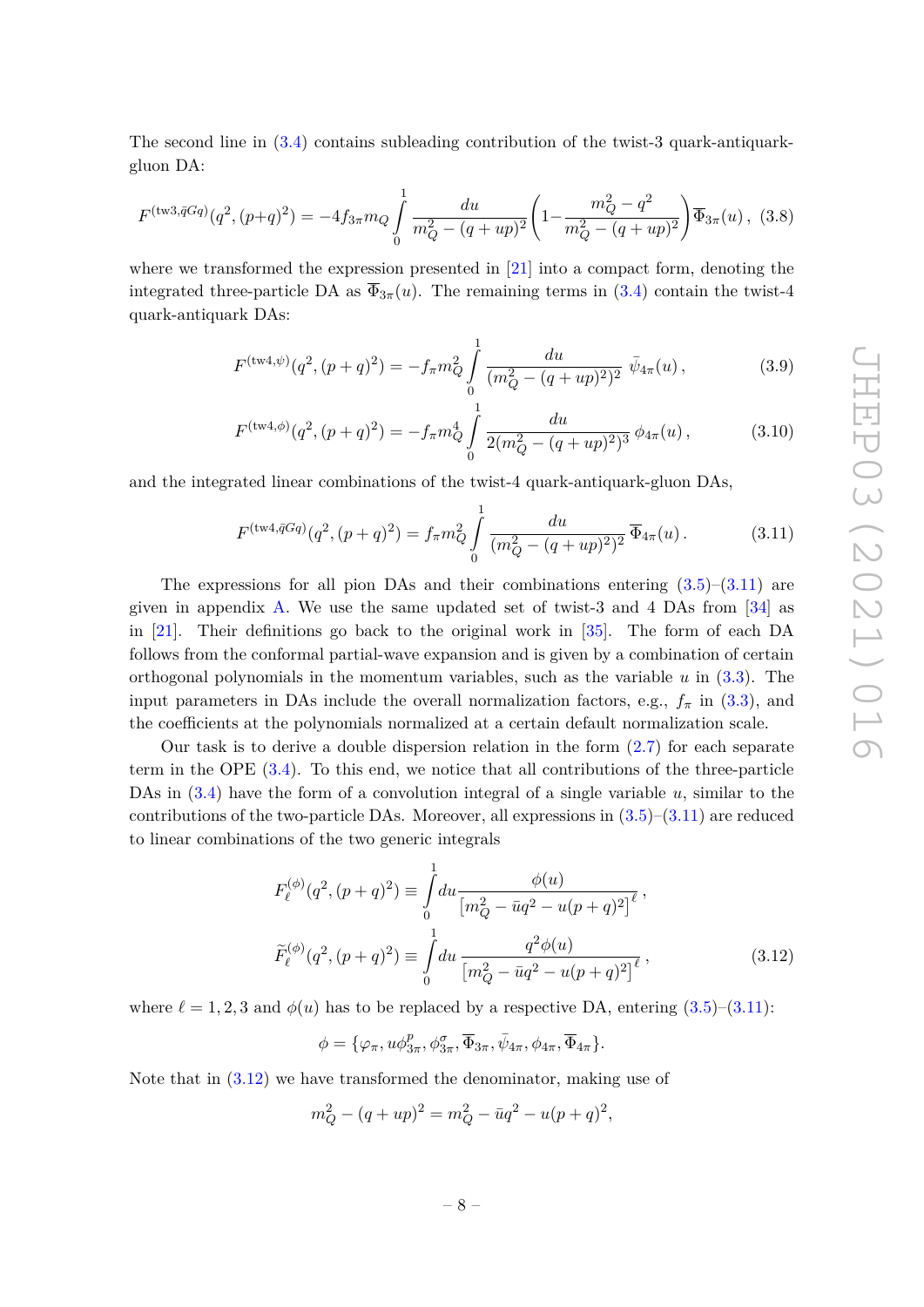valid at  $p^2 = 0$  i.e. in a massless pion approximation utilized throughout the paper. Furthermore, since we aim at the most general form of the double dispersion relation, it is convenient to perform a Taylor expansion of all pion DAs or their integrated combinations entering [\(3.5\)](#page-7-2)–[\(3.11\)](#page-8-0)

<span id="page-9-0"></span>
$$
\phi(u) = \sum_{k=0}^{\infty} c_k^{(\phi)} u^k.
$$
\n(3.13)

The expansion [\(3.13\)](#page-9-0) is convergent for all DAs including the twist-4 two-particle DA  $\phi_{4\pi}(u)$ in [\(3.10\)](#page-8-2), which contains logarithmic terms of the type  $u^k \ln u$  and  $\bar{u}^k \ln \bar{u}$  with  $k \geq 3$ .

Consequently, it is sufficient to find the double spectral representation for the first integral in [\(3.12\)](#page-8-1) in which  $\phi(u)$  is replaced by the power  $u^k$ :

$$
\int_{0}^{1} du \frac{u^{k}}{\left[m_{Q}^{2} - \bar{u}q^{2} - u(p+q)^{2}\right]^{\ell}} = \int \frac{ds_{2}}{s_{2} - (p+q)^{2}} \int \frac{ds_{1}}{s_{1} - q^{2}} \rho_{\ell k}(s_{1}, s_{2}), \tag{3.14}
$$

at arbitrary  $\ell > 1$  and  $k > 0$ , so that the second integral in [\(3.12\)](#page-8-1) is obtained by a simple replacement of  $\rho_{\ell k}(s_1, s_2)$  with  $\rho_{\ell k}(s_1, s_2)$  where

$$
\tilde{\rho}_{\ell k}(s_1, s_2) = s_1 \rho_{\ell k}(s_1, s_2).
$$
\n(3.15)

As already said before, we hereafter neglect the typical subtraction terms which vanish after the double Borel transformation. The formula for the spectral density  $\rho_{\ell k}$  can be directly taken from the recent work [\[36\]](#page-39-7) where it was derived in a different context (see also [\[37\]](#page-39-8) for an alternative technique suitable for the analogous problems but with the nonvanishing light-hadron mass). We have:

<span id="page-9-1"></span>
$$
\rho_{\ell k}(s_1, s_2) = \frac{(-1)^{\ell-1}(-1)^k}{(\ell-1)! \, k!} \, \frac{d^{\ell-1}}{dm_Q^{2\ell-1}} \left[ \left( s_1 - m_Q^2 \right)^k \, \theta \left( s_2 - m_Q^2 \right) \right] \delta^{(k)}(s_1 - s_2) \,, \tag{3.16}
$$

where  $\delta^{(k)}(x) \equiv d^k/dx^k[\delta(x)]$ . Note that at  $\ell = 1$  the expression for  $\rho_{1k}(s_1, s_2)$  coincides with the one used in [\[13\]](#page-38-1).

The integrals in  $(3.12)$  containing a generic DA  $\phi(u)$  can be written as

$$
F_{\ell}^{(\phi)}(q^2,(p+q)^2) = \int \frac{ds_2}{s_2 - (p+q)^2} \int \frac{ds_1}{s_1 - q^2} \rho_{\ell}^{(\phi)}(s_1, s_2), \tag{3.17}
$$

and the analogous representation for  $\tilde{F}^{(\phi)}_{\ell}$  with  $\tilde{\rho}^{(\phi)}_{\ell}$  $\chi_{\ell}^{(\phi)}(s_1, s_2)$ , where the cumulative spectral densities are obtained combining the expansion [\(3.13\)](#page-9-0) with the "elementary" spectral densities [\(3.16\)](#page-9-1),

<span id="page-9-2"></span>
$$
\rho_{\ell}^{(\phi)}(s_1, s_2) = \sum_{k=0}^{\infty} c_k^{(\phi)} \rho_{\ell k}(s_1, s_2), \qquad \tilde{\rho}_{\ell}^{(\phi)}(s_1, s_2) = \sum_{k=0}^{\infty} c_k^{(\phi)} \tilde{\rho}_{\ell k}(s_1, s_2).
$$
 (3.18)

Replacing one by one all twist and multiplicity components in the sum [\(3.4\)](#page-7-1) by their double dispersion forms, we obtain the double spectral density for the LO part of the correlation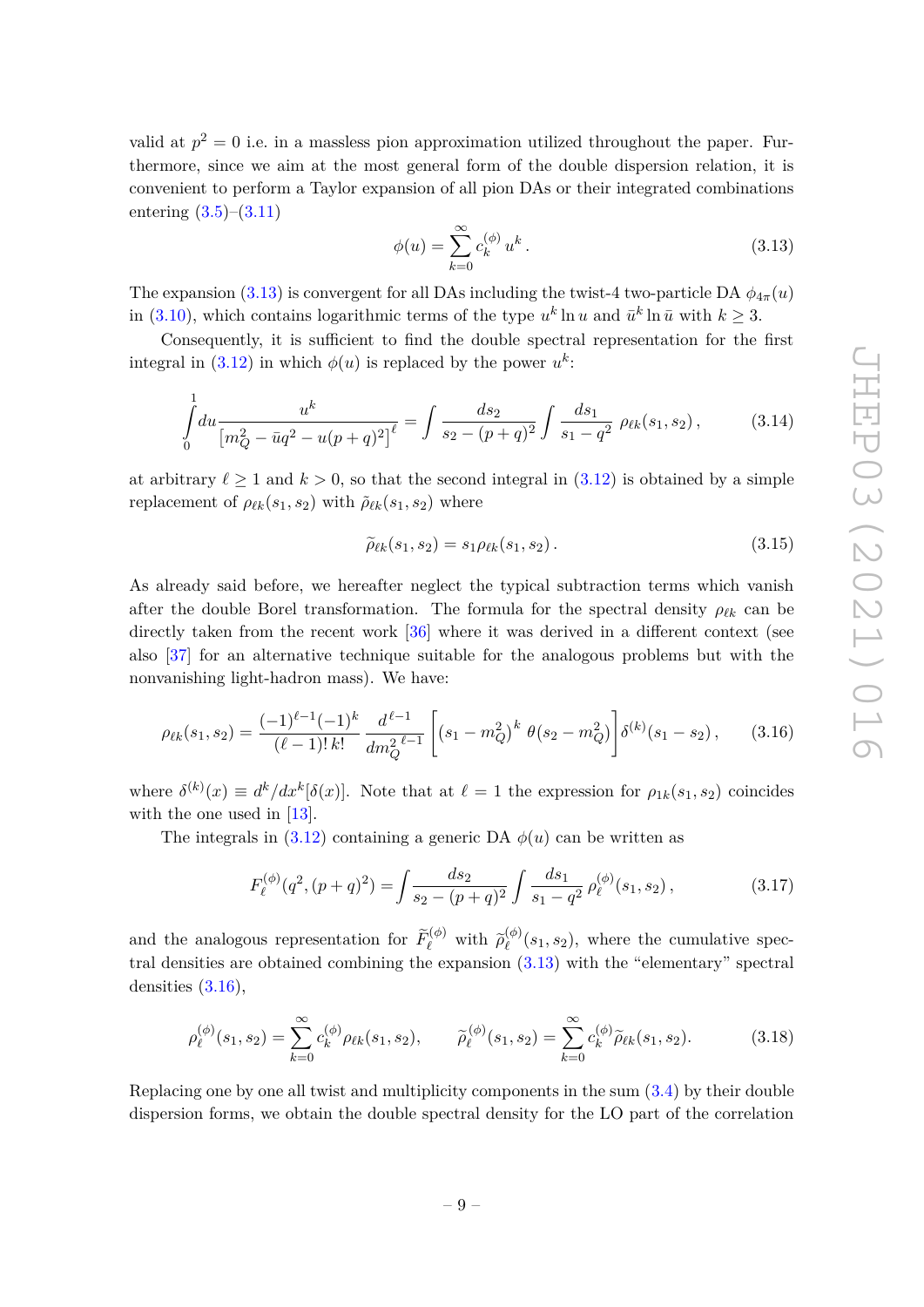function

<span id="page-10-1"></span>
$$
\rho^{(\text{LO})}(s_1, s_2) = f_{\pi} m_Q^2 \left[ \rho_1^{(\varphi_{\pi})} + \frac{\mu_{\pi}}{m_Q} \left( \rho_1^{(u\phi_{3\pi}^p)} + \frac{1}{3} \rho_1^{(\phi_{3\pi}^{\sigma})} + \frac{m_Q^2}{6} \rho_2^{(\phi_{3\pi}^{\sigma})} + \frac{1}{6} \tilde{\rho}_2^{(\phi_{3\pi}^{\sigma})} \right) \right]
$$
\n
$$
+ 4 \frac{f_{3\pi}}{f_{\pi} m_Q} \left( -\rho_1^{(\overline{\Phi}_{3\pi})} + m_Q^2 \rho_2^{(\overline{\Phi}_{3\pi})} - \tilde{\rho}_2^{(\overline{\Phi}_{3\pi})} \right) - \rho_2^{(\bar{\psi}_{4\pi})} - \frac{m_Q^2}{2} \rho_3^{(\phi_{4\pi})} + \rho_2^{(\overline{\Phi}_{4\pi})} \left[ (s_1, s_2), \right]
$$
\n(3.19)

where each term has a form of expansion  $(3.18)$  with the coefficients  $c_k^{(\phi)}$  $k_k^{(\varphi)}$  easily determined from the polynomial form of the DAs explicitly presented in appendix [A.](#page-31-0) The expres-sion [\(3.19\)](#page-10-1) is new. Note that it is valid in the chiral limit, i.e. at  $p^2 = m_{\pi}^2 = 0$ . To give useful examples, we present the contribution to  $\rho^{(\text{LO})}$  of the twist-2 and twist-3 DAs taken in the asymptotic form:

$$
\rho_1^{(\varphi_{\pi})}(s_1, s_2) = -6 \left[ (s_1 - m_Q^2) \delta^{(1)}(s_1 - s_2) + \frac{1}{2} (s_1 - m_Q^2)^2 \delta^{(2)}(s_1 - s_2) \right] \theta(s_2 - m_Q^2),
$$
  
\n
$$
\rho_1^{(u\phi_{3\pi}^p)}(s_1, s_2) = -(s_1 - m_Q^2) \delta^{(1)}(s_1 - s_2) \theta(s_2 - m_Q^2),
$$
  
\n
$$
\rho_1^{(\phi_{3\pi}^q)}(s_1, s_2) = \rho_1^{(\varphi_{\pi})}(s_1, s_2),
$$
  
\n
$$
\rho_2^{(\phi_{3\pi}^q)}(s_1, s_2) = -6 \left[ \delta^{(1)}(s_1 - s_2) + (s_1 - m_Q^2) \delta^{(2)}(s_1 - s_2) \right] \theta(s_2 - m_Q^2)
$$
  
\n
$$
-6 \left[ \delta^{(1)}(s_1 - s_2) + \frac{1}{2} (s_1 - m_Q^2) \delta^{(2)}(s_1 - s_2) \right] (s_1 - m_Q^2) \delta(s_2 - m_Q^2),
$$
  
\n
$$
\tilde{\rho}_2^{(\phi_{3\pi}^q)}(s_1, s_2) = s_1 \rho_2^{(\phi_{3\pi}^q)}(s_1, s_2).
$$
  
\n(3.20)

The expression  $(3.19)$  enables to write down the double spectral representation of  $F^{(\text{LO})}$ in a form [\(2.7\)](#page-5-1) and to perform a double Borel transformation in a general case of the two unequal parameters  $M_1^2, M_2^2$ . In what follows we put  $M_1 = M_2$  as motivated by the heavy quark symmetry. After integrating [\(3.19\)](#page-10-1) over the duality region specified in the next subsection, we will see that the resulting LO part of the sum rule is substantially simplified and reduced to a linear combination of DAs or their derivatives at the middle point.

#### <span id="page-10-0"></span>**3.2 Double spectral density at NLO**

To NLO accuracy, the invariant amplitude we are interested in the correlation function [\(2.3\)](#page-4-2) becomes

$$
F^{(\text{OPE})}(q^2, (p+q)^2) = F^{(\text{LO})}(q^2, (p+q)^2) + \frac{\alpha_s C_F}{4\pi} F^{(\text{NLO})}(q^2, (p+q)^2) ,\tag{3.21}
$$

where the gluon radiative corrections at  $O(\alpha_s)$  have been calculated in [\[18,](#page-38-5) [19\]](#page-38-15) for the twist-2 part and in [\[21,](#page-38-13) [38\]](#page-39-9) for the twist-3 part. The result of this calculation is cast in a form of the convolution of the hard-scattering amplitudes and the twist-2 and twist-3 DAs:

<span id="page-10-2"></span>
$$
F^{(\text{NLO})}(q^2, (p+q)^2) = f_{\pi} \int_{0}^{1} du \Biggl\{ \varphi_{\pi}(u) T_1(q^2, (p+q)^2, u) + \frac{\mu_{\pi}}{m_Q} \bigl[ \phi_{3\pi}^p(u) T_1^p(q^2, (p+q)^2, u) + \phi_{3\pi}^{\sigma}(u) T_1^{\sigma}(q^2, (p+q)^2, u) \bigr] \Biggr\},
$$
\n(3.22)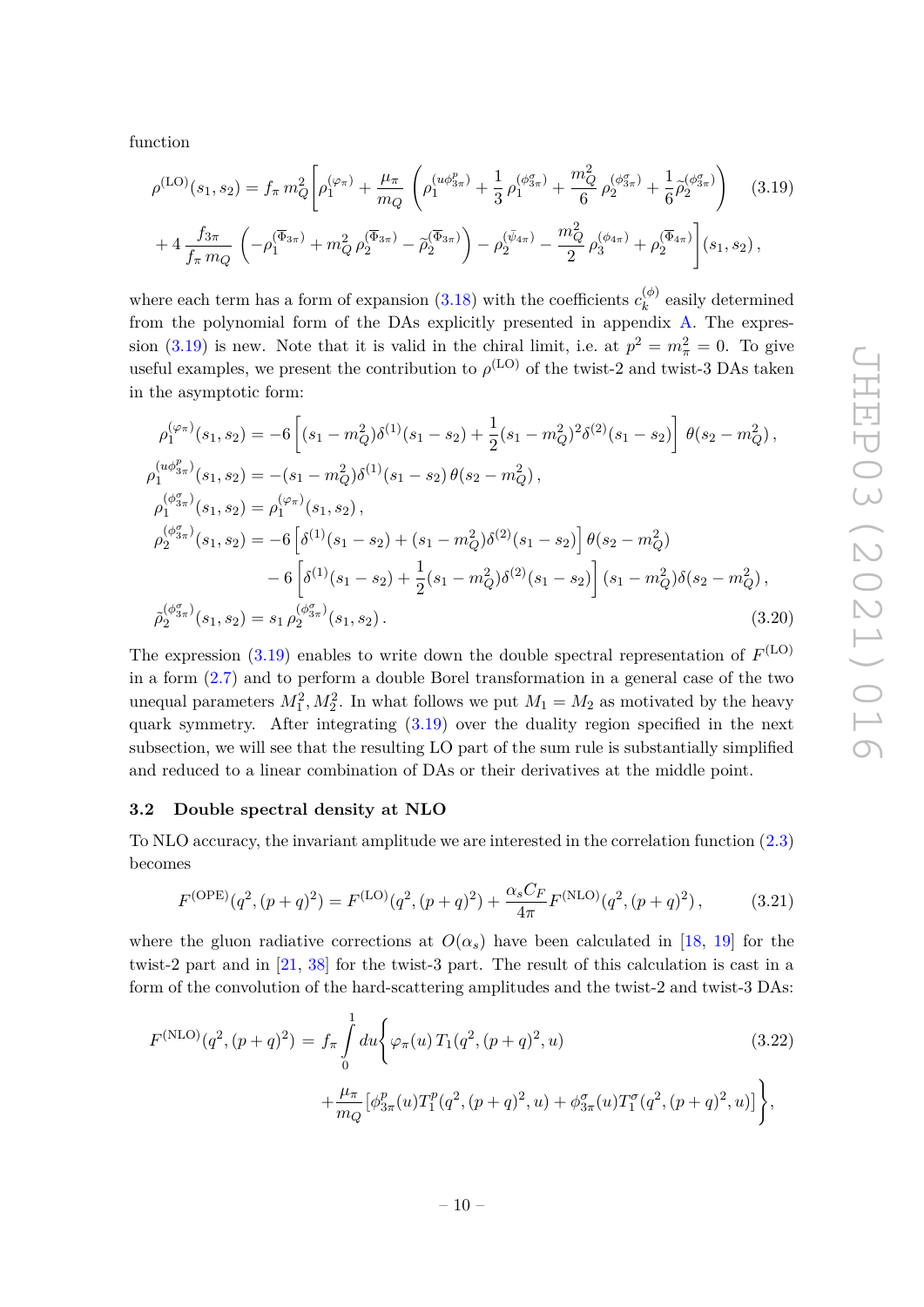where the expressions for the twist-2 amplitude  $T_1$ , and the twist-3 amplitudes  $T_1^p$  $j_1^p$  and  $T_1^{\sigma}$  can be found in [\[21\]](#page-38-13). Here we do not show explicitly the residual scale dependence of the hard-scattering amplitudes and of the nonasymptotic parts of pion DAs. Note that, as explained in  $[21]$ , the twist-3 part of  $(3.22)$  is only applicable to the asymptotic DAs  $\phi_3^p$  $\frac{p}{3\pi}(u)$  and  $\phi_{3\pi}^{\sigma}(u)$ , (obtained by putting in [\(A.4\)](#page-32-0) the parameter  $f_{3\pi} \to 0$ ) because the hard-scattering amplitudes  $T_1^{p,\sigma}$  $1^{p,o}$  are determined perturbatively without taking into account the renormalization-mixing effects between the two- and three-particle DAs. Furthermore, in [\[21\]](#page-38-13) the NLO part of the correlation function was represented in a form of a single-variable dispersion relation, calculating the imaginary part in *s*<sup>2</sup> which is the timelike continuation of the variable  $(p+q)^2$ :

<span id="page-11-0"></span>
$$
\mathrm{Im}_{s_2} F^{(\mathrm{NLO})}(q^2, s_2) = \int_0^1 du \Big\{ \varphi_\pi(u) \, \mathrm{Im}_{s_2} T_1(q^2, s_2, u, \mu) + \frac{\mu_\pi}{m_Q} \Big[ \phi_{3\pi}^p(u) \, \mathrm{Im}_{s_2} T_1^p(q^2, s_2, u, \mu) + \phi_{3\pi}^{\sigma}(u) \, \mathrm{Im}_{s_2} T_1^{\sigma}(q^2, s_2, u, \mu) \Big] \Big\}, \tag{3.23}
$$

at fixed  $q^2 < m_Q^2$ . The above expression was used to derive the NLO terms in LCSRs for the  $H \to \pi$  form factors.

Here we need to make a step further and obtain the double spectral density

$$
\rho^{(\text{NLO})}(s_1, s_2) \equiv \frac{1}{\pi^2} \text{Im}_{s_1} \text{Im}_{s_2} F^{(\text{NLO})}(s_1, s_2), \qquad (3.24)
$$

analytically continuing  $(3.23)$  in the variable  $q^2 \to s_1$ . This double density consists of the three contributions stemming from the twist-2 and twist-3 quark-antiquark DAs:

<span id="page-11-1"></span>
$$
\rho^{(NLO)}(s_1, s_2) = \rho^{(tw2, NLO)}(s_1, s_2) + \rho^{(tw3p, NLO)}(s_1, s_2) + \rho^{(tw3\sigma, NLO)}(s_1, s_2).
$$
 (3.25)

We will use the asymptotic DAs for all three NLO terms. To justify this approximation, we note that at LO the nonasymptotic contributions due to the Gegenbauer moments in the twist-2 DA (see  $(A.1)$ ) contribute at the level of a few percent to LCSR, if a typical magnitude of the moments  $a_2, a_4$  is taken (see the section on numerical results below). An additional  $O(\alpha_s)$  factor will suppress these contributions well below the level of the parametric uncertainties of the sum rule. For the twist-3 part the nonasymptotic effects at NLO are even smaller, because already at LO these effects are determined by a combination of parameters  $f_{3\pi}/(\mu_{\pi}f_{\pi}) \sim 0.01$ .

For the asymptotic DAs, the calculation of  $\rho^{(\text{NLO})}(s_1, s_2)$  simplifies since the integral over *u* in [\(3.23\)](#page-11-0) is performed before analytically continuing the variable  $q^2$  to  $q^2 = s_1 > m_b^2$ . The expressions for the imaginary parts in  $(p+q)^2$  of the hard scattering amplitudes in [\(3.23\)](#page-11-0) are taken from [\[21\]](#page-38-13).

The twist-2 term in [\(3.25\)](#page-11-1) was already calculated in [\[23\]](#page-38-7). We have recalculated it and confirm the expression presented there. The resulting expression for  $\rho^{(tw2,NLO)}(s_1, s_2)$  is presented in the appendix [B.](#page-33-0) Note that, since we are now using the  $\overline{\text{MS}}$  scheme for the heavy quark mass, an additional  $O(\alpha_s)$  piece has to be added to the expression in [\[23\]](#page-38-7) obtained for the pole mass of the heavy quark.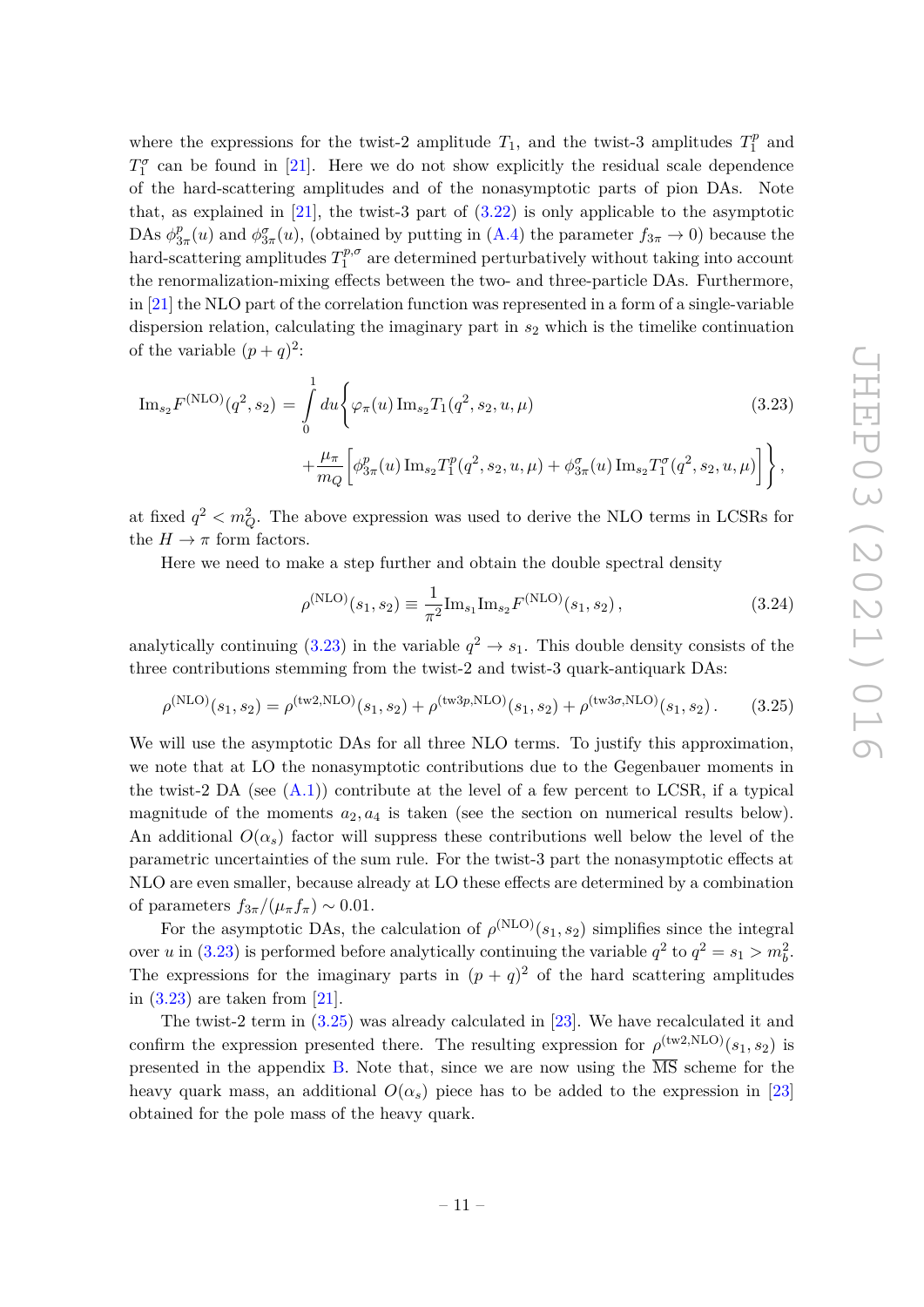The derivation of the NLO twist-3 terms in the double spectral density [\(3.25\)](#page-11-1) is new. In the course of calculation we found that the resulting expressions for  $\rho^{(\text{tw}3p,\text{NLO})}(s,s_2)$  and  $\rho^{(\text{tw3}\sigma,\text{NLO})}(s_1, s_2)$  contain terms which cancel each other. Therefore the final expression of the sum of the two denoted as  $\rho^{(tw3,NLO)}(s,s_2)$  is more compact. It is presented in appendix [B.](#page-33-0)

#### <span id="page-12-0"></span>**4 Quark-hadron duality and the sum rule**

Having calculated the double spectral density  $(2.8)$  as

<span id="page-12-1"></span>
$$
\rho^{(\text{OPE})}(s_1, s_2) = \rho^{(\text{LO})}(s_1, s_2) + \frac{\alpha_s C_F}{4\pi} \rho^{(\text{NLO})}(s_1, s_2), \tag{4.1}
$$

where the LO part is given in  $(3.19)$  and the NLO part represents the sum of the twist-2 and twist-3 parts given, respectively in  $(B.1)$  and  $(B.4)$ , we are in a position to perform the integration over a duality region in the LCSR  $(2.12)$ . In the  $\{s_1, s_2\}$  plane, the lower boundary of that region is determined by the heavy quark threshold (in the chiral limit for light quarks) and is given by the straight lines  $s_1 = m_Q^2$  and  $s_2 = m_Q^2$ . For the upper boundary symbolized by  $\Sigma_0$  in [\(2.12\)](#page-6-2) there is a multiple choice.

As argued in [\[39\]](#page-39-10), the triangular-type duality region is preferable in the HQET sum rule for the Isgur-Wise function, based on the local OPE. This choice was also supported in  $[40]$  by invoking the double sum rules in nonrelativistic quantum mechanics. Here we follow the same guidelines in choosing the duality region, notwithstanding that the LCSR for the  $H^*H\pi$  coupling is based on a different type of OPE, with an interplay of the collinear and soft QCD dynamics. In [\[40\]](#page-39-11) it was shown that duality ansatz works only if the spectral densities are integrated first over the direction perpendicular to the diagonal  $s_1 = s_2$  in the  $s_{1,2}$  plane. Therefore, we only choose among the regions which process a smooth border crossing of the diagonal and allow for evaluating the obtained dispersion integrals properly, implying that the square duality region with a sharp corner on the diagonal has to be discarded as discussed below.

The working duality region includes an interval of the diagonal  $s_1 = s_2$  with a length characterized by the effective threshold *s*0, as illustrated in figure [1.](#page-13-0) The value of this parameter is expected in the ballpark of the duality threshold in the LCSRs for the  $H \to \pi$ form factors. Our choice for the duality region is motivated by the fact that the dominant LO part of the spectral density  $(4.1)$  is concentrated near diagonal, since  $\rho^{(\mathrm{LO})}(s_1, s_2)$ represents a sum of terms proportional to  $\delta(s_1 - s_2)$  and its first few derivatives. Due to this property of the LO spectral density, the shape of the two-dimensional duality region becomes inessential. However, since we also include the  $\rho^{(NLO)}(s_1, s_2)$  part, which contains nonvanishing terms at  $s_1 \neq s_2$ , a certain dependence on the adopted shape of the duality region will occur. In order to assess this effect in the NLO part, we will probe the duality regions with different shapes but possessing the same diagonal interval along the line  $s_1 = s_2$ . To this end, it is convenient to use the parameterization of the boundaries suggested in [\[15\]](#page-38-16):

<span id="page-12-2"></span>
$$
\left(\frac{s_1}{s_*}\right)^{\alpha} + \left(\frac{s_2}{s_*}\right)^{\alpha} \le 1, \qquad s_1, s_2 \ge m_Q^2. \tag{4.2}
$$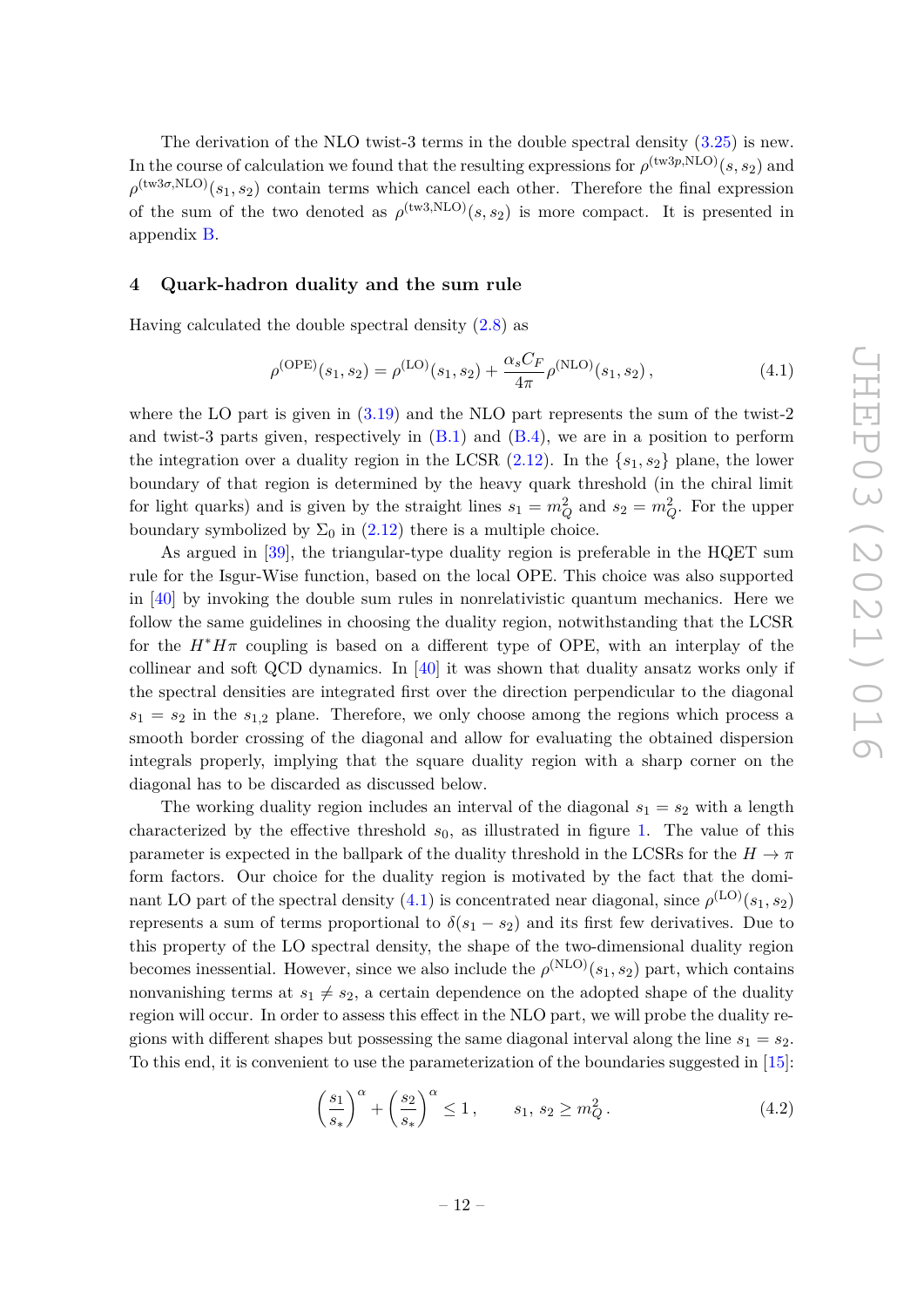

<span id="page-13-0"></span>**Figure 1.** The duality regions defined in eq.  $(4.2)$ .

We will probe the three regions, generated at

$$
\alpha = 1, \qquad s_* = 2s_0, \qquad \text{(triangle);}
$$
  
\n
$$
\alpha = \frac{1}{2}, \qquad s_* = 4s_0, \qquad \text{(concave);}
$$
  
\n
$$
\alpha = 2, \qquad s_* = \sqrt{2}s_0, \qquad \text{(convex);} \qquad \text{(4.3)}
$$

where *s*<sup>∗</sup> is adjusted to provide equal diagonal intervals. These regions are shown, respectively, in figure [1.](#page-13-0)

Note that in the limit  $\{\alpha \to \infty, s_* \to s_0\}$ , the parameterization [\(4.2\)](#page-12-2) represents a square with the side  $s_0$ . In this limiting case, the integration of both NLO twist-2 and twist-3 spectral densities [\(B.1\)](#page-33-1) and [\(B.4\)](#page-34-0) develops a spurious divergence at the vertex  $s_1 = s_2$ *s*<sup>0</sup> of the square. This divergence can be traced back to the presence of the terms involving

<span id="page-13-1"></span>
$$
\frac{d^3}{ds_1^3}\left(\ln|s_1-s_2|\right).
$$

To avoid such spurious divergences, it is sufficient to replace the outmost vertex of the square duality region with a smooth, infinitesimally small curve. It is clear that the terms in the NLO spectral density containing  $\delta(s_1 - s_2)$  and its derivatives, after integration over any of the duality regions defined by  $(4.2)$  and  $(4.3)$  and shown in figure [1](#page-13-0) yield equal contributions. Consequently, only those contributions at the NLO, eqs.  $(B.1)$  and  $(B.4)$ , which do not contain the delta-function and its derivatives are sensitive to the choice of the duality region.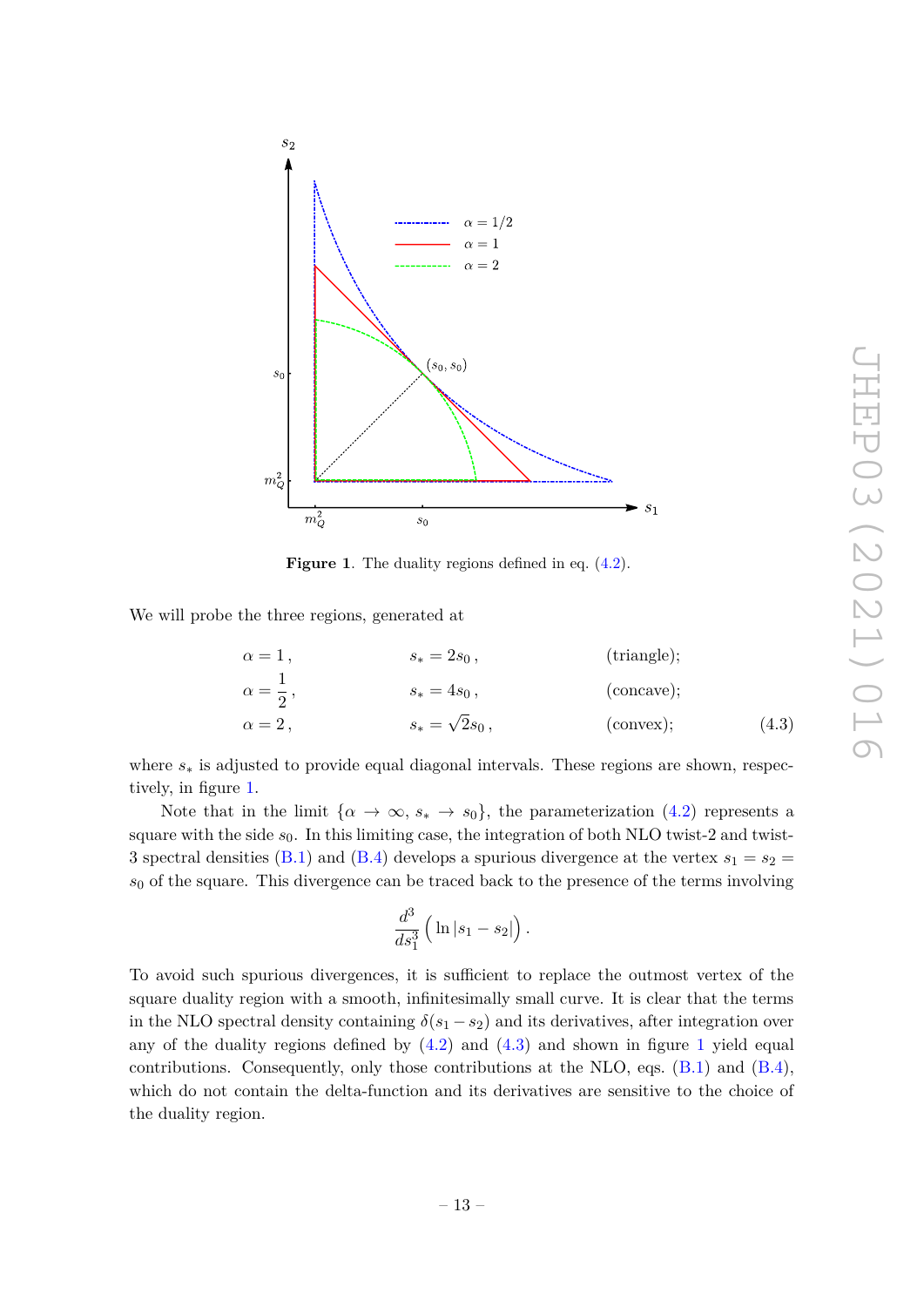Apart from this, presumably minor effect, which we will numerically study in the next section, the whole LO and the main part of NLO contributions originate from the integration over the interval on the diagonal which is equal for all duality regions.

Hence, we hereafter adopt the most convenient choice: the triangular region, satisfying the condition

$$
s_1 + s_2 \le 2 s_0. \tag{4.4}
$$

Returning to the LCSR [\(2.12\)](#page-6-2), we subsequently assume equal Borel parameters

$$
M_1^2 = M_2^2 = 2M^2
$$

and rewrite the sum rule as

<span id="page-14-0"></span>
$$
f_H f_{H^*} g_{H^* H \pi} = \frac{1}{m_H^2 m_{H^*}} \exp\left(\frac{m_H^2 + m_{H^*}^2}{2M^2}\right) \left[ \mathcal{F}^{(\text{LO})}(M^2, s_0) + \frac{\alpha_s C_F}{4\pi} \mathcal{F}^{(\text{NLO})}(M^2, s_0) \right],\tag{4.5}
$$

introducing the compact notation for the integrals over the triangular duality region,

<span id="page-14-2"></span>
$$
\mathcal{F}^{(\text{LO}),(\text{NLO})}(M^2, s_0) \equiv \int_{-\infty}^{\infty} ds_1 \int_{-\infty}^{\infty} ds_2 \,\theta(2s_0 - s_1 - s_2) \, \exp\left(-\frac{s_1 + s_2}{2 \, M^2}\right) \rho^{(\text{LO}),(\text{NLO})}(s_1, s_2). \tag{4.6}
$$

where the lower limits determined by the heavy quark mass are implicitly given by the theta functions in the expressions of the spectral densities.

To calculate the LO part in [\(4.5\)](#page-14-0), we use [\(3.19\)](#page-10-1) where the spectral density  $\rho^{\text{(LO)}}$  is expressed via contributions of the separate DAs. We then reduce  $\mathcal{F}^{(\mathrm{LO})}(M^2,s_0)$  to a linear combination of the integrals:

<span id="page-14-1"></span>
$$
\mathcal{F}_{\ell}^{(\phi)}(M^2, s_0) \equiv \int_{-\infty}^{\infty} ds_1 \int_{-\infty}^{\infty} ds_2 \,\theta(2s_0 - s_1 - s_2) \, \exp\left(-\frac{s_1 + s_2}{2 \, M^2}\right) \rho_{\ell}^{(\phi)}(s_1, s_2) \,,\tag{4.7}
$$

where  $\phi = \varphi_{\pi}, u \phi_{3\pi}^p, \phi_{3\pi}^{\sigma}$ , etc. In addition, we define the similar integrals  $\tilde{\mathcal{F}}_{\ell}^{(\phi)}(M^2, s_0)$  $over \ \widetilde{\rho}_{\ell}^{(\phi)}$ *`* . It is now straightforward to replace each DA by its Taylor expansion [\(3.13\)](#page-9-0) and expand the density  $\rho_{\ell}^{(\phi)}$  $\chi_{\ell}^{(9)}$  in the elementary components according to [\(3.18\)](#page-9-2). In fact, in the case of triangular duality region the resulting formulas for the integrals  $\mathcal{F}_{\rho}^{(\phi)}$  $\widetilde{\mathcal{F}}_{\ell}^{(\phi)}$  and  $\widetilde{\mathcal{F}}_{\ell}^{(\phi)}$ can be written in a universal form valid for a generic DA. To this end, following [\[13\]](#page-38-1), we transform the integration variables in [\(4.7\)](#page-14-1):

$$
s_1 = s(1 - v), \quad s_2 = sv \tag{4.8}
$$

or, inversely

$$
s = s_1 + s_2
$$
,  $v = \frac{s_2}{s_1 + s_2}$ ,

so that  $(s_1 - s_2) \rightarrow s(1 - 2v)$ , allowing us to integrate out the  $\delta(s_1 - s_2) = \delta(1 - 2v)/s$ functions and their derivatives over *v*. On the other hand, the exponential factor in [\(4.7\)](#page-14-1)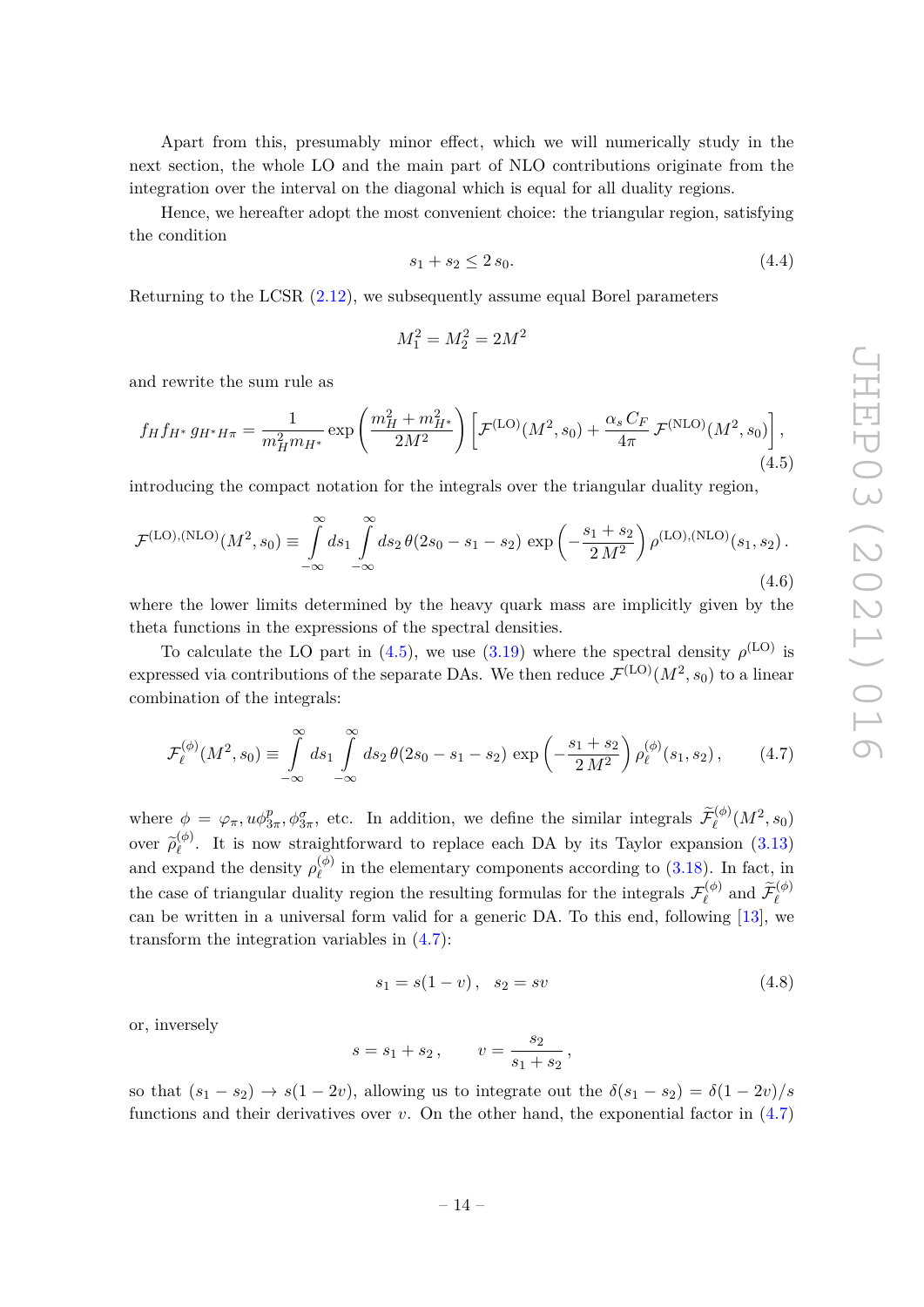becomes independent of *v*. As a result, the Taylor expansion of an arbitrary DA  $\phi(u)$ reduces to its value or its derivative at  $u = 1/2$  and we obtain

<span id="page-15-0"></span>
$$
\mathcal{F}_{\ell}^{(\phi)}(M^{2}, s_{0})
$$
\n
$$
= \frac{(-1)^{\ell}}{(\ell-1)!} \left\{ (-1)^{\ell} (M^{2})^{2-\ell} \exp\left(-\frac{m_{Q}^{2}}{M^{2}}\right) + \delta_{\ell 1} M^{2} \exp\left(-\frac{s_{0}}{M^{2}}\right) \right\} \phi(u) \Big|_{u=\frac{1}{2}},
$$
\n
$$
\widetilde{\mathcal{F}}_{\ell}^{(\phi)}(M^{2}, s_{0})
$$
\n
$$
= -\frac{(-1)^{\ell}}{2(\ell-1)!} \frac{d^{\ell-1}}{dm_{Q}^{2}} \int_{2m_{Q}^{2}}^{2s_{0}} ds \exp\left(-\frac{s}{2M^{2}}\right) \left[ u \left(\frac{s}{2} - m_{Q}^{2}\right) \phi'(u) + \frac{s}{2} \phi(u) \right] \Big|_{u=\frac{1}{2}}.
$$
\n(4.9)

As we will see below, only  $\mathcal{F}_2$  contributes, hence for convenience we quote the second integral in [\(4.9\)](#page-15-0) at  $\ell = 2$ 

$$
\widetilde{\mathcal{F}}_2^{(\phi)}(M^2, s_0) = m_Q^2 \exp\left(-\frac{m_Q^2}{M^2}\right) \phi(u) + M^2 \left[\exp\left(-\frac{m_Q^2}{M^2}\right) - \exp\left(-\frac{s_0}{M^2}\right)\right] u \, \phi'(u) \bigg|_{u = \frac{1}{2}}.\tag{4.10}
$$

The above formulas are also valid for the twist-4 DA  $\phi_{4\pi}$  which contains the specific  $u^k \ln u$ and  $\bar{u}^k \ln \bar{u}$  terms with  $k \geq 3$ .

Finally, the LO part of the LCSR in [\(4.5\)](#page-14-0) is obtained in a form of a linear combination of the separate DA contributions:

$$
\mathcal{F}^{(\text{LO})}(M^{2}, s_{0}) = f_{\pi} m_{Q}^{2} \left[ \mathcal{F}_{1}^{(\varphi_{\pi})} + \frac{\mu_{\pi}}{m_{Q}} \mathcal{F}_{1}^{(u\phi_{3\pi}^{p})} + \frac{1}{6} \frac{\mu_{\pi}}{m_{Q}} \left( 2 \mathcal{F}_{1}^{(\phi_{3\pi}^{q})} + m_{Q}^{2} \mathcal{F}_{2}^{(\phi_{3\pi}^{q})} + \tilde{\mathcal{F}}_{2}^{(\phi_{3\pi}^{q})} \right) \right]
$$

$$
-4 \frac{f_{3\pi}}{f_{\pi} m_{Q}} \left( \mathcal{F}_{1}^{(\overline{\Phi}_{3\pi})} - m_{Q}^{2} \mathcal{F}_{2}^{(\overline{\Phi}_{3\pi})} + \tilde{\mathcal{F}}_{2}^{(\overline{\Phi}_{3\pi})} \right) - \mathcal{F}_{2}^{(\bar{\psi}_{4\pi})} - \frac{m_{Q}^{2}}{2} \mathcal{F}_{3}^{(\phi_{4\pi})} + \mathcal{F}_{2}^{(\overline{\Phi}_{4\pi})} \left[ (M^{2}, s_{0}). (4.11) \right]
$$

Using [\(4.9\)](#page-15-0), we obtain a compact explicit expression which is straightforward to use in the numerical analysis of the LCSR  $(4.5)$ :

<span id="page-15-1"></span>
$$
\mathcal{F}^{(\text{LO})}(M^2, s_0) = f_\pi m_Q^2 \left\{ M^2 \left[ \exp\left( -\frac{m_Q^2}{M^2} \right) - \exp\left( -\frac{s_0}{M^2} \right) \right] \left[ \varphi_\pi(u) \right. \right. \\
\left. + \frac{\mu_\pi}{m_Q} \left( u \, \phi_{3\pi}^p + \frac{1}{3} \, \phi_{3\pi}^q + \frac{1}{6} u \, \frac{d\phi_{3\pi}^q}{du} \right) (u) - \frac{4 f_{3\pi}}{f_\pi m_Q} \left( \overline{\Phi}_{3\pi} + u \, \frac{d\overline{\Phi}_{3\pi}}{du} \right) (u) \right] \\
+ \exp\left( -\frac{m_Q^2}{M^2} \right) \left[ \frac{\mu_\pi m_Q}{3} \, \phi_{3\pi}^q - \bar{\psi}_{4\pi} - \frac{1}{4} \frac{m_Q^2}{M^2} \, \phi_{4\pi} + \overline{\Phi}_{4\pi} \right] (u) \right\} \Big|_{u=\frac{1}{2}}.
$$
\n(4.12)

Comparing term by term this expression with the one obtained in [\[13\]](#page-38-1), we found that they coincide, although no explicit duality subtraction was applied to the twist-4 terms in [\[13\]](#page-38-1). In fact, the peculiar feature of the latter terms is that at equal Borel parameters the *s*0 dependent terms vanish, as one can realize using the expressions for the double spectral density derived here and valid for a generic Taylor-expandable DA.

It remains to obtain the NLO part of [\(4.5\)](#page-14-0). We have to calculate  $\mathcal{F}^{(NLO)}(M^2,s_0)$  defined in  $(4.6)$  by substituting the sum of the twist-2 and twist-3 NLO double spectral densities  $\rho^{(\text{tw2,NLO})}(s_1, s_2)$  and  $\rho^{(\text{tw3,NLO})}(s_1, s_2)$  presented in [\(B.1\)](#page-33-1) and [\(B.4\)](#page-34-0) of appendix [B.](#page-33-0)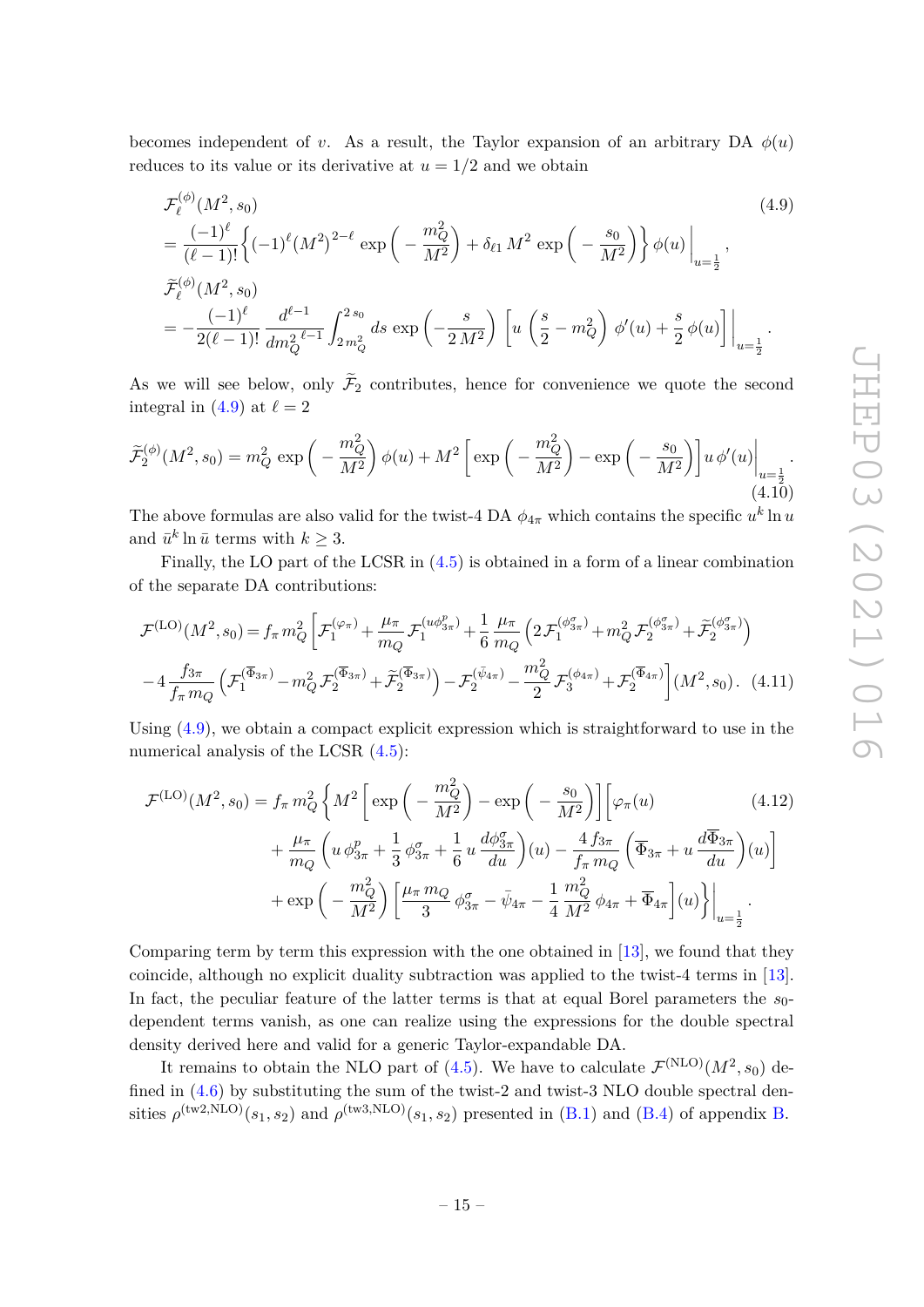The resulting expressions of  $\mathcal{F}^{(NLO)}(M^2, s_0)$  for the triangular duality region reads:

<span id="page-16-3"></span>
$$
\mathcal{F}^{(\text{NLO})}(M^2, s_0) = f_{\pi} m_Q^2 \int_{2m_Q^2}^{2s_0} ds \exp\left(-\frac{s}{2M^2}\right) \times \left[ f^{(\text{tw2})} \left(\frac{s}{m_Q^2} - 2\right) + \left(\frac{\mu_{\pi}}{m_Q}\right) f^{(\text{tw3})} \left(\frac{s}{m_Q^2} - 2\right) \right], \quad (4.13)
$$

with the NLO contributions of twist-2 and twist-3:

$$
f^{(\text{tw2})}(\sigma) = 3\left(3\ln\frac{m_Q^2}{\mu^2} - 4\right)\left[\delta(\sigma - 0^+) - \frac{1}{2}\right] + \frac{\pi^2}{2} + 6\operatorname{Li}_2\left(-\frac{\sigma}{2}\right) - 3\operatorname{Li}_2\left(-\frac{\sigma}{\sigma + 2}\right) + 3\operatorname{Li}_2\left(\frac{\sigma}{\sigma + 2}\right) + \ln\frac{\sigma}{2}\left[3\ln\frac{\sigma + 2}{2} - \frac{3}{2}\frac{\sigma(\sigma + 4)(3\sigma + 10) + 24}{(\sigma + 2)^3}\right] + 6\ln(\sigma + 1)\frac{\sigma(\sigma + 1)}{(\sigma + 2)^3} - \frac{3}{4}\frac{3\sigma^2 + 20\sigma + 20}{(\sigma + 2)^2},
$$
(4.14)

<span id="page-16-2"></span><span id="page-16-1"></span>
$$
f^{(\text{tw3})}(\sigma) = \left(3 \ln \frac{m_Q^2}{\mu^2} - 4\right) \left[\delta(\sigma - 0^+) + 2 \delta'(\sigma - 0^+)\right] + \left(\frac{4}{3} \pi^2 + 1\right) \delta(\sigma - 0^+) + \frac{\pi^2}{3} + 4 \text{Li}_2\left(-\frac{\sigma}{2}\right) - 2 \text{Li}_2\left(-\frac{\sigma}{\sigma + 2}\right) + 2 \text{Li}_2\left(\frac{\sigma}{\sigma + 2}\right) + \ln \frac{\sigma}{2} \left[2 \ln \frac{\sigma + 2}{2} + \frac{\sigma^2 + 4}{2(\sigma + 2)^2}\right] + 4 \ln(\sigma + 1) \frac{\sigma^2 + 2 \sigma + 2}{\sigma (\sigma + 2)^2} + \ln \frac{\sigma + 2}{2} \left(\frac{\sigma}{8} - \frac{2}{\sigma}\right) + \frac{3 \sigma^3 + 4 \sigma^2 - 16 \sigma - 16}{16 (\sigma + 2)^2},
$$
(4.15)

where  $Li_2(x)$  is the Spence function. The expression for twist-2 part exactly matches the one given in [\[23\]](#page-38-7), whereas the expression of the twist-3 NLO correction [\(4.15\)](#page-16-1) obtained in the  $\overline{\text{MS}}$  scheme is a new result. To switch to the pole-mass scheme for the heavy quark, it is sufficient to add to [\(4.14\)](#page-16-2) and [\(4.15\)](#page-16-1) the terms  $\Delta f^{(\text{tw2})}(\sigma)$  and  $\Delta f^{(\text{tw3})}(\sigma)$ , respectively, given in [\(B.11\)](#page-35-1). As an additional check of our results, we have explicitly verified that the factorization-scale independence of both the twist-2 and twist-3 terms in the LCSR [\(4.5\)](#page-14-0) at  $O(\alpha_s^2)$  in the asymptotic limit.

The LCSR [\(4.5\)](#page-14-0) for the strong  $H^*H\pi$  coupling, where  $H = B$  or *D* and, respectively,  $m_Q = m_b$  or  $m_c$  with the LO and NLO terms given in [\(4.12\)](#page-15-1) and [\(4.13\)](#page-16-3) is now complete for the triangular duality region and ready for the numerical analysis.

#### <span id="page-16-0"></span>**5 Numerical results**

To extract the strong couplings  $g_{D^*D\pi}$  and  $g_{B^*B\pi}$  from the LCSR [\(4.5\)](#page-14-0), we need to divide out the decay constants of the pseudoscalar and vector heavy-light mesons. Here we will use two different procedures. The first one, applied in many LCSR applications, prescribes that, instead of adopting the fixed numerical values, one substitutes in [\(4.5\)](#page-14-0) the two-point QCD sum rules for decay constants  $f_H$  and  $f_{H^*}$  ( $H = D, B$ ). These sum rules presented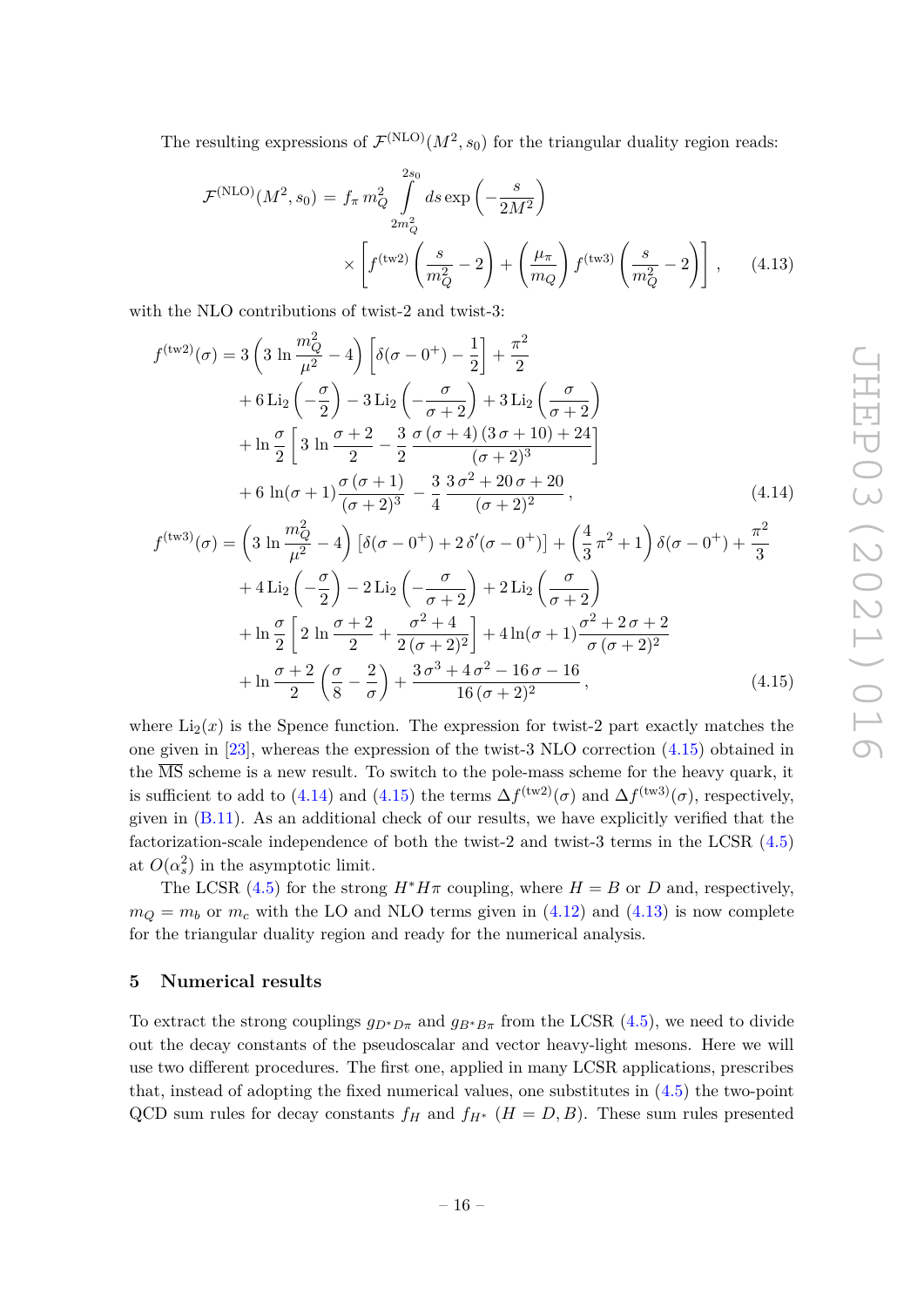| input value<br>parameter                           |                                            | [Ref.]           | rescaled values                                                                  |  |  |  |
|----------------------------------------------------|--------------------------------------------|------------------|----------------------------------------------------------------------------------|--|--|--|
| quark-gluon coupling and quark masses              |                                            |                  |                                                                                  |  |  |  |
| $\alpha_s(m_Z)$<br>$0.1179 \pm 0.0010$             |                                            |                  | $\alpha_s(1.5 \,\text{GeV}) = 0.3479_{-0.0096}^{+0.0100}$                        |  |  |  |
|                                                    |                                            |                  | $\alpha_s(3.0 \,\text{GeV}) = 0.2531^{+0.0050}_{-0.0048}$                        |  |  |  |
| $\overline{m}_c(\overline{m}_c)$                   | $1.280 \pm 0.025$ GeV                      | $\left 3\right $ | $\overline{m}_c(1.5 \,\text{GeV}) = 1.202 \pm 0.023 \,\text{GeV}$                |  |  |  |
| $\overline{m}_b(\overline{m}_b)$                   | $4.18 \pm 0.03$ GeV                        |                  | $\overline{m}_b(3.0 \,\text{GeV}) = 4.46 \pm 0.04 \,\text{GeV}$                  |  |  |  |
| $(\overline{m}_u + \overline{m}_d)(2 \text{ GeV})$ | $6.78 \pm 0.08$ MeV                        | [3, 41]          | $(\overline{m}_u + \overline{m}_d)(1.5 \text{ GeV}) = 7.40 \pm 0.09 \text{ MeV}$ |  |  |  |
|                                                    |                                            |                  | $(\overline{m}_u + \overline{m}_d)(3.0 \text{ GeV}) = 6.14 \pm 0.07 \text{ MeV}$ |  |  |  |
|                                                    |                                            | condensates      |                                                                                  |  |  |  |
| $\langle \bar{q}q \rangle (2 \,\text{GeV})$        | $-(286 \pm 23 \text{ MeV})^3$              | [41]             | $\langle \bar{q}q \rangle (1.5 \,\text{GeV}) = -(279 \pm 22 \,\text{MeV})^3$     |  |  |  |
|                                                    |                                            |                  | $\langle \bar{q}q \rangle (3.0 \,\text{GeV}) = -(295 \pm 24 \,\text{MeV})^3$     |  |  |  |
| $\langle GG \rangle$                               | $0.012_{-0.012}^{+0.006}$ GeV <sup>4</sup> |                  |                                                                                  |  |  |  |
| $m_0^2$                                            | $0.8\,\pm\,0.2\,\rm{GeV^2}$                | 44               |                                                                                  |  |  |  |
| $r_{vac}$                                          | $0.55 \pm 0.45$                            |                  |                                                                                  |  |  |  |

<span id="page-17-1"></span>**Table 1**. QCD parameters used in the LCSRs and two-point sum rules.

in appendix [C](#page-35-0) are taken from [\[28\]](#page-38-12). For consistency, following the arguments presented in  $[13, 23]$  $[13, 23]$  $[13, 23]$ , the two-point sum rules are taken<sup>[2](#page-17-0)</sup> at NLO, enabling a partial cancellation of perturbative corrections on both sides of  $(4.5)$ . As a second, independent option, we will use the lattice QCD values for the charmed and bottom meson decay constants. Specifically, we will employ the latest  $N_f = 2 + 1 + 1$  results: the averages for the heavy pseudoscalar mesons from [\[41\]](#page-39-12) and the ratios of the vector and pseudoscalar meson decay constants obtained in [\[42\]](#page-39-14),

<span id="page-17-2"></span>
$$
f_D = 212.0 \pm 0.7 \,\text{MeV}, \qquad f_B = 190.0 \pm 1.3 \,\text{MeV},
$$
  
\n
$$
f_{D^*}/f_D = 1.078 \pm 0.036, \qquad f_{B^*}/f_B = 0.958 \pm 0.022. \tag{5.1}
$$

Furthermore, we have to specify the parameters entering the LCSR [\(4.5\)](#page-14-0) and the auxiliary two-point sum rules for decay constants. The QCD input, including the quarkgluon coupling, the quark masses in  $\overline{MS}$  scheme and the vacuum condensate densities, is listed in table [1.](#page-17-1) We adopt a very precise value of the light-quark mass combination  $(m_u + m_d)$  determined in lattice QCD [\[41\]](#page-39-12) (see the average in the quark-mass review of [\[3\]](#page-37-1)). We also adopt the current interval of the quark condensate [\[41\]](#page-39-12) which is consistent

<span id="page-17-0"></span><sup>&</sup>lt;sup>2</sup>Note that in the previous analysis [\[23\]](#page-38-7) the perturbative correction to the quark condensate contribution in the two-point sum rules was absent and is included now.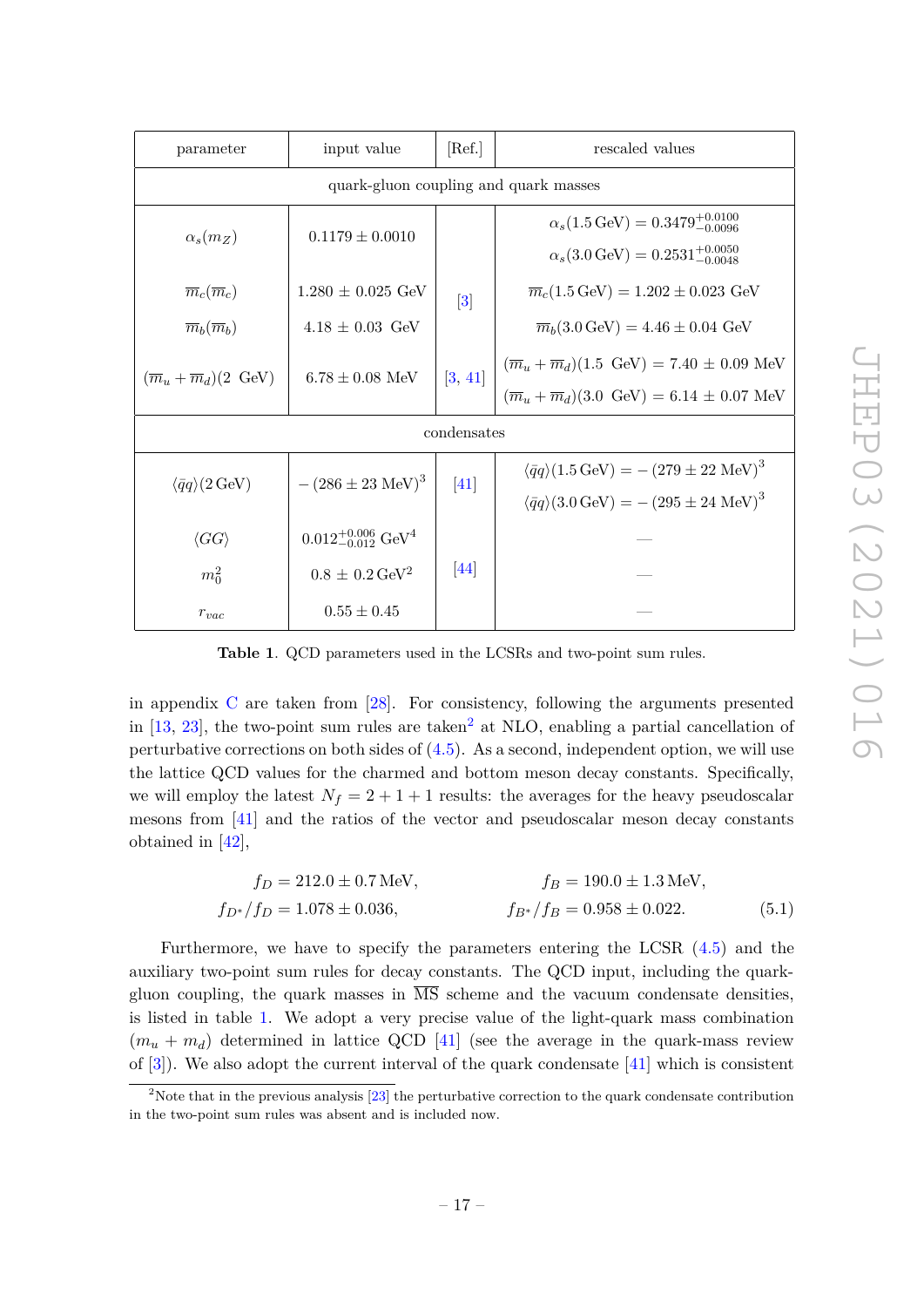with the Gell-Mann-Oakes-Renner relation. The running of the QCD coupling and quark masses is performed with the four-loop accuracy [\[43\]](#page-39-15) and the matching scales between  $n_f = 5 (n_f = 4)$  and  $n_f = 4 (n_f = 3)$  are, respectively 4.2 GeV and 1.3 GeV.

Let us discuss now our choice for the input parameters of pion DAs. In the LO part [\(4.12\)](#page-15-1) of the LCSR, we encounter the values of the DAs or their derivatives at the middle point  $u = 1/2$ . Note that the midpoint value of a given DA is determined by a complete set of the coefficients in the conformal expansion, so that the LCSR  $(4.5)$  provides an additional source of information on the structure of DAs. In this respect it is different from the LCSRs for the  $B \to \pi$  and  $D \to \pi$  form factors, where the pion DAs are weighted by the Borel exponent and integrated over the duality interval. On the other hand, since the NLO part of the LCSR is calculated for the asymptotic twist-2 and twist-3 two-particle DAs, the only inputs necessary for a numerical evaluation of  $(4.13)$  are the normalization factors of these DAs given, respectively, by the pion decay constant  $f_{\pi}$  and by the parameter  $\mu_{\pi}$  defined in [\(2.5\)](#page-4-4).

The key parameter of the LO twist-2 part of LCSR  $(4.5)$  is the value of  $\varphi_{\pi}(1/2,\mu)$ . Expanding this DA in the Gegenbauer polynomials according to  $(A.1)$ , we find

<span id="page-18-2"></span> $\varphi_{\pi}(1/2, 1 \text{ GeV}) = 1.5 - 2.25 a_2 + 2.8125 a_4 - 3.28125 a_6 + 3.69141 a_8 + \ldots$  (5.2)

Hereafter, unless the renormalization scale  $\mu$  is explicitly shown, we denote by  $a_n$  the Gegenbauer moments taken at the scale  $\mu = 1$  GeV. We see that the midpoint value of the twist-2 DA contains a sign alternating series of all Gegenbauer moments with slowly growing numerical coefficients. At larger scales, the moments decrease, e.g.:

$$
\varphi_{\pi}(1/2, 3 \text{ GeV}) \simeq 1.5 - 1.471 a_2 + 1.515 a_4 - 1.553 a_6 + 1.585 a_8 + \dots, \qquad (5.3)
$$

where the scale dependence calculated using  $(A.2)$  is absorbed in the numerical coefficients. At  $\mu \to \infty$ , the value of  $\varphi_{\pi}(1/2)$  approaches its asymptotic limit equal to 3/2. Still, at finite scales,  $\varphi_{\pi}(1/2)$  is an important indicator of the nonasymptotic effects, complementing the available knowledge of the lowest Gegenbauer moments.

Currently, only the second moment *a*<sup>2</sup> of the pion DA is accessible in QCD on the lattice. We will use the latest quite accurate result:

<span id="page-18-0"></span>
$$
a_2(2 \,\text{GeV}) = 0.116^{+0.019}_{-0.020} \tag{5.4}
$$

obtained in [\[45\]](#page-39-16). From the same analysis, higher Gegenbauer moments cannot be extracted reliably, e.g. for *a*<sup>4</sup> only a preliminary value is quoted, which will not be considered here. To estimate and/or constrain the values of  $a_{n>4}$ , one has to resort to the phenomenologically viable models of  $\varphi_{\pi}(u)$  expanding them in Gegenbauer polynomials.

To choose the input value of  $\varphi_{\pi}(1/2)$ , we adopt two such models. The first one denoted here as Model 1 was suggested in [\[45\]](#page-39-16):

<span id="page-18-1"></span>Model 1: 
$$
\varphi_{\pi}(u) = \frac{\Gamma(2 + 2\alpha_{\pi})}{[\Gamma(1 + \alpha_{\pi})]^2} u^{\alpha_{\pi}} (1 - u)^{\alpha_{\pi}}.
$$
 (5.5)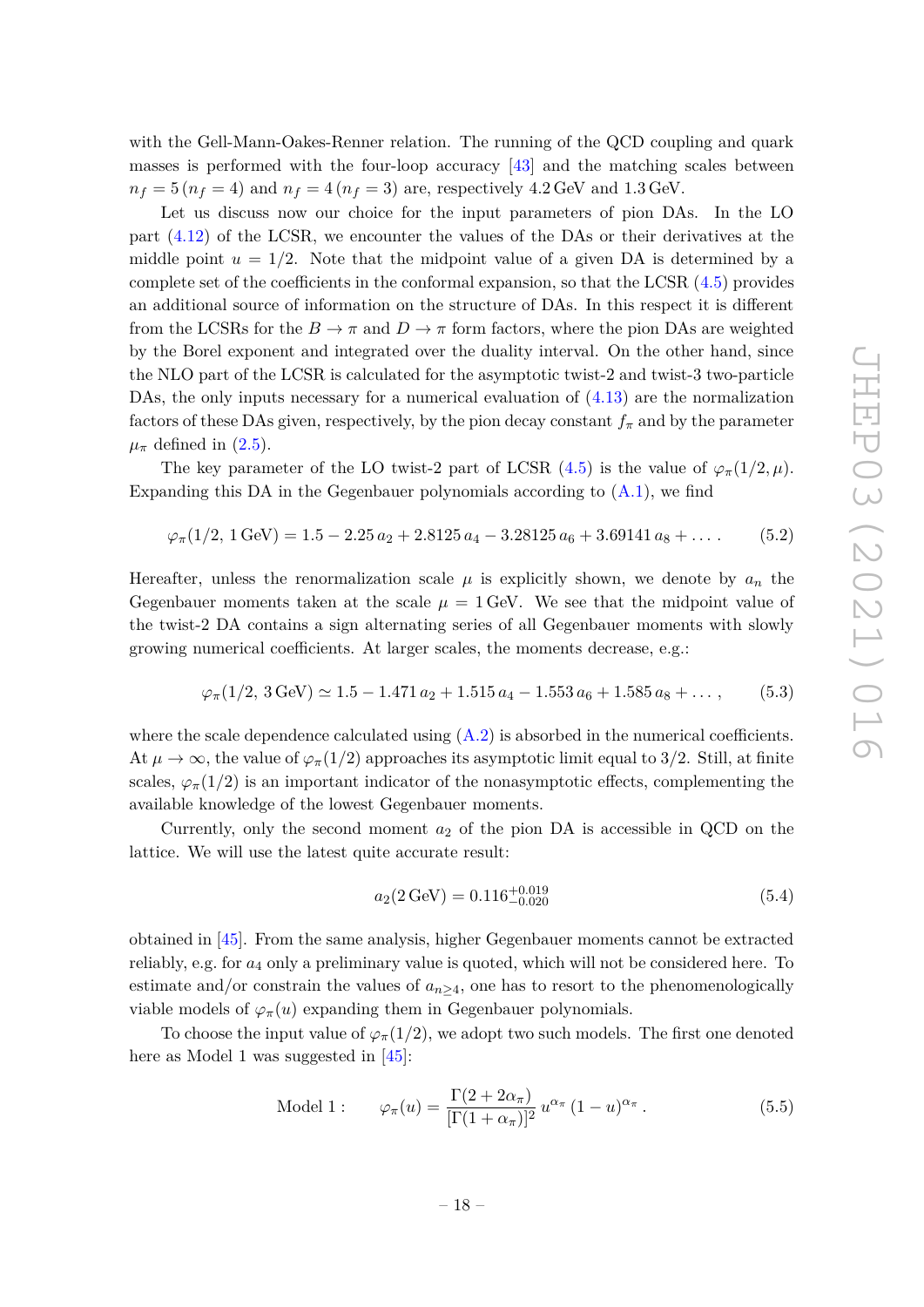| Twist          | Parameter                                                                                                                                                             | input value                      | Source [Ref.]                                                             | rescaled values                                                           |
|----------------|-----------------------------------------------------------------------------------------------------------------------------------------------------------------------|----------------------------------|---------------------------------------------------------------------------|---------------------------------------------------------------------------|
|                |                                                                                                                                                                       |                                  |                                                                           |                                                                           |
|                | $f_{\pi}$                                                                                                                                                             | $130.4\,\text{MeV}$              | $\vert 3 \vert$                                                           |                                                                           |
|                | $\varphi_{\pi}(1/2, 2 \,\text{GeV})$                                                                                                                                  | $1.31 \pm 0.03$                  | Model $1 \, [45]$                                                         | $\varphi_{\pi}(1/2, 1.5 \,\text{GeV}) = 1.31^{+0.03}_{-0.02}$             |
| $\overline{2}$ |                                                                                                                                                                       |                                  |                                                                           | $\varphi_{\pi}(1/2,3.0 \,\text{GeV}) = 1.34^{+0.02}_{-0.02}$              |
|                | $\varphi_{\pi}(1/2, 1 \,\text{GeV})$                                                                                                                                  | $0.99 \pm 0.36$                  | Model $2$ [51]                                                            | $\varphi_{\pi}(1/2, 1.5 \,\text{GeV}) = 1.09 \pm 0.26$                    |
|                |                                                                                                                                                                       |                                  |                                                                           | $\varphi_{\pi}(1/2,3.0 \,\text{GeV}) = 1.18 \pm 0.19$                     |
|                | $2.87 \pm 0.03$ GeV<br>$\mu_{\pi}(2 \,\text{GeV})$<br>$(4.5 \pm 1.5) \cdot 10^{-3} \,\text{GeV}^2$<br>$f_{3\pi}$ (1 GeV)<br>$\omega_{3\pi}$ (1 GeV)<br>$-1.5 \pm 0.7$ |                                  | $\frac{m_{\pi}^2}{m_{\pi}+m_{\pi}}$ [3, 41]                               | $\mu_{\pi}(1.5 \,\text{GeV}) = 2.63 \pm 0.03 \,\text{GeV}$                |
|                |                                                                                                                                                                       |                                  |                                                                           | $\mu_{\pi}(3.0 \,\text{GeV}) = 3.17 \pm 0.04 \,\text{GeV}$                |
| 3              |                                                                                                                                                                       |                                  |                                                                           | $f_{3\pi}(1.5 \,\text{GeV}) = (3.6 \pm 1.2) \cdot 10^{-3} \,\text{GeV}^2$ |
|                |                                                                                                                                                                       | 34                               | $f_{3\pi}(3.0 \,\text{GeV}) = (2.8 \pm 0.9) \cdot 10^{-3} \,\text{GeV}^2$ |                                                                           |
|                |                                                                                                                                                                       |                                  | $\omega_{3\pi}(1.5 \,\text{GeV}) = -1.2 \pm 0.6$                          |                                                                           |
|                |                                                                                                                                                                       |                                  |                                                                           | $\omega_{3\pi}(3.0 \,\text{GeV}) = -1.0 \pm 0.5$                          |
|                | $\delta_{\pi}^2(1 \,\text{GeV})$                                                                                                                                      | $0.18 \pm 0.06 \,\mathrm{GeV^2}$ |                                                                           | $\delta_{\pi}^2(1.5 \,\text{GeV}) = 0.16 \pm 0.05$                        |
| $\overline{4}$ |                                                                                                                                                                       | 34                               | $\delta_{\pi}^2(3.0 \,\text{GeV}) = 0.14 \pm 0.05$                        |                                                                           |
|                | $\epsilon_{\pi}$ (1 GeV)<br>$0.5 \pm 0.3$                                                                                                                             |                                  | $\epsilon_{\pi} (1.5 \,\text{GeV}) = 0.4 \pm 0.2$                         |                                                                           |
|                |                                                                                                                                                                       |                                  |                                                                           | $\epsilon_{\pi}$ (3.0 GeV) = 0.3 ± 0.2                                    |

<span id="page-19-0"></span>**Table 2**. Parameters of pion DAs.

Its single free parameter is fixed by equating the second Gegenbauer moment of this model to the lattice QCD result [\(5.4\)](#page-18-0), yielding  $\alpha_{\pi}(2 \text{ GeV}) = 0.585_{-0.055}^{+0.061}$ . In addition, the first inverse moment of this DA is

$$
\int_{0}^{1} du \frac{\varphi_{\pi}(u, 2 \,\text{GeV})}{1 - u} = 2 + \frac{1}{\alpha_{\pi}(2 \,\text{GeV})} = 3.71^{+0.18}_{-0.16}.
$$
\n(5.6)

The corresponding midpoint value of the DA [\(5.5\)](#page-18-1) is given in table [2.](#page-19-0) Note that the inverse moment serves as the main input in the QCD calculation of the photon-pion transition form factor  $[46-49]$  $[46-49]$ . As noted in  $[45]$ , applying this method with the above value, one achieves a good description of data on this form factor.

Our Model 2 is of a different origin and is based on the comparison of the LCSR for the pion electromagnetic form factor [\[50\]](#page-40-2) with the experimental data. We use the results of the recent analysis [\[51\]](#page-40-0), where a dispersion relation and the data in the timelike region are used to reproduce the pion form factor in the spacelike region. These results are then used to fit the LCSR form factor calculated to the twist-2 NLO accuracy including the subleading twist-4,6 terms. Among various versions of the fitted twist-2 DAs we choose the optimal one with the first three moments in the Gegenbauer expansion  $(A.1)$ . The fit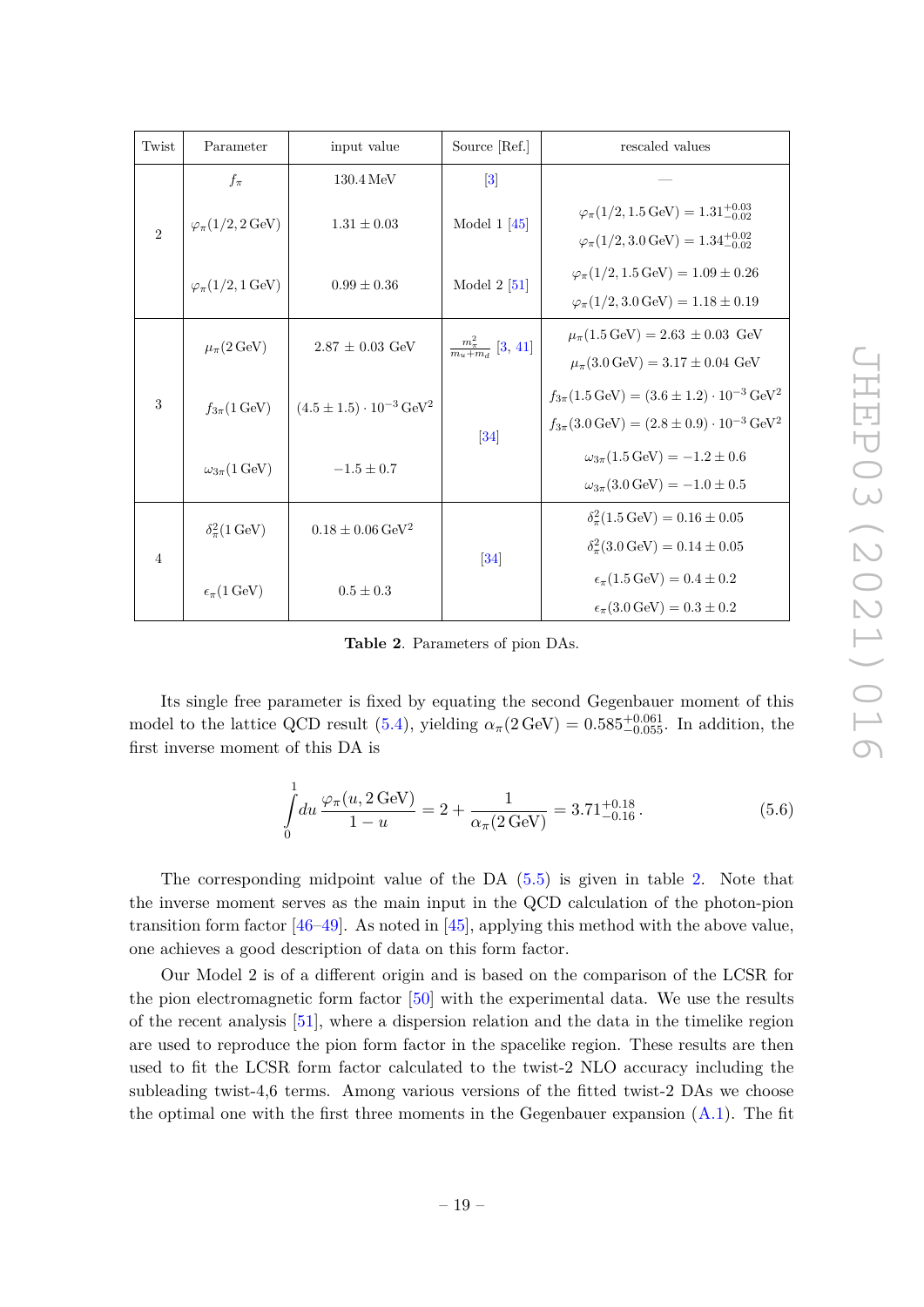results obtained in [\[51\]](#page-40-0) at the scale of 1 GeV are

Model 2: 
$$
a_2 = 0.270 \pm 0.047
$$
,  $a_4 = 0.179 \pm 0.060$ ,  $a_6 = 0.123 \pm 0.086$ , (5.7)

with the correlation matrix:

$$
\begin{pmatrix} 1.0 & -0.15 & -0.13 \\ -0.15 & 1.0 & -0.13 \\ -0.13 & -0.13 & 1.0 \end{pmatrix}.
$$
 (5.8)

The corresponding input value of  $\varphi_{\pi}(1/2, 1 \text{ GeV})$  is given in table [2.](#page-19-0)

In the same table we specify the input parameters entering the pion twist-3 and twist-4 DAs presented in appendix [A.](#page-31-0) These DAs were worked out in [\[34\]](#page-39-5) to the next-to-leading order of conformal expansion. Their normalization and nonasymptotic coefficients at  $\mu =$ 1 GeV used as an input here were calculated from the two-point QCD sum rules (see [\[34\]](#page-39-5) and references therein). We notice, in particular, the relative smallness of the twist-3 parameter  $f_{3\pi}$ , which determines the nonasymptotic part of the two-particle DAs and the normalization of the three-particle DA. Hence, the large twist-3 contribution to LCSR is, to a good precision, determined by the asymptotic two-particle DAs  $\phi_3^p$  $\frac{p}{3\pi}$  and  $\phi_{3\pi}^{\sigma}$  at the midpoint. Here we greatly benefit from the very accurate value of the twist-3 normalization parameter  $\mu_{\pi}$  which is determined by the light-quark masses. Note at the same time that the  $O((m_u + m_d)^2/m_\pi^2)$  correction to the ratio of normalization factors for  $\phi_{3\pi}^{\sigma}$  and  $\phi_{3\pi}^{\rho}$ 3*π* is still small enough to be neglected safely. The contributions of the twist-4 two- and three-particle DAs, as we will see, are altogether strongly suppressed. Therefore, there is no compelling reason to go beyond the current accuracy, and e.g., calculate the NLO corrections to the twist-4 part, which is technically a challenging task.

To complete the choice of the input, we take the meson masses from [\[3\]](#page-37-1), considering, for definiteness, the strong coupling  $\langle D^{*+}\pi^{-}|D^{0}\rangle$  and, correspondingly,  $\langle \bar{B}^{*0}\pi^{-}|B^{-}\rangle$  in [\(2.1\)](#page-4-1). All other couplings with different combinations of charges are related to the above ones via the isospin symmetry (see e.g.  $[13]$ ). Finally, we specify the variable parameters of the LCSR [\(4.5\)](#page-14-0), which include: the renormalization scale of the quark-gluon coupling and quark masses, the factorization scale, the Borel parameters and the quark-hadron duality thresholds. Since we perform the calculations at finite masses, these scales and thresholds are evidently different in the sum rules involving charmed and bottom mesons. On the other hand, heavy-quark spin symmetry allows us to equate certain scales, most importantly, the Borel parameters in the  $H$  and  $H^*$  channels. The chosen default values and intervals of all relevant scales and thresholds are presented in table [3.](#page-21-0) Here we follow the numerical analysis of the related LCSRs for the  $D \to \pi$  and  $B \to \pi$  form factors. More specifically, we employ for the charm and bottom cases of  $(4.5)$  the same variable scales and thresholds as, respectively, in [\[22\]](#page-38-6) and [\[52\]](#page-40-3). The compelling argument is that we deal here with the same underlying correlation function and the same light-cone OPE as in the form factor sum rules. Also, the renormalization scales of  $\alpha_s$  and quark masses are taken equal to the factorization scale  $\mu$  appearing in the OPE of the correlation function<sup>[3](#page-20-0)</sup> [\(2.3\)](#page-4-2).

<span id="page-20-0"></span><sup>&</sup>lt;sup>3</sup>Note that the currents  $j_{\mu}$  and  $j_{5}$  in [\(2.3\)](#page-4-2) are renormalization invariant.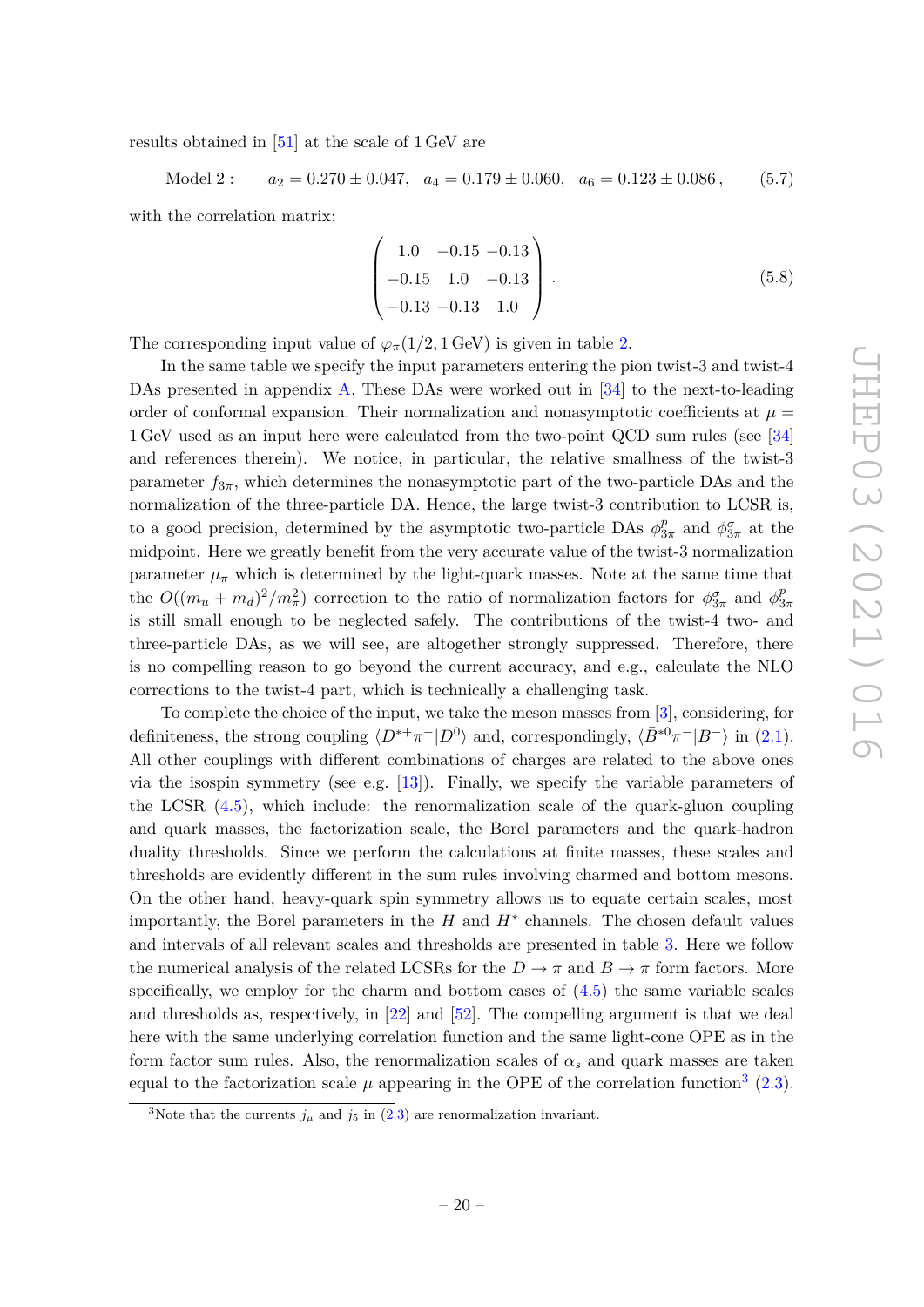| Parameter                            | [Ref.]               |                              |  |  |  |
|--------------------------------------|----------------------|------------------------------|--|--|--|
| charmed meson sum rules              |                      |                              |  |  |  |
| $\mu$ (GeV)                          | $1.5(1.0-3.0)$       |                              |  |  |  |
| $M^2$ (GeV <sup>2</sup> )            | $4.5(3.5-5.5)$       | $\left[ 22\right]$           |  |  |  |
| $s_0$ (GeV <sup>2</sup> )            | $7.0(6.5 - 7.5)$     |                              |  |  |  |
| $M^2$ (GeV <sup>2</sup> )            | $2.0(1.5-2.5)$       |                              |  |  |  |
| $\bar{s}_0$ (GeV <sup>2</sup> )      | [28]                 |                              |  |  |  |
| $\bar{s}_0^*(\text{GeV}^2)$          | $6.2\,$              |                              |  |  |  |
| bottom meson sum rules               |                      |                              |  |  |  |
| $\mu$ (GeV)                          | $3.0(2.5-4.5)$       |                              |  |  |  |
| $M^2$ (GeV <sup>2</sup> )            | $16.0 (12.0 - 20.0)$ | $\left\lceil 52\right\rceil$ |  |  |  |
| $s_0$ (GeV <sup>2</sup> )            | $37.5(35.0 - 40.0)$  |                              |  |  |  |
| $\overline{M}^2$ (GeV <sup>2</sup> ) | $5.5(4.5-6.5)$       |                              |  |  |  |
| $\bar{s}_0$ (GeV <sup>2</sup> )      | 33.9                 | [28]                         |  |  |  |
| $\bar{s}_0^*(\text{GeV}^2)$          | 34.1                 |                              |  |  |  |

<span id="page-21-0"></span>**Table 3**. The renormalization scale  $\mu$ , Borel parameters  $M^2$  and  $\overline{M}^2$  and duality thresholds  $s_0$ and  $\bar{s}_0$  ( $\bar{s}_0^*$ ) used, respectively in the LCSR and the two-point sum rules for the *H* (*H*<sup>\*</sup>) decay constants for both charmed and bottom mesons.

In the adopted approximation the factorization scale reveals itself in the nonasymptotic components of DAs in the LO part, while in the NLO part we use the asymptotic DAs. For consistency, the same scale is used in the corresponding two-point sum rules for  $f_H$  and  $f_{H^*}$ .

In tables [1](#page-17-1) and [2,](#page-19-0) apart from the input values of the scale-dependent parameters at a given reference scale  $\mu = 2.0$  GeV or  $\mu = 1.0$  GeV, we also present, for convenience, their rescaled values at  $\mu = 1.5$  GeV and  $\mu = 3.0$  GeV, to be used in the sum rules with charmed and bottom mesons, respectively. Note that the midpoint value of the twist-2 DA can be rescaled only if it is expressed as a linear combination of multiplicatively renormalizable Gegenbauer moments, because the latter possess different anomalous dimensions. Hence, for the Model 1 we first calculate the Gegenbauer moments of the DA in [\(5.5\)](#page-18-1), and then, forming the expansion, rescale each moment according to  $(A.2)$ . For the Model 2 the rescaling is straightforward. The resulting values of  $\varphi_{\pi}(1/2)$  for both models are presented in table [2](#page-19-0) at the two default scales, together with the parameters used for the twist-3 and twist-4 DAs. The formulas determining the scale dependence of the latter can be found e.g. in the appendix A of [\[21\]](#page-38-13). As already mentioned above, the intervals of Borel parameter, as well as the values of threshold parameters in the LCSR [\(4.5\)](#page-14-0) are the same as in the LCSR analyses for  $D \to \pi$  [\[22\]](#page-38-6) and  $B \to \pi$  [\[52\]](#page-40-3) form factors. In each of these analyses, the duality threshold was adjusted by fitting the differentiated sum rule to the heavy meson mass. The Borel parameters and duality thresholds in the two-point sum rules for the  $H^{(*)}$ decay constants are taken from [\[28\]](#page-38-12).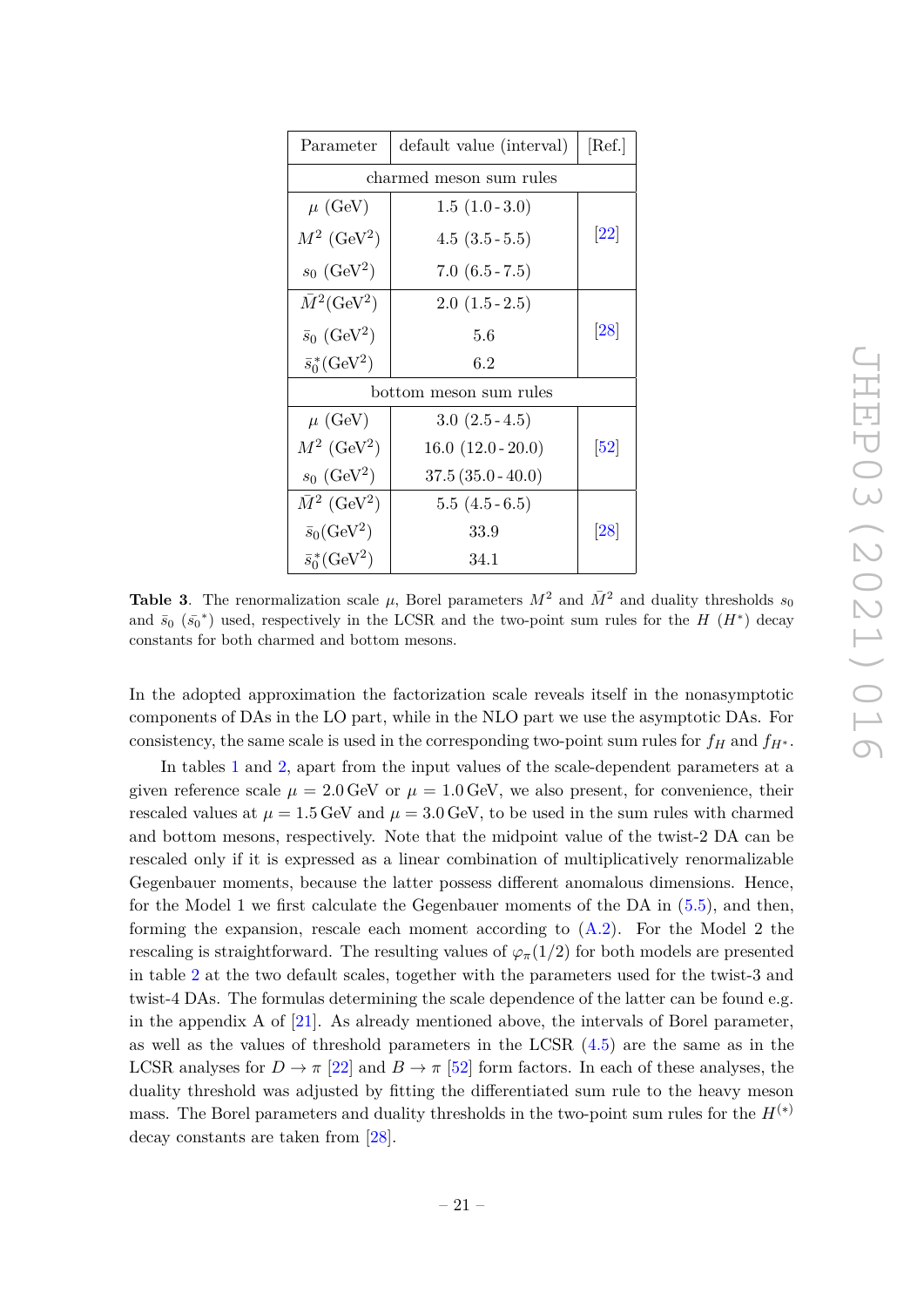| LCSR result               | tw $2$ LO                                   |       |       | tw 2 NLO $\vert$ tw 3 LO $\vert$ tw 3 NLO $\vert$ | tw <sub>4</sub> | total |
|---------------------------|---------------------------------------------|-------|-------|---------------------------------------------------|-----------------|-------|
|                           | $f_D f_{D^*} g_{D^*D\pi}$   0.188 (Model 1) | 0.049 | 0.333 | 0.115                                             | $-0.001$        | 0.684 |
| $[GeV^2]$                 | $0.156$ (Model 2)                           |       |       |                                                   |                 | 0.652 |
| $f_B f_{B^*} g_{B^*B\pi}$ | $0.416$ (Model 1)                           | 0.081 | 0.395 | 0.148                                             | $-0.004$        | 1.037 |
| $[GeV^2]$                 | $0.367$ (Model 2)                           |       |       |                                                   |                 | 0.988 |

<span id="page-22-0"></span>**Table 4**. Numerical results at the central input.

| LCSR result                                   | $\alpha$       | tw 2 NLO | tw 3 NLO |
|-----------------------------------------------|----------------|----------|----------|
|                                               | 1/2            | 0.056    | 0.128    |
| $f_D f_{D^*} g_{D^*D\pi}$ [GeV <sup>2</sup> ] | 1              | 0.049    | 0.115    |
|                                               | $\overline{2}$ | 0.038    | 0.093    |
|                                               | 1/2            | 0.090    | 0.158    |
| $f_B f_{B^*} g_{B^*B\pi}$ [GeV <sup>2</sup> ] | 1              | 0.081    | 0.148    |
|                                               | $\overline{2}$ | 0.066    | 0.131    |

<span id="page-22-1"></span>**Table 5**. Numerical results for different duality regions at central values of parameters.

With the input specified above, we calculate first the product of the strong coupling and decay constants from the sum rule  $(4.5)$ . The results are presented in table [4](#page-22-0) at the central input and at default scales, including also the separate twist and NLO contributions. The twist-2 and twist-3 contributions are at the same level, similar as in the LCSRs for heavy-tolight form factors. In the twist-2 LO part of LCSR [\(4.5\)](#page-14-0) the contributions of nonasymptotic terms are quite noticeable, as can be seen from comparison of the results for the two different DA models. At the same time, the share of asymptotic DAs constitutes 93% (87%) of the twist-3 LO contribution for the bottom (charmed) meson case. The convergence of the OPE is supported by the smallness of the twist-4 contributions. In addition, as already mentioned, the twist-5 and twist-6 terms in the OPE of the correlation function [\(2.3\)](#page-4-2) obtained in the factorizable approximation in [\[26\]](#page-38-10) have negligible impact, allowing us to neglect them here. On the other hand, as seen from table [4,](#page-22-0) the NLO contributions are appreciable, reaching e.g. for the bottom meson case the level of 20% (35%) for twist 2 (twist 3). The results presented in this table correspond to our default choice of the triangle duality region in the  $(s_1, s_2)$  plane, described by the parameterization  $(4.2)$  at  $\alpha = 1/2$ . In addition, to investigate how the choice of the duality region influences the LCSR, we calculated the NLO terms at the same default value of  $s_0$  for two other choices of the region corresponding to  $\alpha = 1$  and  $\alpha = 2$ . The results are presented in table [5.](#page-22-1) We see that deviations with respect to the choice of triangle region are at the level of a few percent of the total values of both  $f_D f_{D^*} g_{D^*D\pi}$  and  $f_B f_{B^*} g_{B^*B\pi}$ . We include this deviation into the total uncertainty for the predicted strong couplings  $g_{D^*D\pi}$  and  $g_{B*B\pi}$ .

To finally obtain these couplings, we divide out the heavy-meson decay constants applying the two different methods described above: we either use the two-point sum rules or the lattice QCD results listed in [\(5.1\)](#page-17-2). For comparison, we quote the values of decay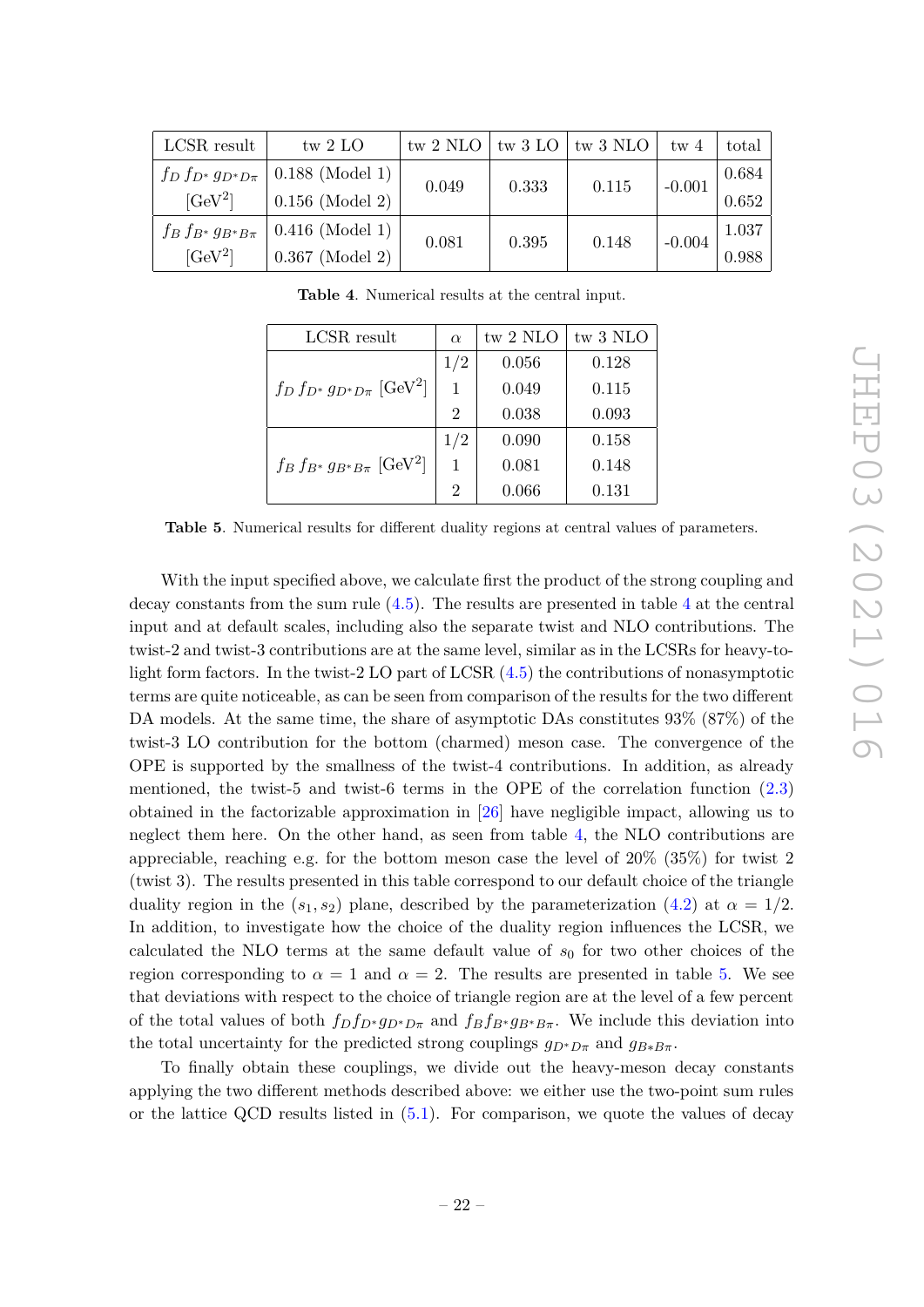

**Figure 2**. Scale dependence of the products  $f_D f_{D^*} g_{D^* D \pi}$  and  $f_B f_{B^*} g_{B^* D \pi}$  calculated from LCSR. Displayed are the total values and separate twist-2 and twist-3 contributions for Model 1 of the twist-2 pion DA and at central values of all other input parameters.

constants calculated at NLO from the two-point sum rules at central input:

$$
f_D = 190.7
$$
 MeV,  $f_{D^*} = 247.3$  MeV,  $f_B = 201.0$  MeV,  $f_{B^*} = 214.0$  MeV.

Our final results are shown in table [6](#page-24-0) for both Model 1 and 2 of the twist-2 DA and for both choices of the decay constants. The interval attributed to each separate entry in table [6](#page-24-0) is evaluated, adding in quadrature the separate uncertainties caused by individual variations of all input parameters and scales within their adopted intervals in LCSR. When using the two-point sum rules for the  $D^{(*)}$  and  $B^{(*)}$  decay constants, we vary the scale  $\mu$  and Borel parameters (condensate densities) concertedly (independently). The lattice results for the decay constants have very small errors which play almost no role in the uncertainty budget. Finally, the total uncertainty quoted in table [6](#page-24-0) also includes the variation due to the change of the duality region in the NLO part as described in section [4.](#page-12-0) We assume that the latter uncertainty at least partially assesses the "systematic error" of LCSR caused by the quark-hadron duality ansatz.

The LCSR prediction for  $D^*D\pi$  ( $B^*B\pi$ ) strong coupling has altogether an estimated uncertainty of 20-25% (15-20%), if the heavy-meson decay constants are replaced by the two-point sum rules. The uncertainties become smaller when we use more accurate lattice QCD values for the heavy-meson decay constants. For the two options for decay constants the predicted intervals of  $g_{D^*D\pi}$  are close to each other, whereas the intervals of  $g_{B^*B\pi}$ only marginally agree. The shift between the central values of the  $B^*B\pi$  coupling mainly originates due to the  $\mathcal{O}(20\%)$  difference between the lattice-QCD value of  $f_{B^*}$  and the central value of the two-point sum rule prediction.<sup>[4](#page-23-0)</sup> We also notice that the choice of the

<span id="page-23-0"></span><sup>&</sup>lt;sup>4</sup>As already mentioned, for consistency, here we use the two-point sum rules at NLO. More accurate sum rules at NNLO yield [\[28\]](#page-38-12) the ratio  $f_{B*}$  */f<sub>B</sub>* = 1.02<sup>+0.02</sup>, reflecting the heavy-spin symmetry breaking effect. Within uncertainties, this result is in agreement with  $(5.1)$  calculated in the lattice QCD [\[42\]](#page-39-14).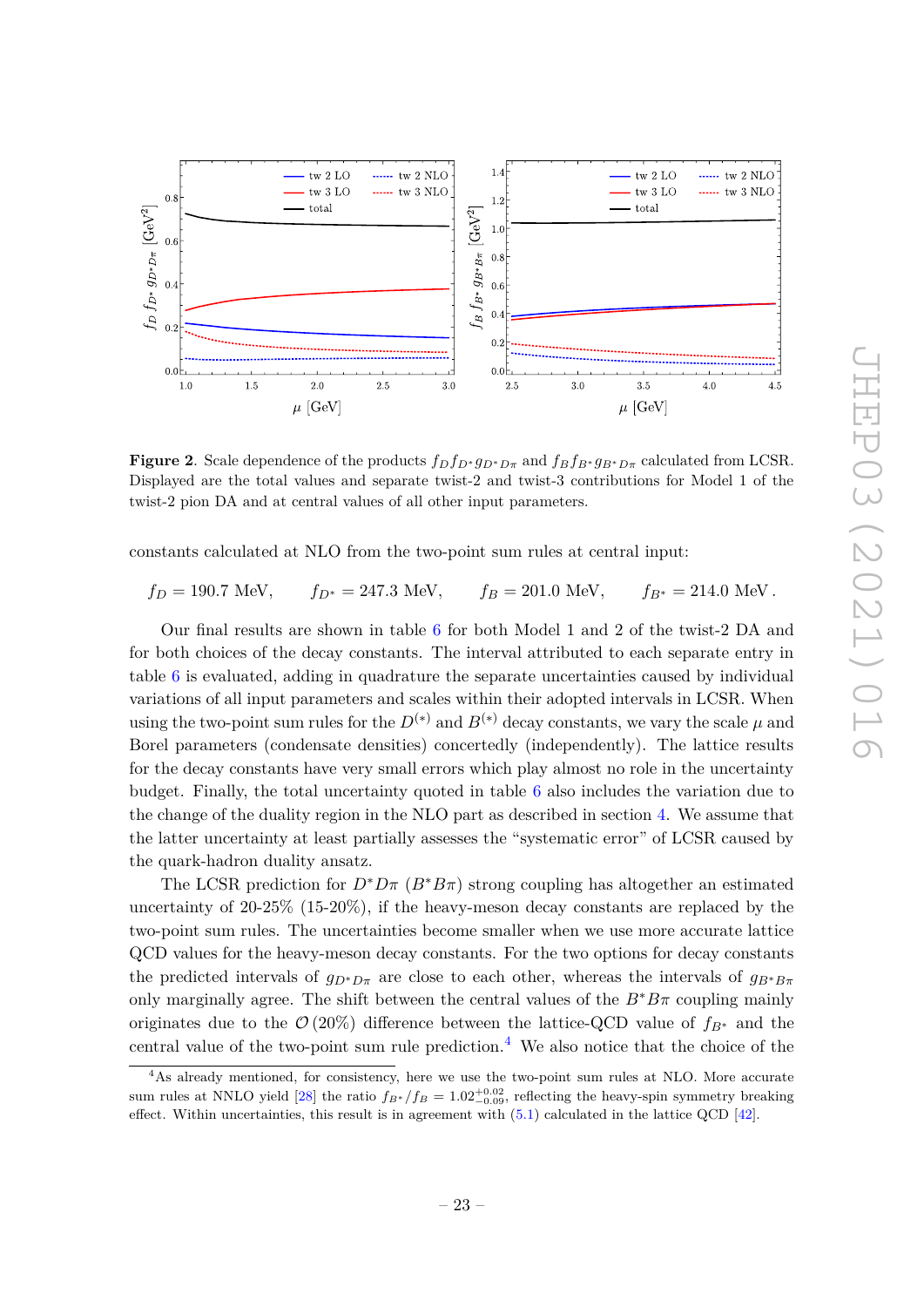| $\varphi_{\pi}(1/2)$ | decay constants                                                                                                                  | $g_{D^*D\pi}$ | $g_{B^*B\pi}$ | $\hat{g}$                                                                                                       | $\delta$ [GeV] |
|----------------------|----------------------------------------------------------------------------------------------------------------------------------|---------------|---------------|-----------------------------------------------------------------------------------------------------------------|----------------|
| Model 1              | 2-point sum rule $ 14.5_{-2.4}^{+3.5} $ $ 24.1_{-3.8}^{+4.5} $ $ 0.18_{-0.03}^{+0.02} $ $ 3.28_{-0.17}^{+0.62} $                 |               |               |                                                                                                                 |                |
|                      | Lattice QCD $\left  14.1_{-1.2}^{+1.3} \right  30.0_{-2.4}^{+2.6} \left  0.30_{-0.02}^{+0.02} \right  1.17_{-0.04}^{+0.04}$      |               |               |                                                                                                                 |                |
| Model $2$            | 2-point sum rule $\left  13.8^{+3.1}_{-2.3} \right  23.0^{+4.5}_{-3.8} \left  0.17^{+0.03}_{-0.03} \right  3.31^{+0.30}_{-0.01}$ |               |               |                                                                                                                 |                |
|                      | Lattice QCD                                                                                                                      |               |               | $\left  13.5_{-1.4}^{+1.4} \right  28.6_{-2.8}^{+3.0} \left  0.29_{-0.03}^{+0.03} \right  1.18_{-0.02}^{+0.00}$ |                |

<span id="page-24-0"></span>**Table 6**. LCSR results for the strong couplings of the charmed and bottom mesons for the two methods of dividing out the decay constants and the two models of the pion twist-2 DA, at the central values of parameters.

model for the pion twist-2 DA is less important for the charmed-meson strong coupling, the reason being a dominance of the twist-3 contribution enhanced by the ratio  $\mu_{\pi}/m_c$ with respect to  $\mu_{\pi}/m_b$  for the bottom-meson coupling.

Comparing our numerical results with the original LCSR calculation in [\[13\]](#page-38-1), we notice a substantial increase of the products of the strong couplings and decay constants displayed in table [4](#page-22-0) with respect to the results  $f_D f_{D^*} g_{D^*D\pi} = 0.51 \pm 0.05 \text{ GeV}^2$  and  $f_B f_{B^*} g_{B^*B\pi} =$  $0.64 \pm 0.06$  GeV<sup>2</sup> obtained in [\[13\]](#page-38-1). This increase is mainly caused by the twist-2 and twist-3 NLO terms in the LCSR, which were absent in [\[13\]](#page-38-1). In addition, the updated input parameters in our numerical analysis differ from the ones adopted in [\[13\]](#page-38-1). Most importantly, we use the  $\overline{\text{MS}}$  heavy-quark masses instead of the pole-mass scheme employed in [\[13\]](#page-38-1). In particular, the updated value of the twist-3 normalization parameter  $\mu_{\pi}$  has become substantially larger. Moreover, the updated inputs affect the numerical LO result in different directions, largely compensating each other in the case of charmed mesons and generating an additional increase in the case of bottom mesons. The determined strong couplings are numerically influenced by the magnitude of the products of heavymeson decay constants. In [\[13\]](#page-38-1) they were taken from the two-point sum rules at LO. By contrast, the larger values of these products are employed here such that the abovementioned increase of the LCSR results is either partially (for the charmed-meson case) or almost completely (for the bottom-meson case) compensated, as can be seen by comparing our predictions presented in table [6](#page-24-0) with  $g_{D^*D\pi} = 12.5 \pm 1.0$  and  $g_{B^*B\pi} = 29 \pm 3$  from [\[13\]](#page-38-1).

It is also instructive to investigate the limit of infinitely heavy-quark mass obtained from the LCSR [\(4.5\)](#page-14-0) for the strong coupling. This sum rule, where the underlying correlation function is calculated at the finite mass *mQ*, not only reproduces the leading-power behaviour of the coupling at  $m_Q \to \infty$  but also enables a quantitative assessment of the  $1/m<sub>O</sub>$  corrections. For the heavy-to-light form factors obtained from the LCSRs, the heavyquark mass expansion has been investigated in the early papers [\[53,](#page-40-4) [54\]](#page-40-5). To proceed, we apply to the sum rule [\(4.5\)](#page-14-0) the usual scaling relations (valid up to the inverse heavy-quark mass corrections):

$$
f_H = f_{H*} = \frac{\hat{f}}{\sqrt{m_Q}}, \quad m_H = m_{H*} = m_Q + \overline{\Lambda}, \quad M^2 = 2m_Q \tau, \quad s_0 = m_Q^2 + 2m_Q \omega_0, \quad (5.9)
$$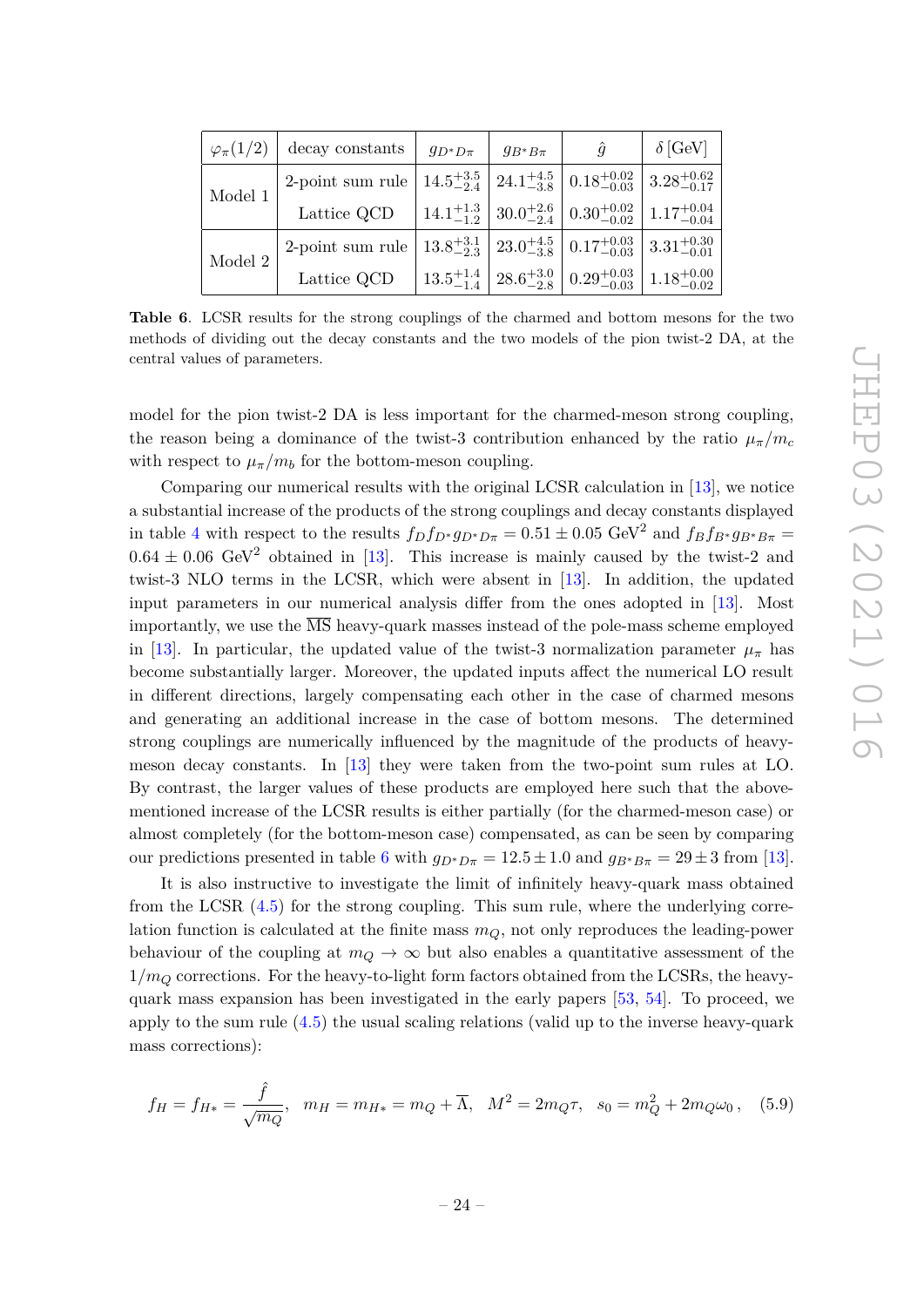where  $\hat{f}$  and  $\overline{\Lambda}$  are, respectively, the static decay constant and the binding energy of heavy meson in HQET, and the parameters  $\tau$  and  $\omega_0$  do not scale with  $m_Q$ . We obtain at LO

$$
g_{H^*H\pi} = \frac{2m_Q}{f_\pi} \left[ \frac{f_\pi^2}{\hat{f}^2} e^{\overline{\Lambda}/\tau} \left\{ \tau \left( 1 - e^{-\omega_0/\tau} \right) \varphi_\pi(1/2) + \frac{\mu_\pi}{6} \phi_{3\pi}^\sigma(1/2) - \frac{\phi_{4\pi}(1/2)}{16\tau} \right\} \right] + \dots , \tag{5.10}
$$

where ellipsis indicates the inverse heavy-mass corrections. Comparing the above formula with the definition [\(2.2\)](#page-4-5) and taking the limit  $m_Q \to \infty$ , we notice that the expression in square brackets is nothing but a sum rule for the static coupling  $\hat{q}$  in HM<sub>*X*</sub>PT. Note that the twist-3 and 4 terms also contribute to this sum rule. Moreover, from the LCSR [\(4.5\)](#page-14-0) we are in a position to estimate both the static coupling and the inverse mass corrections to it. Including the NLO terms in this limiting procedure is however nontrivial, because one has to resum the logarithms of the heavy-quark mass. A systematic way is to derive the LCSR for the strong coupling directly in HQET, a task which is beyond our scope here.

Expanding the rescaled sum rule  $(4.5)$  in the powers of  $1/m_Q$ , we follow [\[13\]](#page-38-1), and parameterize the LCSR result for the strong coupling a form [\(2.2\)](#page-4-5) with an added inverse heavy-mass correction:<sup>[5](#page-25-0)</sup>

<span id="page-25-3"></span>
$$
g_{H^*H\pi} = \frac{2m_H\hat{g}}{f_{\pi}} \left( 1 + \frac{\delta}{m_H} \right), \quad (H = D, B). \tag{5.11}
$$

Equating the above formula to the obtained values of  $g_{D^*D\pi}$  and  $g_{B^*B\pi}$  presented in table [6,](#page-24-0) we encounter the two equations yielding the parameters  $\hat{g}$  and  $\delta$ . Their resulting values are presented in the last two columns of the same table. We find that the inverse mass corrections are large, especially in the case of the  $D^*D\pi$  strong coupling as it was already noticed in [\[13\]](#page-38-1). Hence, estimating the static coupling  $\hat{g}$  from the known  $D^*D\pi$  or  $B^*B\pi$  couplings via the relation [\(2.2\)](#page-4-5), as it is frequently done in the literature, is actually not reliable in practice.

The obtained values for the  $D^*D\pi$  coupling can be compared to its experimentally measured value, extracted from the width of the  $D^{*+} \to D^0 \pi^+$  decay:

$$
\Gamma(D^{*+} \to D^0 \pi^+) = \frac{g_{D^* D \pi}^2}{24 \pi m_{D^*}^2} |\vec{p}|^3, \qquad (5.12)
$$

where  $|\vec{p}| = 39 \text{ MeV}$  is the decay momentum in the rest frame of  $D^*$ . The above formula for the partial width is obtained from the decay amplitude which is defined by crossingtransforming the initial definition [\(2.1\)](#page-4-1)

<span id="page-25-2"></span>
$$
\langle D^{0}(q-p)\pi^{+}(p)|D^{*+}(q)\rangle = -g_{D^{*}D\pi}p^{\mu}\epsilon_{\mu}^{(D^{*})}.
$$
\n(5.13)

The PDG average [\[3\]](#page-37-1) of the two measurements [\[1,](#page-37-0) [2\]](#page-37-5) of the  $D^{*\pm}$ -meson total width is  $\Gamma_{\text{tot}}(D^{*\pm}) = 83.4 \pm 1.8 \,\text{keV}^6$  $\Gamma_{\text{tot}}(D^{*\pm}) = 83.4 \pm 1.8 \,\text{keV}^6$  and using the precisely measured branching fraction  $\mathcal{BR}(D^* \to \mathbb{R})$ 

<span id="page-25-0"></span><sup>&</sup>lt;sup>5</sup>This parametrization is further supported by the heavy quark expansion of the strong couplings  $H^*H\pi$ in the framework of  $HM_{\chi}PT$  [\[55,](#page-40-6) [56\]](#page-40-7).

<span id="page-25-1"></span> ${}^6$ For the  $D^*{}^0$  total width only an upper limit is measured so far. To relate the total widths of charged and neutral  $D^*$  mesons, the isospin symmetry is not sufficient, because one needs in addition the radiative decay widths  $\Gamma(D^* \to D\gamma)$ . Currently, the latter are only available from the theory estimates. The LCSR prediction can be found e.g. in [\[36,](#page-39-7) [57\]](#page-40-8).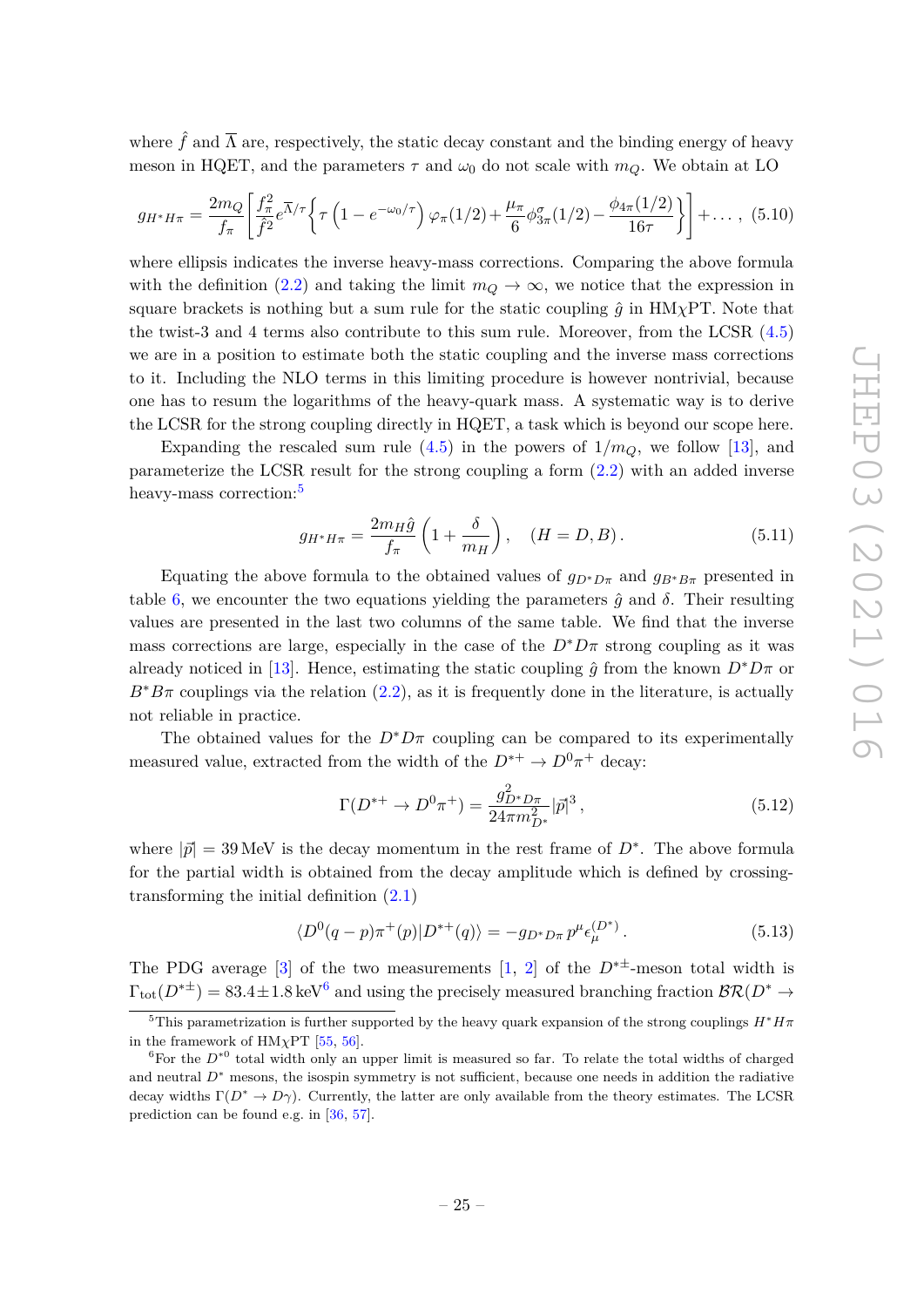

<span id="page-26-0"></span>**Figure 3**. The dependence of  $g_{D^*D\pi}$  and  $g_{B^*B\pi}$  on the value of  $\varphi_\pi(1/2)$ . The lattice QCD results for the decay constants of heavy mesons are employed.

 $D\pi$ ) = 0.677  $\pm$  0.005 from [\[3\]](#page-37-1) yields

$$
\Gamma(D^{*+} \to D^0 \pi^+) = (56.5 \pm 1.3) \,\text{keV} \,,\tag{5.14}
$$

where we have added the two errors of independent measurements in quadrature. Then, from [\(5.13\)](#page-25-2) we finally obtain the strong coupling:

<span id="page-26-1"></span>
$$
[g_{D^*D\pi}]_{\text{exp}} = 16.8 \pm 0.2. \tag{5.15}
$$

Our results on the  $D^*D\pi$  coupling presented in table [6](#page-24-0) are somewhat smaller than the above value, but the difference is not significant. Even if we take the smallest interval predicted from LCSR (the combination of Model 2 with the lattice decay constants) its upper limit is only 10% smaller than the measured strong coupling.

Furthermore, it is instructive to investigate how sensitive are the LCSRs for  $D^*D\pi$ and  $B^*B\pi$  couplings to the midpoint value of the pion twist-2 DA. In figure [3](#page-26-0) we plot the dependence of both strong couplings on  $\varphi_{\pi}(1/2)$  considering the latter as a free parameter. We observe a very mild dependence of  $g_{D^*D\pi}$ , so that the overlap of the LCSR prediction within its uncertainty interval with the experimental value  $(5.15)$  yields a broad interval with  $\varphi_{\pi}(1/2) > 1.5$ . Having in mind that an unaccounted uncertainty of LCSR at the level of ∼ 10% is not excluded, we conclude that fixing the midpoint value of *ϕ<sup>π</sup>* only from the measured  $D^*D\pi$  coupling is not realistic. In this respect, the dependence of  $g_{B^*B\pi}$  on  $\varphi_{\pi}(1/2)$  plotted in figure [3](#page-26-0) is steeper. Hence, an accurate lattice QCD prediction for this coupling obtained at finite *b*-quark mass, being equated to LCSR, can yield a more tight constraint on the pion DA.

Returning to the comparison of  $g_{D^*D\pi}$  with experiment, a comment is in order. The interval  $\varphi_{\pi}(1/2, \mu = 1.5 \text{ GeV}) > 1.5$  preferred from this comparison may indicate that the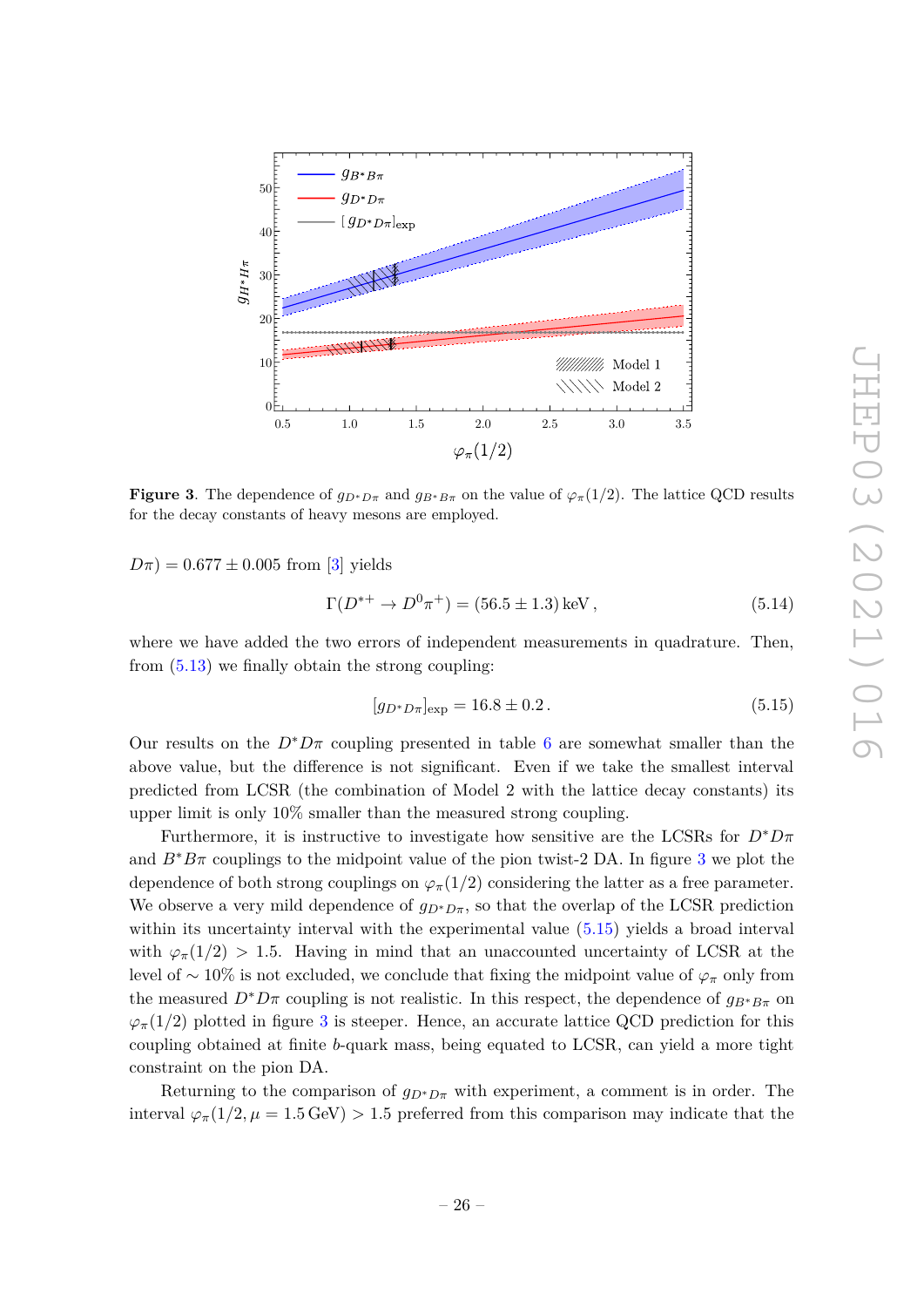| Method                   | $g_{D^*D\pi}$                | $g_{B^*B\pi}$                                                      | $\hat{g}$                      |
|--------------------------|------------------------------|--------------------------------------------------------------------|--------------------------------|
| LQCD, $N_f = 2$ [8]      | $15.9 \pm 0.7^{+0.2}_{-0.4}$ |                                                                    |                                |
| LQCD, $N_f = 2 + 1$ [9]  | $16.23 \pm 1.71$             |                                                                    |                                |
| LQCD, $N_f = 2 + 1$ [12] |                              | $\frac{2m_B}{f_{\pi}}(0.56 \pm 0.03 \pm 0.07)$<br>$= 45.3 \pm 6.0$ |                                |
| LQCD, $N_f = 2$ [7]      |                              |                                                                    | $0.44 \pm 0.03_{-0.0}^{+0.07}$ |
| LQCD, $N_f = 2 + 1$ [10] |                              |                                                                    | $0.449 \pm 0.051$              |
| LQCD, $N_f = 2$ [11]     |                              |                                                                    | $0.492 \pm 0.029$              |
| $LCSR$ (this work)       | $14.1^{+1.3}_{-1.2}$         | $30.0^{+2.6}_{-2.4}$                                               | $0.30_{-0.02}^{+0.02}$         |

<span id="page-27-0"></span>**Table 7**. Strong couplings of the heavy mesons with pion obtained from lattice QCD (LQCD), compared with our LCSR prediction (using Model 1 of the pion DA and the lattice-QCD decay constants).

pion twist-2 DA at low scales has a structure different from both Models 1, 2 we have used. It is in fact possible to construct a pion DA which has a midpoint value exceeding the asymptotic limit and, simultaneously, the second Gegenbauer moment equal to the lattice QCD value in [\(5.4\)](#page-18-0). The simplest option is to adopt a truncated Gegenbauer expansion with a relatively large positive  $a_4(1 \text{ GeV})$  and small  $a_{n>4}$ . A pion DA with such a pattern of Gegenbauer moments at  $\mu = 1$  GeV:  $a_2 = 0.135 \pm 0.032$  (the rescaled value [\(5.4\)](#page-18-0)) and  $a_4 = 0.218 \pm 0.059$ ,  $a_{n>4} = 0$ , was used in [\[51\]](#page-40-0) (see the second line in the table IV there) among other models fitting the LCSR for the pion electromagnetic form factor to the timelike form factor data. According to [\(5.2\)](#page-18-2), the resulting midpoint value is  $\varphi_{\pi}(1/2, \mu = 1 \text{ GeV}) = 1.81 \pm 0.18$ . Note however that the Model 2 chosen above and adopted from the same analysis provides a better fit to the pion form factor.

In table [7](#page-27-0) we compare our results with the strong couplings calculated from the lattice QCD. We only select the results obtained with the number of flavours  $N_f > 1$ . The determinations of  $g_{D^*D\pi}$  in [\[8,](#page-37-6) [9\]](#page-37-7) are consistent with our results, whereas the only available result  $[12]$  for  $g_{B^*B\pi}$  is significantly larger than our prediction. The same is valid for the static coupling  $\hat{g}$  in the lattice QCD. The latter comparison is, however, not completely consistent because our results for  $\hat{g}$  are based on the fit of eq. [\(5.11\)](#page-25-3) which includes the higher-order correction in the heavy quark expansion.

Furthermore, let us mention an independent possibility to extract the  $B^*B\pi$  coupling. The procedure, explained in detail in [\[58\]](#page-40-9) (see also [\[59\]](#page-40-10)), is based on the hadronic dispersion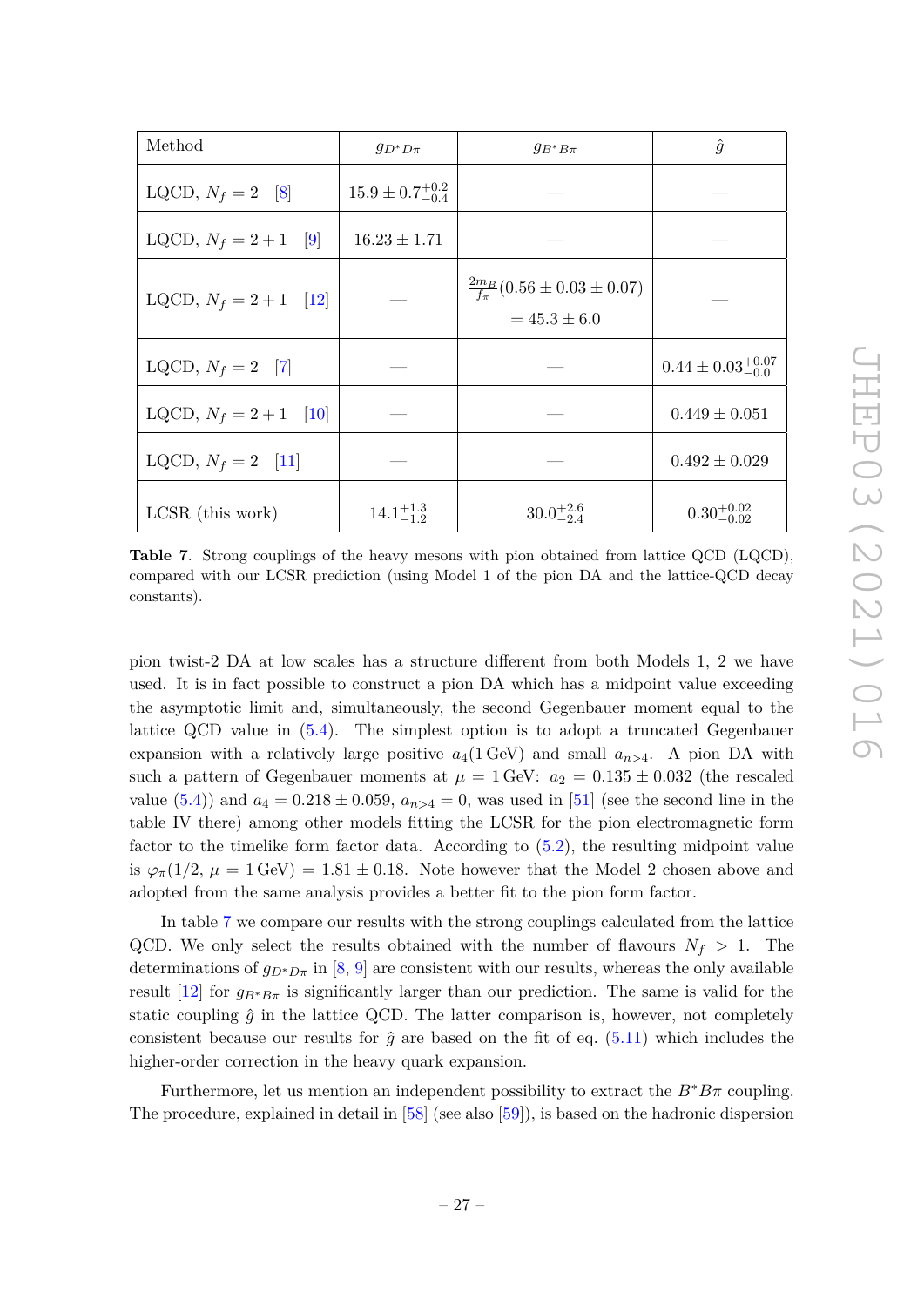relation for the  $B \to \pi$  vector form factor:

<span id="page-28-1"></span>
$$
f_{B\pi}^+(q^2) = \frac{g_{B^*B\pi}f_{B^*}}{2m_{B^*}(1-q^2/m_{B^*}^2)} + \frac{1}{\pi} \int_{(m_B+m_\pi)^2}^{\infty} dt \frac{\text{Im}f_{B\pi}^+(t)}{t-q^2}
$$
(5.16)

valid without subtractions. The above relation contains the vector-meson  $B^*$  pole, which lies slightly below the threshold<sup>[7](#page-28-0)</sup>  $q^2 = (m_B + m_\pi)^2$ . A small width of this meson determined by the  $B^* \to B\gamma$  decay can safely be neglected in [\(5.16\)](#page-28-1). The residue of the  $B^*$  pole is a product of the  $B^*B\pi$  coupling and the  $B^*$  decay constant. Multiplying both sides of [\(5.16\)](#page-28-1) by the denominator of the pole term, we take the limit  $q^2 \to m_{B^*}^2$ , removing the complicated integral over hadronic spectral density, so that

<span id="page-28-2"></span>
$$
g_{B^*B\pi} = \frac{2m_{B^*}}{f_{B^*}} \lim_{q^2 \to m_{B^*}^2} \left[ \left( 1 - q^2 / m_{B^*}^2 \right) f_{B\pi}^+(q^2) \right]. \tag{5.17}
$$

Here we benefit from the fact that the pion mass is much smaller than  $m_B$ , hence, any analytic representation of the expression in the square bracket of the above equation, valid in the low pion recoil region  $q^2 \lesssim (m_B - m_\pi)^2$  of the  $B \to \pi$  transition, provides an accurate limit. The most convenient representation for that purpose is the BCL version [\[60\]](#page-40-11) of the *z*-expansion based on the conformal mapping of the momentum transfer squared:

$$
q^{2} \rightarrow z(q^{2}) = \frac{\sqrt{(m_{B} + m_{\pi})^{2} - q^{2}} - \sqrt{(m_{B} + m_{\pi})^{2} - t_{0}}}{\sqrt{(m_{B} + m_{\pi})^{2} - q^{2}} + \sqrt{(m_{B} + m_{\pi})^{2} - t_{0}}},
$$

where the optimal choice is  $t_0 = (m_B + m_\pi)(\sqrt{m_B} - \sqrt{m_\pi})^2$ . In this case, the expression under the square bracket in [\(5.17\)](#page-28-2) represents a polynomial in *z* and can be easily continued to  $z(m_{B^*}^2)$ .

As an example, we make use of the lattice QCD,  $N_f = 2 + 1$  calculation [\[61\]](#page-40-12) of the  $B \to \pi$  form factor, where the *z*-expansion

<span id="page-28-3"></span>
$$
\left(1 - q^2/m_{B^*}^2\right) f_{B\pi}^+(q^2) = \sum_{n=0}^{N_z - 1} b_n^+ \left( [z(q^2)]^n - (-1)^{n - N_z} \frac{n}{N_z} [z(q^2)]^{N_z} \right),\tag{5.18}
$$

was implemented. Choosing the preferred  $N_z = 4$  version with the coefficients  $b_n^+$  from table XIV of [\[61\]](#page-40-12), we substitute [\(5.18\)](#page-28-3) in [\(5.17\)](#page-28-2). Adopting for  $f_{B^*}$  the lattice QCD value in  $(5.1)$ , we obtain:

<span id="page-28-4"></span>
$$
g_{B^*B\pi} = 34.5 \pm 3.0\,,\tag{5.19}
$$

where the uncertainty is obtained taking into account the errors and correlations of the coefficients  $b_n^+$  quoted in [\[61\]](#page-40-12) and the error of the decay constant  $f_{B^*}$ .

Before commenting on this result, we note that the truncated  $z$ -expansion in  $(5.18)$  is employed here merely as a smooth fit function. It is used to fit the l.h.s. of [\(5.18\)](#page-28-3) which consists of the form factor calculated  $[61]$  at  $17 \,\text{GeV}^2 < q^2 < 26 \,\text{GeV}^2$  and multiplied with  $(1-q^2/m_{B^*}^2)$  to remove the  $B^*$  pole . We then extrapolate this function to a slightly larger

<span id="page-28-0"></span><sup>&</sup>lt;sup>7</sup>The separation of the  $D^*$  pole located above the  $D\pi$  threshold is not a straightforward procedure, hence here we refrain from considering the same method for the  $D^*D\pi$  coupling.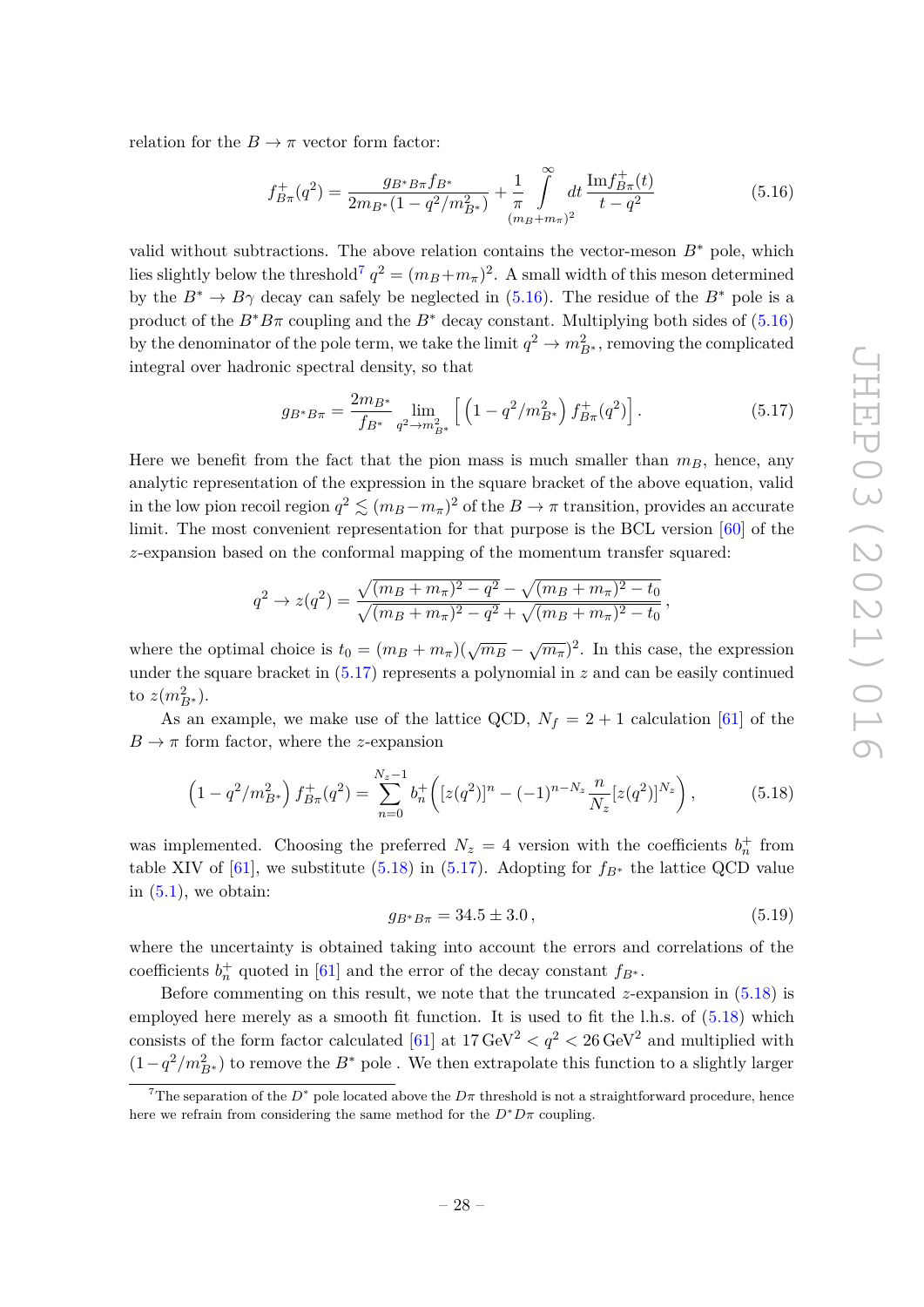$q^2 = m_{B^*}^2 \simeq 28 \,\text{GeV}^2$  to reach the limit [\(5.17\)](#page-28-2). Hence, the accuracy of the truncation in [\(5.18\)](#page-28-3) plays a minor role in this procedure, being more important for an extrapolation to the small  $q^2$  region.

The estimate  $(5.19)$  turns out to be significantly smaller than the result of a "direct" lattice QCD calculation of  $g_{B^*B\pi}$ , involving the finite-mass *b*-quarks [\[12\]](#page-38-0) and presented in table [7.](#page-27-0) On the other hand, the result in [\(5.19\)](#page-28-4) is within uncertainty consistent with our LCSR result. Finally, we also quote the earlier result  $g_{B^*B\pi} = 30 \pm 5$  obtained in [\[58\]](#page-40-9) using [\(5.17\)](#page-28-2) together with the *z*-expansion of the  $B \to \pi$  form factor calculated from LCSR. Since this calculation was done at small and intermediate momentum transfers, the extrapolation via *z*-expansion plays a more important role and the estimated uncertainty is naturally larger than for the lattice QCD results.

#### <span id="page-29-0"></span>**6 Conclusions and perspectives**

In this paper we revisited the calculation of the strong couplings  $g_{D^*D\pi}$  and  $g_{B^*B\pi}$  from the LCSR that was originally derived in [\[13\]](#page-38-1). The method is based on the OPE of the correlation function  $(2.3)$  in terms of the pion DAs with growing twist. The use of a finitemass heavy quark allows one to easily transform our sum-rule expressions to be applied for both charmed and bottom mesons.

Our main new result is the NLO twist-3 term in the LCSR, calculated from the gluon radiative corrections to the underlying correlation function. We also derived compact analytical expressions for both twist-2 and twist-3 NLO terms in a form of double dispersion relation. This derivation was done in the  $\overline{\text{MS}}$  scheme for the heavy quark mass, and additional terms for a transition to the pole mass scheme were also obtained for the sake of generality. Among other new results, the continuum subtraction under the quark-hadron duality assumption is extended to all twist-3 and twist-4 terms at LO. We also carried out a detailed investigation of the sensitivity of LCSR to the form of two-dimensional duality region. For the dominant part of the spectral density which is concentrated near the diagonal on the plane of the two variables, the triangle region was found to be the most convenient choice. In addition, all input parameters entering LCSR were updated, with an emphasis on the key parameter — the midpoint value of the twist-2 pion DA.

As a result, the overall accuracy of the LCSRs for the strong couplings is substantially improved with respect to the earlier analyses in [\[13,](#page-38-1) [23\]](#page-38-7). Especially important, also numerically, is the inclusion of the new NLO twist-3 term in these sum rules. Due to a more precise input, the parametrical uncertainty for the default version of LCSRs — with the heavy-meson decay constants taken from the lattice  $QCD$  — is reduced to the level of 10%. Still, not completely included in this estimate is a "systematic uncertainty" caused by the quark-hadron duality which is more pronounced for the double dispersion relation, than for the sum rules based on the single-variable dispersion relation. One step in assessing this uncertainty was done here by examining the variation due to the shape of the duality region which was found to be rather small.

We compared our result for  $g_{D^*D\pi}$  with the experimental measurement of this coupling inferred from the  $D^* \to D\pi$  decay branching fraction and the  $D^*$  total width. Identifying,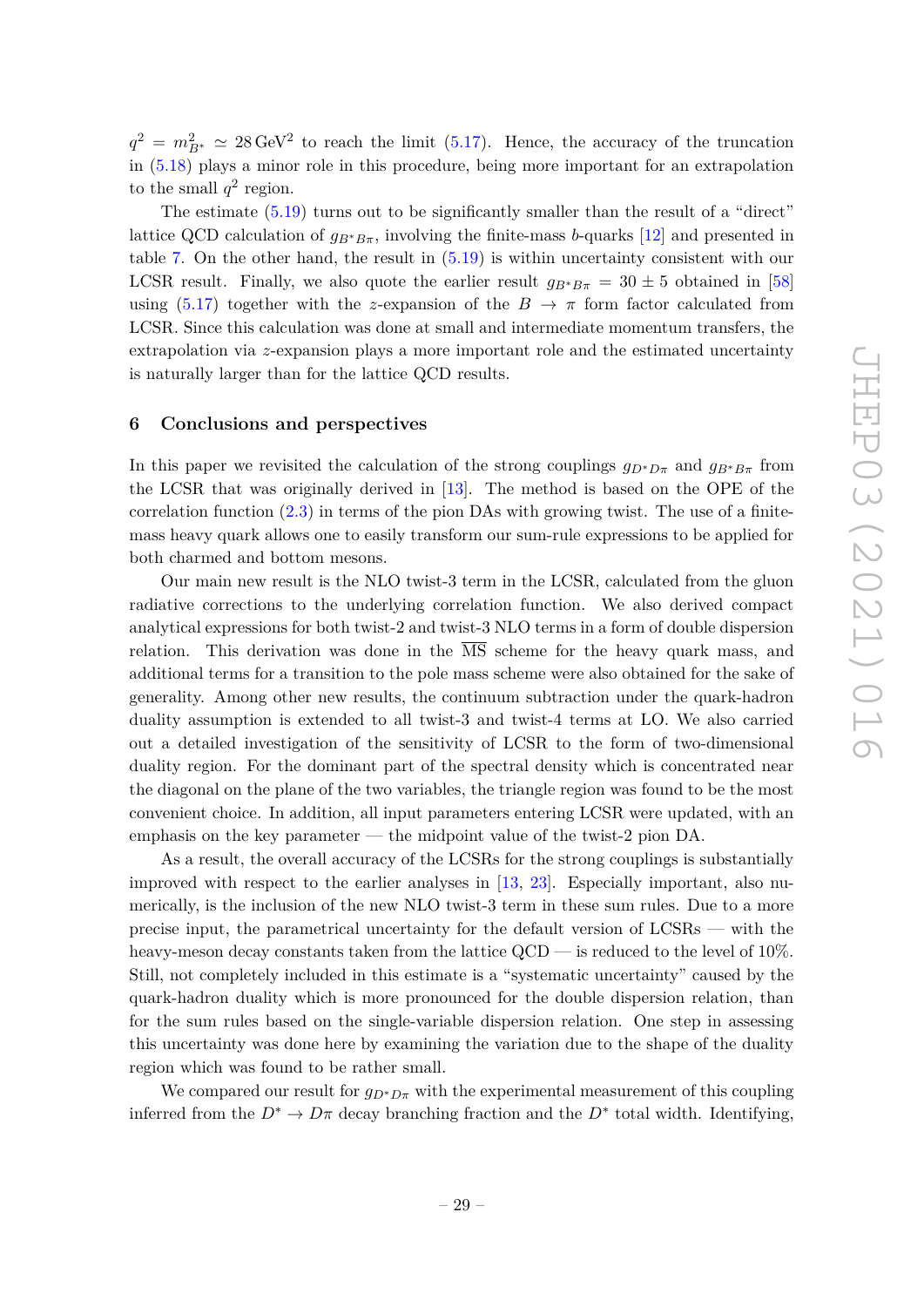somewhat qualitatively, as a  $1\sigma$  standard deviation, the estimated uncertainty of  $O(10\%)$  $(O(20\%))$  of the LCSR result for  $q_{D^*D\pi}$  when the lattice-QCD values (two-point sum rules) are used for decay constants, we find that our result is smaller by approximately  $2\sigma$  than (agrees within  $1\sigma$  with) the measured value. The agreement is much better than before, when only the LO [\[13\]](#page-38-1) or partial NLO [\[23\]](#page-38-7) results were included in the numerical analysis. We conclude that there is no need for a radical modification of the quark-hadron duality ansatz, e.g. adding explicitly the radially excited heavy-meson states to the hadronic part of the sum rules, as suggested earlier [\[24,](#page-38-8) [25\]](#page-38-9). On the other hand, we found that the observed insignificant deviation of the LCSR prediction for  $g_{D^*D\pi}$  from experiment can be removed by a moderate modification of the twist-2 pion DA at low scales. This modification, in its turn, yields quite a noticeable growth of our prediction for *gB*∗*Bπ*. Hence, the sum rule for strong coupling considered here reveals a sensitivity to the pion twist-2 DA, similar to the other well-known LCSRs for the  $\gamma^* \gamma \to \pi$  transition form factor, the pion e.m. form factor and  $H \to \pi$  form factors  $(H = D, B)$ .

Since there are no direct measurements of the  $g_{B^*B\pi}$  coupling, we can only compare our result with the lattice QCD calculations. The most advanced calculation of [\[12\]](#page-38-0) performed at a finite *b*-quark mass, however, neglecting the subleading power terms in the heavy quark expansion yields a  $g_{B^*B_{\pi}}$  coupling which is about 30% larger than the LCSR prediction (see table [7\)](#page-27-0). On the other hand, as we have demonstrated, the latter is quite compatible with the value [\(5.19\)](#page-28-4) extracted from the extrapolation to the *B*<sup>∗</sup> pole of the lattice QCD results for the  $B \to \pi$  form factor [\[61\]](#page-40-12).

Finally, one of the main conclusions following from our analysis is that the inverse mass correction to the heavy-quark limit of the strong couplings is quite large. Hence, it is probably premature to compare our results for that limit with the effective coupling  $\hat{q}$ inferred from the lattice QCD calculations performed in HQET. To clarify this issue, an alternative LCSR for the heavy-meson-pion strong coupling has to be derived in HQET and compared with the heavy-mass expansion of the sum rule considered here.

The method of LCSR considered in this paper is well suited to calculate a whole variety of strong couplings involving the pion. This can easily be done by varying the spin-parity or flavor quantum numbers of both interpolating currents in the correlation function. An early work in this direction can be found e.g. in  $[62]$  where the strong couplings of heavy mesons with other combinations of spin-parities were calculated. Switching to the strange quark in the interpolating currents allows one to access the strange counterparts of the strong couplings considered here, such as  $g_{H^*HK}$  and  $g_{H^*H_sK}$  for both  $H = D, B$ .

The limited scope of this paper prevents us from discussing in detail alternative sum rules for the strong  $H^*H\pi$  couplings, e.g. the ones employing the external soft-pion field in which the correlation function of two heavy-light currents is expanded in terms of local operators (see [\[63](#page-40-14)[–65\]](#page-40-15)). A detailed derivation of this method and comparison with LCSR can be found in [\[13\]](#page-38-1). Due to the growing interest in the *B*-meson DAs, it will be also interesting to "invert" the correlation function considered in this paper to the one with the *B*-meson DAs and the pion-interpolating current.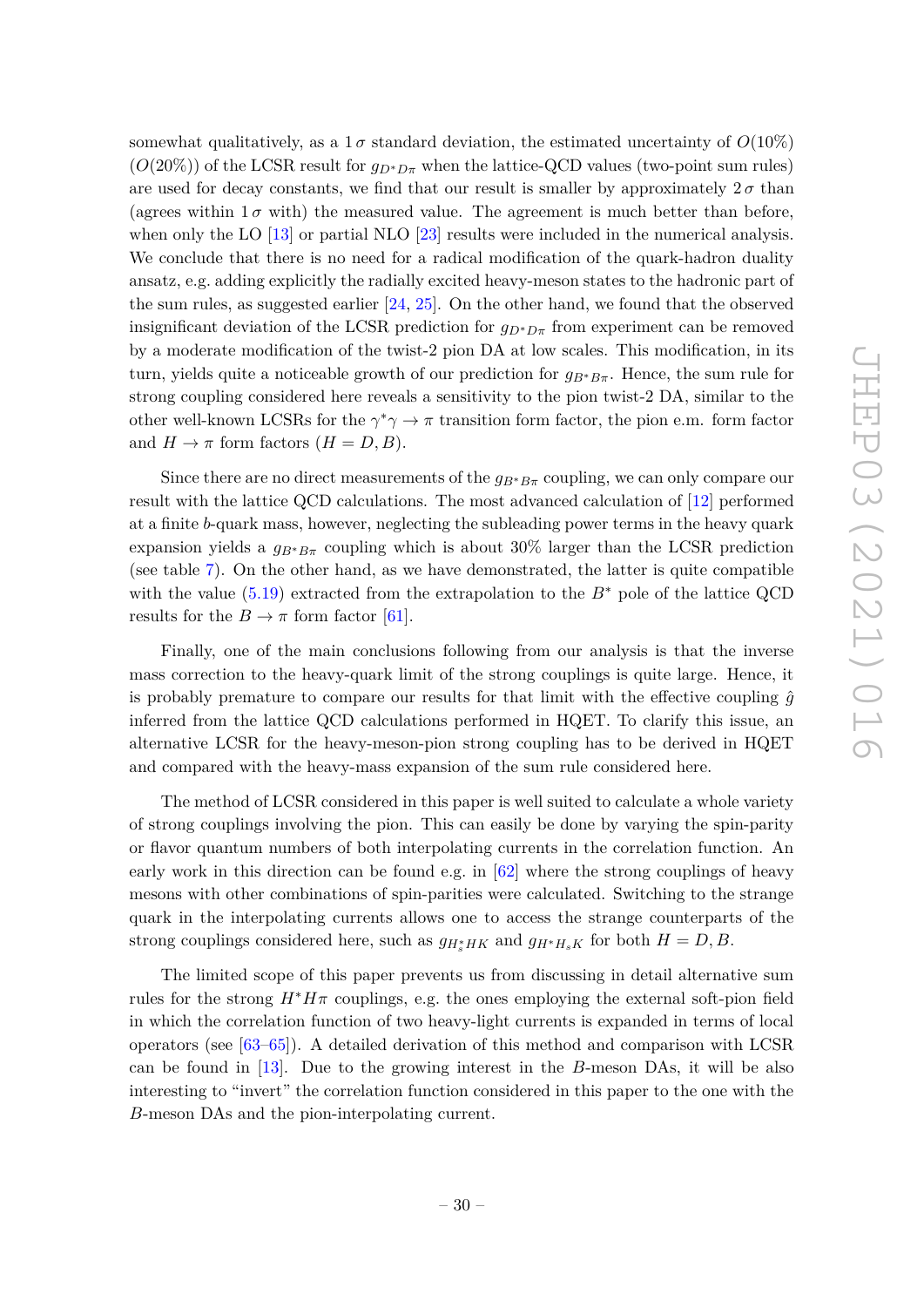# **Acknowledgments**

First of all, we would like to thank Nils Offen and Patrick Gelhausen for participating at the early stages of this work. The work of A.K. is supported by the DFG (German Research Foundation) under grant 396021762-TRR 257 "Particle Physics Phenomenology after the Higgs Discovery". B.M. has been supported by the European Union through the European Regional Development Fund the Competitiveness and Cohesion Operational Programme (KK.01.1.1.06) and by the Croatian Science Foundation (HRZZ) project IP-2019-04-7094. B.M. would also like to express her gratitude to Wolfram Research for providing a free licence to use Mathematica at home during the COVID-19 pandemic lockdown and to Goran Duplančić for discussions. A.K. and B.M. are also partially supported by the Alexander von Humboldt Foundation in the framework of the Research Group Linkage Programme funded by the German Federal Ministry of Education and Research. Y.M.W. acknowledges support from the National Youth Thousand Talents Program, the Youth Hundred Academic Leaders Program of Nankai University, the National Natural Science Foundation of China with Grant No. 11675082, 11735010 and 12075125, and the Natural Science Foundation of Tianjin with Grant No. 19JCJQJC61100. Y.B.W. is supported in part by the Alexander-von-Humboldt Stiftung. We also would like to express a special thanks to the Mainz Institute for Theoretical Physics (MITP) of the Cluster of Excellence PRISMA+ (Project ID 39083149) for its hospitality and support during the scientific program "Lightcone distribution amplitudes in QCD" where this work was re-intiated.

#### <span id="page-31-0"></span>**A Pion light-cone DAs**

The definitions of the pion light-cone DAs in terms of the vacuum-to-pion matrix element of the quark-antiquark and quark-antiquark-gluon nonlocal operators can be found in [\[21\]](#page-38-13). Here the expressions for pion DAs used in the numerical analysis are collected:

• the twist-2 DA:

<span id="page-31-1"></span>
$$
\varphi_{\pi}(u,\mu) = 6u\bar{u} \left[ 1 + \sum_{n=2,4,...} a_n(\mu) C_n^{3/2} (u - \bar{u}) \right], \qquad (A.1)
$$

where  $C_n^{\alpha}(z)$  are Gegenbauer polynomials and the scale dependence of the moments reads

<span id="page-31-2"></span>
$$
a_n(\mu) = \left[\frac{\alpha_s(\mu)}{\alpha_s(\mu')}\right]^{\frac{\gamma_0^n}{\beta_0}} a_n(\mu'), \tag{A.2}
$$

with  $\beta_0 = 11 - \frac{2}{3}$  $\frac{2}{3}n_f$  and the anomalous dimension

$$
\gamma_0^n = C_F \left[ -3 - \frac{2}{(n+1)(n+2)} + 4 \sum_{k=1}^{n+1} \left( \frac{1}{k} \right) \right];
$$
 (A.3)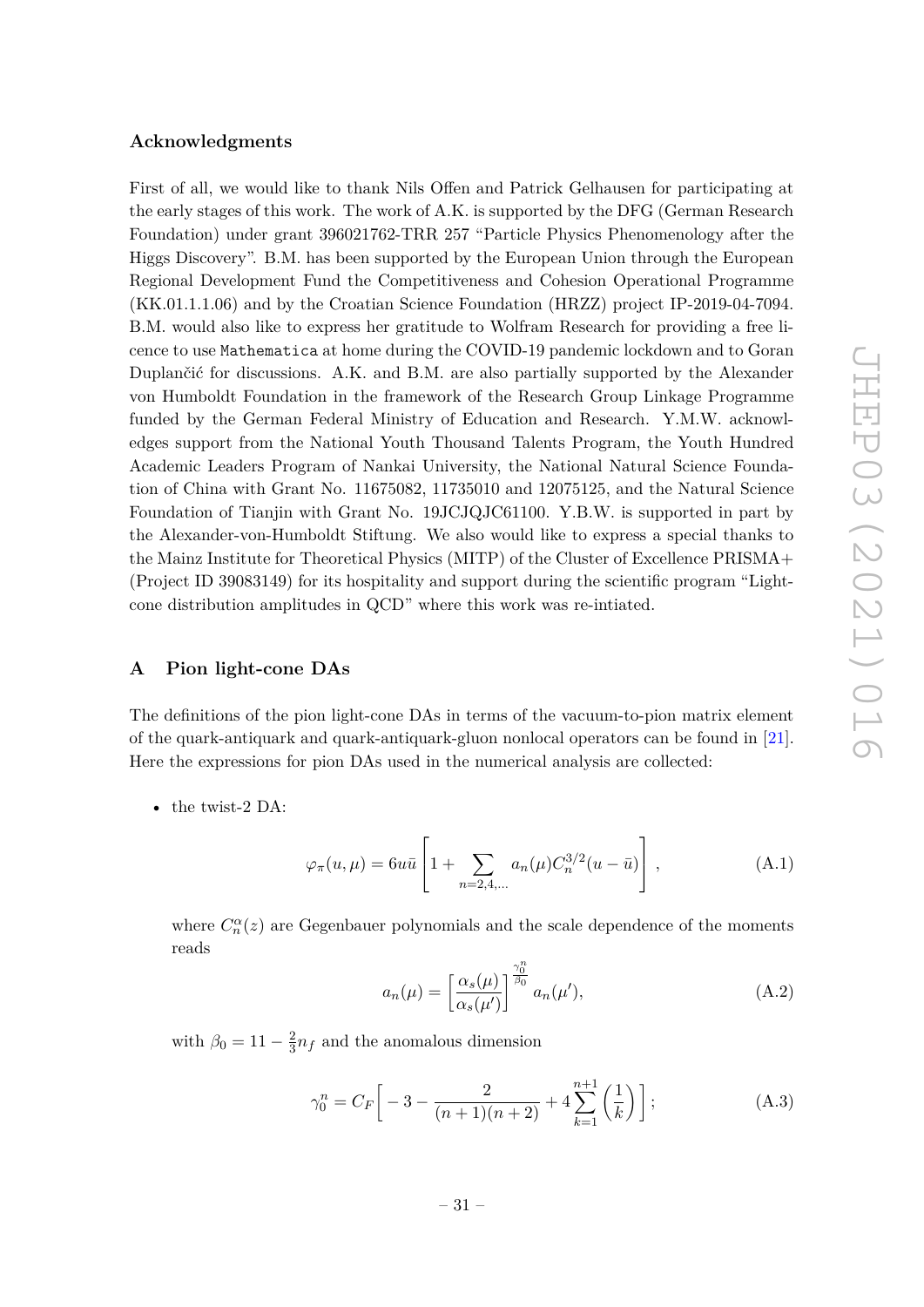• the twist-3 two-particle DAs:

<span id="page-32-0"></span>
$$
\phi_{3\pi}^p(u) = 1 + 30 \frac{f_{3\pi}}{\mu_{\pi} f_{\pi}} C_2^{1/2} (u - \bar{u}) - 3 \frac{f_{3\pi} \omega_{3\pi}}{\mu_{\pi} f_{\pi}} C_4^{1/2} (u - \bar{u}), \tag{A.4}
$$

$$
\phi_{3\pi}^{\sigma}(u) = 6u\bar{u} \left[ 1 + 5\frac{f_{3\pi}}{\mu_{\pi}f_{\pi}} \left( 1 - \frac{\omega_{3\pi}}{10} \right) C_{2}^{3/2}(u - \bar{u}) \right]; \tag{A.5}
$$

• the twist-3 three-particle DA:

$$
\Phi_{3\pi}(\alpha_i) = 360\alpha_1\alpha_2\alpha_3^2 \left[ 1 + \frac{\omega_{3\pi}}{2} (7\alpha_3 - 3) \right]. \tag{A.6}
$$

Transforming the integration variables, the initial expression for the contribution of this DA,

$$
F^{\text{tw3},\bar{q}Gq}(q^2,(p+q)^2) = 4m_Q f_{3\pi} \int_0^1 dv \int \mathcal{D}\alpha \frac{v(q \cdot p)\Phi_{3\pi}(\alpha_i)}{(m_Q^2 - (q + (\alpha_1 + \alpha_3 v)p)^2)^2}, \quad (A.7)
$$

where  $\mathcal{D}\alpha \equiv d\alpha_1 d\alpha_2 d\alpha_3 \delta(1 - \alpha_1 - \alpha_2 - \alpha_3)$ , is reduced to [\(3.8\)](#page-8-3) and we use the following notation:

$$
\overline{\Phi}_{3\pi}(u) \equiv \frac{1}{2u} \int_{0}^{u} d\alpha_{1}(u - \alpha_{1}) \int_{u - \alpha_{1}}^{1 - \alpha_{1}} \frac{d\alpha_{3}}{\alpha_{3}^{2}} \Phi_{3\pi}(\alpha_{1}, 1 - \alpha_{1} - \alpha_{3}, \alpha_{3})
$$

$$
= 5u^{2}\overline{u}^{2} \left[ 3 + \omega_{3\pi} \left( -1 + \frac{7}{4}u \right) \right];
$$
(A.8)

• the twist-4 two-particle DAs:

$$
\psi_{4\pi}(u) = \frac{20}{3} \delta_{\pi}^2 C_2^{1/2} (2u - 1) , \qquad (A.9)
$$

with a shorthand notation for the integral in  $(3.9)$ 

$$
\bar{\psi}_{4\pi}(u) \equiv u \int_0^u dv \, \psi_{4\pi}(v) = \frac{20}{3} \delta_\pi^2 u^2 \bar{u} (1 - 2u) \,, \tag{A.10}
$$

and

$$
\phi_{4\pi}(u) = \frac{200}{3} \delta_{\pi}^2 u^2 \bar{u}^2 + 8\delta_{\pi}^2 \epsilon_{\pi} \Big[ u\bar{u}(2+13u\bar{u}) + 2u^3(10-15u+6u^2) \ln(u) + 2\bar{u}^3(10-15\bar{u}+6\bar{u}^2) \ln(\bar{u}) \Big].
$$
\n(A.11)

• the twist-4 three-particle DAs:

$$
\Phi_{4\pi}(\alpha_i) = 120\delta_{\pi}^2 \epsilon_{\pi}(\alpha_1 - \alpha_2)\alpha_1\alpha_2\alpha_3,
$$
  
\n
$$
\Psi_{4\pi}(\alpha_i) = 30\delta_{\pi}^2(\alpha_1 - \alpha_2)\alpha_3^2 \left(\frac{1}{3} + 2\epsilon_{\pi}(1 - 2\alpha_3)\right),
$$
  
\n
$$
\tilde{\Phi}_{4\pi}(\alpha_i) = -120\delta_{\pi}^2\alpha_1\alpha_2\alpha_3 \left(\frac{1}{3} + \epsilon_{\pi}(1 - 3\alpha_3)\right),
$$
  
\n
$$
\tilde{\Psi}_{4\pi}(\alpha_i) = 30\delta_{\pi}^2\alpha_3^2(1 - \alpha_3) \left(\frac{1}{3} + 2\epsilon_{\pi}(1 - 2\alpha_3)\right).
$$
\n(A.12)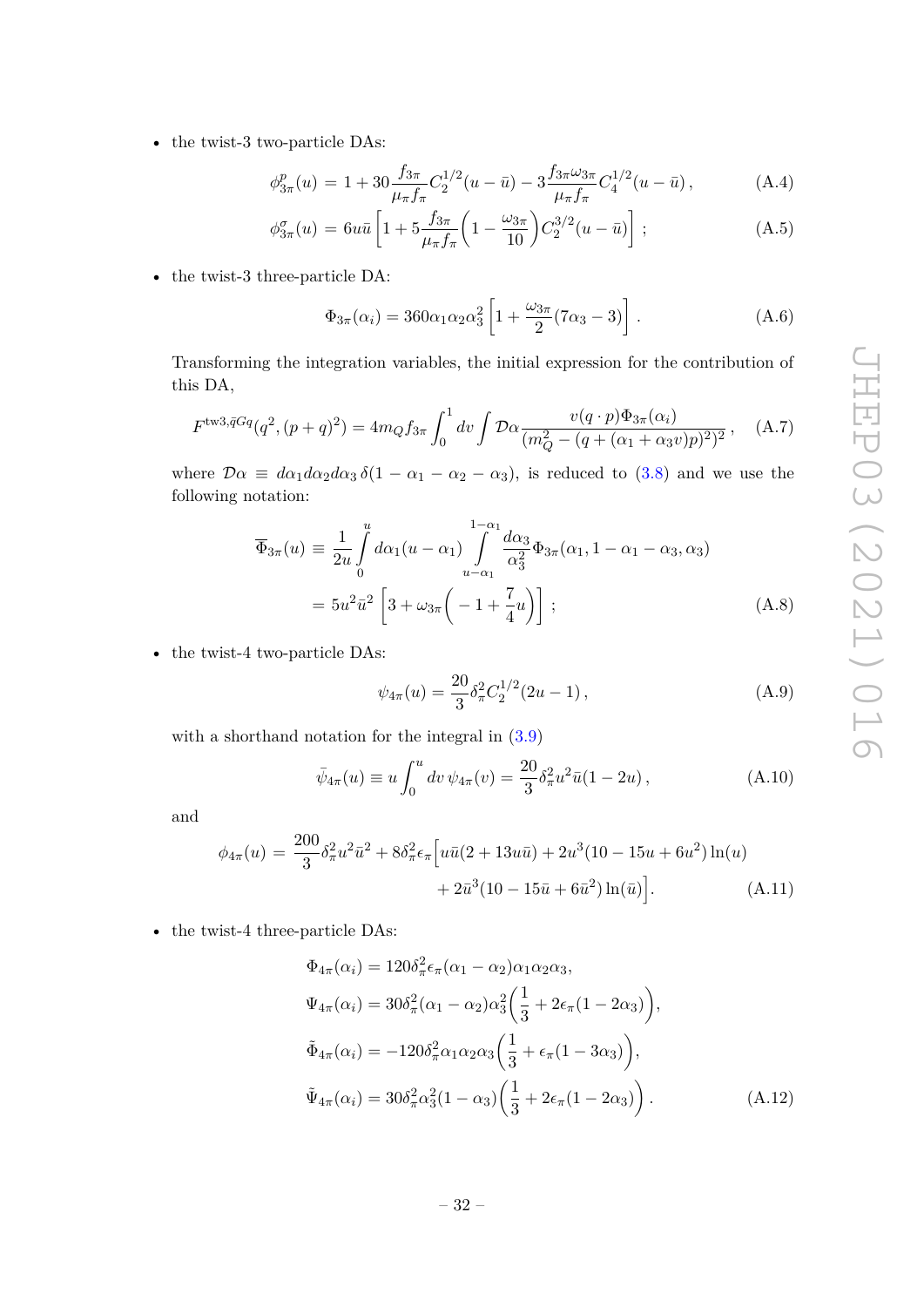Using these expressions, we transformed the sum of the contributions of the above DAs,

$$
F^{\text{tw4},\bar{q}Gq}(q^2,(p+q)^2) = m_Q^2 f_\pi \int_0^1 dv \int \frac{\mathcal{D}\alpha}{(m_Q^2 - (q + (\alpha_1 + \alpha_3 v)p)^2)^2} \times \left[2\Psi_{4\pi}(\alpha_i) - \Phi_{4\pi}(\alpha_i) + 2\tilde{\Psi}_{4\pi}(\alpha_i) - \tilde{\Phi}_{4\pi}(\alpha_i)\right]\Big|_{\alpha_2=1-\alpha_1-\alpha_3},
$$
\n(A.13)

to the compact form  $(3.11)$ , denoting

$$
\overline{\Phi}_{4\pi}(u) = \int_{0}^{u} d\alpha_{1}(u-\alpha_{1}) \int_{u-\alpha_{1}}^{1-\alpha_{1}} d\alpha_{3} \left[ 2\Psi_{4\pi}(\alpha_{i}) - \Phi_{4\pi}(\alpha_{i}) + 2\tilde{\Psi}_{4\pi}(\alpha_{i}) - \tilde{\Phi}_{4\pi}(\alpha_{i}) \right] \Big|_{\alpha_{2}=1-\alpha_{1}-\alpha_{3}}
$$
\n
$$
= \frac{\delta_{\pi}^{2}}{3} u^{3} \bar{u} \left\{ 10 - 5u \left[ 1 + 3\epsilon_{\pi} \left( 1 - \frac{3}{5} u \right) \right] \right\}. \tag{A.14}
$$

# <span id="page-33-0"></span>**B Double spectral density at NLO**

The expression for the twist-2 part of the NLO double spectral density in the sum rule [\(4.5\)](#page-14-0) calculated in the  $\overline{\rm MS}$  scheme reads:

$$
\rho^{(\text{tw2,NLO})}(r_1, r_2)
$$
\n
$$
= f_{\pi} \theta(r_2 - 1) \left\{ 6 \left[ (r_1 - 1) (r_2 - 1) \left( 3 \ln \frac{m_Q^2}{\mu^2} + \ln^2 \frac{r_1 - 1}{r_2 - 1} - \ln \frac{r_1 - 1}{r_2 - 1} \left( \ln \frac{r_1}{r_2} - \frac{1}{r_2} + 1 \right) \right) \right\}
$$
\n
$$
+ \ln(r_2 - 1) \left[ 4 - \ln(r_1 r_2) - \frac{1}{r_2} \right] - \text{Li}_2(1 - r_1) - 3 \text{Li}_2(1 - r_2) + \frac{r_1}{r_2} - \frac{9}{2} - \frac{4}{3} \pi^2 \right)
$$
\n
$$
+ (2 - r_1 - r_2) \left( 3 \ln \frac{m_Q^2}{\mu^2} - 4 \right) - r_2 (r_1 - 1) \ln r_2 - \frac{3}{2} (r_2 - 1)^2 \left[ \frac{d^2}{dr_1^2} \delta(r_1 - r_2) \right.
$$
\n
$$
+ 6 \theta(r_1 - 1) (r_1 - 1) (r_2 - 1) \left[ 2 \ln \frac{r_1 - 1}{r_2 - 1} - \ln \frac{r_1}{r_2} + \frac{1}{r_2} - 1 \right] \frac{d^3}{dr_1^3} \ln |r_1 - r_2| \right\}, \quad (B.1)
$$

where we use the rescaled variables

<span id="page-33-1"></span>
$$
r_1 = \frac{s_1}{m_Q^2}
$$
, and  $r_2 = \frac{s_2}{m_Q^2}$ . (B.2)

To convert this result to the pole-mass scheme for the heavy quark, we are required to include the following term in the above expression

$$
\Delta \rho_{\text{pole}}^{(\text{tw2,NLO})}(r_1, r_2) = -6 f_\pi \left( 3 \ln \frac{m_Q^2}{\mu^2} - 4 \right) \theta(r_2 - 1)
$$

$$
\times \left[ (r_1 - 1)(r_2 - 1) + 2 - r_1 - r_2 \right] \frac{d^2}{dr_1^2} \delta(r_1 - r_2), \qquad (B.3)
$$

with the replacement of  $m_Q \to m_{Q,\text{pole}}$ .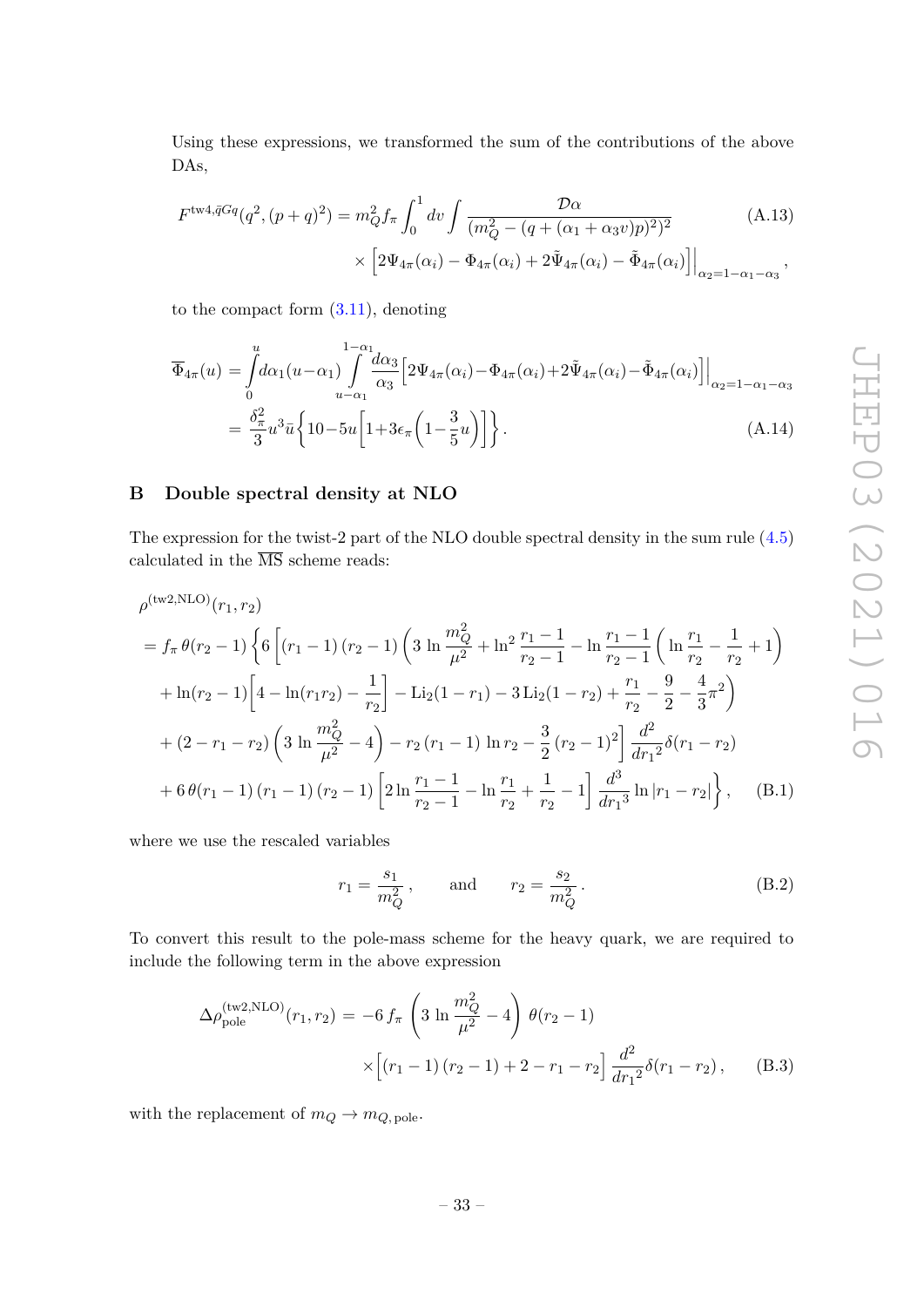The desired twist-3 spectral density at NLO in  $\alpha_s$  is calculated here for the first time:

$$
\rho^{(\text{tw3,NLO})}(r_1, r_2)
$$
\n
$$
= f_{\pi} \frac{\mu_{\pi}}{m_Q} \Big\{ \theta(r_2 - 1) \Big[ -2(r_1 + r_2) \Big( 3 \ln \frac{m_Q^2}{\mu^2} - 4 \Big) + 4r_2(r_1 - 1) \ln \frac{r_2 - 1}{r_1 - 1} + \frac{2r_1}{r_2}(r_2 - 1)^2 \ln(r_2 - 1) - \Big[ 1 + r_2 + r_1(r_1 + 2)(r_2 - 1) \Big] \ln r_2 + (r_1 - 1)(r_2 - 3) + 2(r_1 + r_2 - 2r_1r_2) \Big( -\ln^2 \frac{r_2 - 1}{r_1 - 1} - \ln(r_1 - 1) \ln \frac{r_2}{r_1} + 2 \ln(r_2 - 1) \ln r_2 + \frac{1}{r_2} \ln \frac{r_2 - 1}{r_1 - 1} + 3 \text{Li}_2(1 - r_2) + \text{Li}_2(1 - r_1) + \frac{4}{3} \pi^2 \Big) \Big] \frac{d^2}{dr_1^2} \delta(r_1 - r_2) - 2 \theta(r_1 - 1) \theta(r_2 - 1) \Big[ (r_1 + r_2 - 2r_1r_2) \Big( \ln \frac{r_2}{r_1} - 2 \ln \frac{r_2 - 1}{r_1 - 1} + \frac{1}{r_2} \Big) + 2r_2(r_1 - 1) \Big] \frac{d^3}{dr_1^3} \ln |r_1 - r_2| + 4 \Big[ \frac{d}{dr_1} \delta(r_1 - 1) \Big] \delta(r_2 - 1) \Big( 3 \ln \frac{m_Q^2}{\mu^2} - 4 \Big) \Big\} . \quad (B.4)
$$

The additional term needed to convert the above expression to the pole-mass scheme is

$$
\Delta \rho_{\text{pole}}^{(\text{tw3,NLO})}(r_1, r_2) = \frac{f_\pi \mu_\pi}{m_Q} \left( 3 \ln \frac{m_Q^2}{\mu^2} - 4 \right) \left\{ \theta(r_2 - 1) \left( 3r_1 + 3r_2 - 2r_1 r_2 \right) \frac{d^2}{dr_1^2} \delta(r_1 - r_2) - 4 \left[ \frac{d}{dr_1} \delta(r_1 - 1) \right] \delta(r_2 - 1) \right\}.
$$
\n(B.5)

To facilitate the comparison of our results with those already derived in [\[23\]](#page-38-7), we introduce the two dimensionless variables

<span id="page-34-1"></span><span id="page-34-0"></span>
$$
r = \frac{s_1 - m_Q^2}{s_2 - m_Q^2}, \quad \sigma = \frac{s_1}{m_Q^2} + \frac{s_2}{m_Q^2} - 2.
$$
 (B.6)

Taking into account the fact that the double spectral densities will be integrated over the variables *r* and  $\sigma$  (replacing  $s_1$  and  $s_2$ ) in the LCSR for the strong coupling  $H^*H\pi$ , the method of integration by parts (IBP) can be further applied to the *r*-variable integral in order to simplify the obtained lengthy expressions of  $(B.1)$  and  $(B.4)$  for the triangular duality region, which will result in the vanishing surface terms. Under this circumstance, the twist-2 NLO spectral density  $(B.1)$  can be cast into a more compact form

$$
\rho^{(\text{tw2,NLO})}(r,\sigma)
$$
\n
$$
= f_{\pi} \frac{(r+1)^2}{\sigma} \left\{ 3 \delta(r-1) \left[ \delta(\sigma) - \frac{1}{2} \theta(\sigma) \right] \left( 3 \ln \frac{m_Q^2}{\mu^2} - 4 \right) + \theta(\sigma) \left[ \delta(r-1) \left( 2 \pi^2 + 6 \ln(2\pi) - \frac{\sigma}{2} \right) + \ln \frac{\sigma}{2} \left[ 3 \ln \frac{\sigma+2}{2} - \frac{3 \sigma (\sigma+4) (3 \sigma+10) + 72}{2 (\sigma+2)^3} \right] + \frac{3}{4} \frac{\sigma (\sigma+12) + 12}{(\sigma+2)^2} \right)
$$
\n
$$
+ \theta(r) \frac{6r}{(r+1)} \left( 2 \ln r + \ln \frac{1+r+\sigma}{1+r+r\sigma} - \frac{\sigma}{1+r+\sigma} \right) \frac{d^3}{dr^3} \ln |r-1| \right\}.
$$
\n(B.7)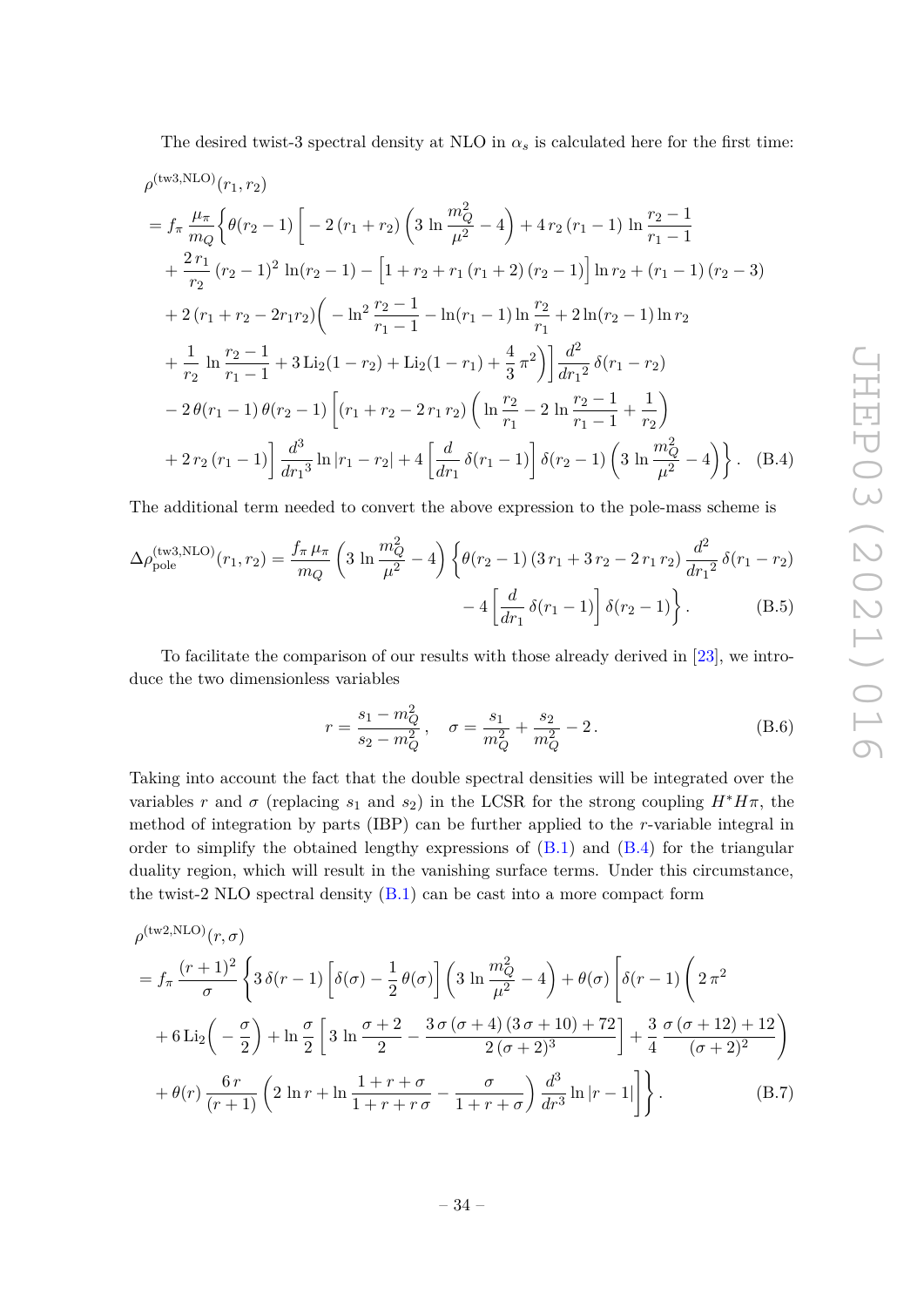Switching to the pole-mass scheme of the heavy quark, one needs to add the following expression

<span id="page-35-2"></span>
$$
\Delta \rho_{\rm pole}^{\rm (tw2,NLO)}(r,\sigma) = f_\pi \frac{(r+1)^2}{\sigma} \left( 3 \ln \frac{m_Q^2}{\mu^2} - 4 \right) \left\{ 3 \delta(r-1) \left[ \frac{1}{2} \theta(\sigma) - \delta(\sigma) \right] \right\}.
$$
 (B.8)

It is straightforward to verify that the sum of  $(B.7)$  and  $(B.8)$  is equivalent to the expression obtained in [\[23\]](#page-38-7) in the pole-mass scheme. Along the same vein, we express the twist-3 double spectral density at  $\mathcal{O}(\alpha_s)$  [\(B.4\)](#page-34-0) for the default duality region as follows

$$
\rho^{(\text{tw3,NLO})}(r,\sigma)
$$
\n
$$
= f_{\pi} \frac{\mu_{\pi}}{m_Q} \frac{(r+1)^2}{\sigma} \left\{ \left( \delta(r-1) \left[ \delta(\sigma) - 2\delta'(\sigma) \right] + 4(r+1)\delta(r)\delta'(\sigma) \right) \left( 3 \ln \frac{m_Q^2}{\mu^2} - 4 \right) \right\}
$$
\n
$$
+ \left( \frac{4}{3} \pi^2 + 1 \right) \delta(r-1)\delta(\sigma) + \theta(\sigma) \left[ \delta(r-1) \left( \frac{4}{3} \pi^2 + 4 \text{Li}_2 \left( -\frac{\sigma}{2} \right) + \frac{1}{2} \left( \frac{\sigma}{4} - \frac{4}{\sigma} \right) \ln \frac{\sigma + 2}{2} \right) \right\}
$$
\n
$$
+ \ln \frac{\sigma}{2} \left( \frac{\sigma^2 + 4}{2(\sigma + 2)^2} + 2 \ln \frac{\sigma + 2}{2} \right) + \frac{1}{2(\sigma + 2)^2} \left[ \frac{3\sigma \left[ \sigma(\sigma + 12) + 80 \right]}{8} + \frac{32}{\sigma} + 62 \right] \right)
$$
\n
$$
+ \theta(r) \frac{2}{\sigma(r+1)} \left( \left[ (1+r)^2 + 2r\sigma \right] \left( 2 \ln r + \ln \frac{1+r+\sigma}{1+r+r\sigma} \right) - \frac{(1+r)^2(r-1)}{1+r+\sigma} - 2r\sigma \right)
$$
\n
$$
\times \frac{d^3}{dr^3} \ln |r-1| \right\}, \tag{B.9}
$$

and

$$
\Delta \rho_{\text{pole}}^{(\text{tw3,NLO})}(r,\sigma) = f_{\pi} \frac{\mu_{\pi}}{m_Q} \frac{(r+1)^2}{\sigma} \left( 3 \ln \frac{m_Q^2}{\mu^2} - 4 \right)
$$

$$
\times \left\{ \frac{1}{2} \delta(r-1) \left[ \theta(\sigma) + 2 \delta'(\sigma) - \delta(\sigma) \right] - 4 (r+1) \delta(r) \delta'(\sigma) \right\}. \quad (B.10)
$$

Finally, for completeness we present the pole-mass scheme additions to the final NLO expressions in [\(4.13\)](#page-16-3), separately for the twist-2 and twist-3 parts:

<span id="page-35-1"></span>
$$
\Delta f_{\text{pole}}^{(\text{tw2})}(\sigma) = \left(3 \ln \frac{m_Q^2}{\mu^2} - 4\right) 3 \left[\frac{1}{2} - \delta(\sigma - 0^+)\right],
$$
  

$$
\Delta f_{\text{pole}}^{(\text{tw3})}(\sigma) = \left(3 \ln \frac{m_Q^2}{\mu^2} - 4\right) \frac{1}{2} \left[1 - \delta(\sigma - 0^+) - 4 \delta'(\sigma - 0^+)\right].
$$
 (B.11)

#### <span id="page-35-0"></span>**C Two-point sum rules for heavy meson decay constants at NLO**

Here the two-point QCD sum rules for the decay constants of the heavy-light mesons *H* and  $H^*$  ( $H = D, B$ ) are presented. Their expressions — with the NLO,  $O(\alpha_s)$  accuracy in the perturbative and quark-condensate terms and including the dimension  $d \leq 6$  condensates — are taken from [\[28\]](#page-38-12). In these sum rules, we denote the Borel parameter squared and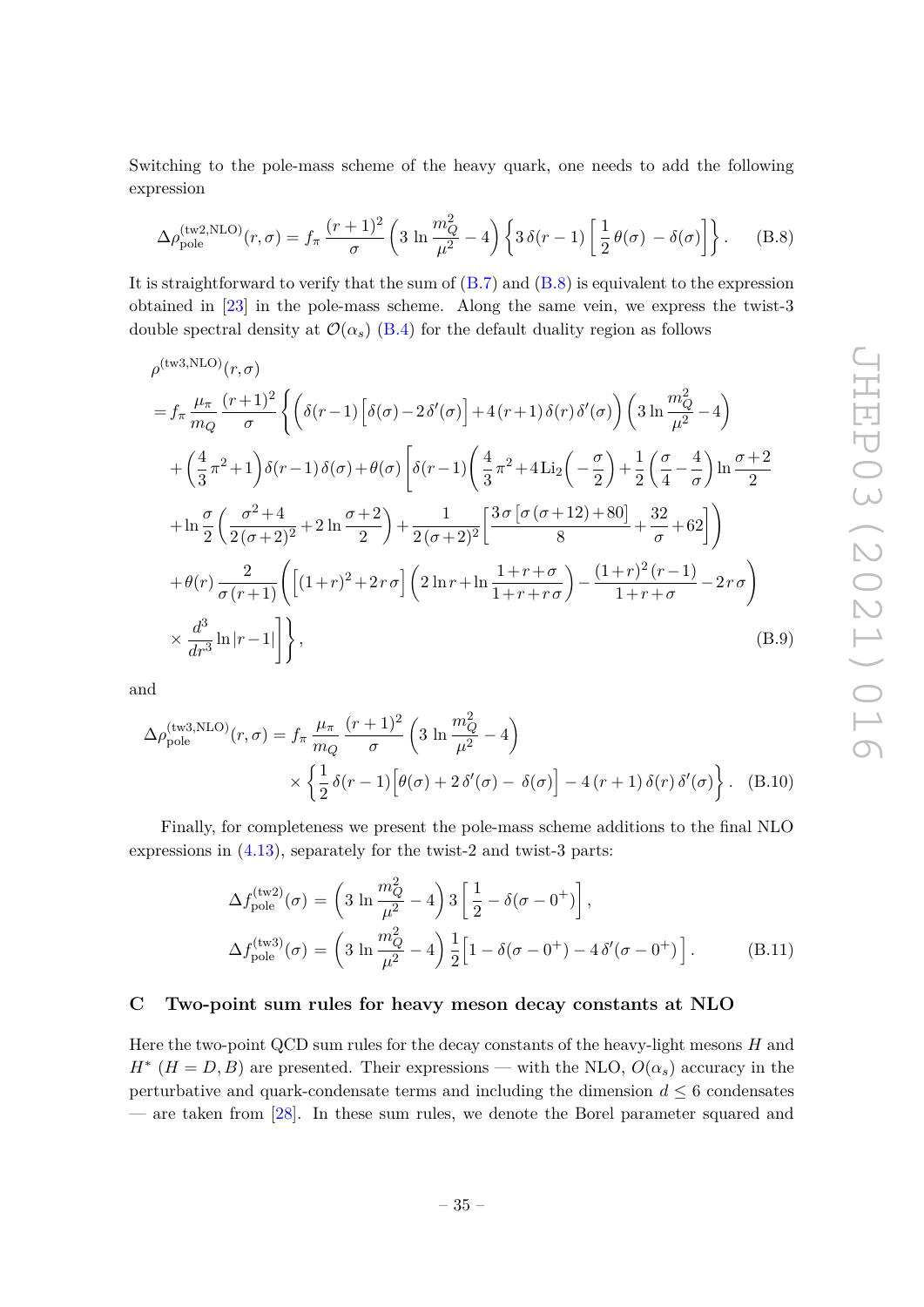duality thresholds by the barred quantities  $\bar{M}^2$  and  $\bar{s}_0, \bar{s}_0^*$ , to distinguish them from the analogous parameters in the LCSR for the strong coupling.

For the decay constant of the pseudoscalar meson we have:

$$
f_H^2 = \frac{e^{m_H^2/\bar{M}^2}}{m_H^4} \left\{ \int\limits_{m_Q^2}^{\bar{s}_0} ds \, e^{-s/\bar{M}^2} \rho_5^{\text{(pert)}}(s) + \Pi_5^{\langle \bar{q}q \rangle}(\bar{M}^2) + \Pi_5^{\text{(d456)}}(\bar{M}^2) \right\},\tag{C.1}
$$

where the perturbative spectral density (for a massless light quark) is:

$$
\rho_5^{\text{(pert)}}(s) = \frac{3m_Q^2}{8\pi^2} s (1-z)^2 + \frac{3\alpha_s C_F}{16\pi^3} m_Q^2 s (1-z) \left[ \frac{9}{2} (1-z) + 2(1-z) \left[ 2 \text{Li}_2(z) + \ln z \ln(1-z) \right] + (3-z)(1-2z) \ln z - (1-z)(5-2z) \ln(1-z) + (1-3z) \left( 3 \ln \frac{\mu^2}{m_Q^2} + 4 \right) \right], \tag{C.2}
$$

denoting  $z = m_Q^2/s$ . The quark condensate contribution is

$$
\Pi_5^{\langle \bar{q}q \rangle}(\bar{M}^2) = -m_Q^3 \langle \bar{q}q \rangle e^{-\frac{m_Q^2}{\bar{M}^2}} \qquad (C.3)
$$
\n
$$
\times \left\{ 1 - \frac{\alpha_s C_F}{2\pi} \left[ \left( 3 \ln \frac{\mu^2}{m_Q^2} + 4 \right) \frac{m_Q^2}{\bar{M}^2} - 7 - 3 \ln \frac{\mu^2}{m_Q^2} + 3 \Gamma \left( 0, \frac{m_Q^2}{\bar{M}^2} \right) e^{\frac{m_Q^2}{\bar{M}^2}} \right] \right\},
$$

containing the incomplete gamma function  $\Gamma(a, z) = \int_z^{\infty} t^{a-1} e^{-t} dt$ .

The sum of contributions of the  $d = 4, 5, 6$  (gluon, quark-gluon and four-quark) condensates is

$$
\Pi_5^{(d456)}(\bar{M}^2) = \left[ \frac{\langle GG \rangle m_Q^2}{12} - \frac{m_0^2 \langle \bar{q}q \rangle m_Q^3}{2\bar{M}^2} \left( 1 - \frac{m_Q^2}{2\bar{M}^2} \right) - \frac{16\pi r_{vac}\alpha_s \langle \bar{q}q \rangle^2 m_Q^2}{27\bar{M}^2} \left( 1 - \frac{m_Q^2}{4\bar{M}^2} - \frac{m_Q^4}{12\bar{M}^4} \right) \right] e^{-\frac{m_Q^2}{\bar{M}^2}} . \tag{C.4}
$$

In the above equations, the following shorthand notations and parameterizations are used for the QCD vacuum condensate densities:

$$
\langle 0|\bar{q}q|0\rangle \equiv \langle \bar{q}q\rangle \,, \qquad (\alpha_s/\pi)\langle 0|G^a_{\mu\nu}G^{a\,\mu\nu}|0\rangle \equiv \langle GG\rangle \,, \qquad \langle 0|g_s\bar{q}G^a_{\mu\nu}t^a\sigma^{\mu\nu}q|0\rangle = m_0^2\langle \bar{q}q\rangle \,,
$$

and the four-quark condensate density, factorized [\[33\]](#page-39-4) via vacuum insertion, is approximated by the square of quark condensates  $r_{vac}\langle \bar{q}q\rangle^2$ , where the numerical factor  $r_{vac}$  parameterizes deviation from the factorization. Note that  $m_0^2$  and the four-quark density multiplied by  $\alpha_s$  are to a good precision scale-independent. The numerical values of all condensate parameters are presented in table [1.](#page-17-1)

The sum rule for the decay constant of the vector heavy-light meson is:

$$
f_{H^*}^2 = \frac{e^{m_{H^*}^2/\bar{M}^2}}{m_{H^*}^2} \left[ \int_{m_Q^2}^{\bar{s}_0^*} ds \, e^{-s/\bar{M}^2} \rho_T^{(\text{pert})}(s) + \Pi_T^{\langle \bar{q}q \rangle}(M^2) + \Pi_T^{\langle d456\rangle}(M^2) \right],\tag{C.5}
$$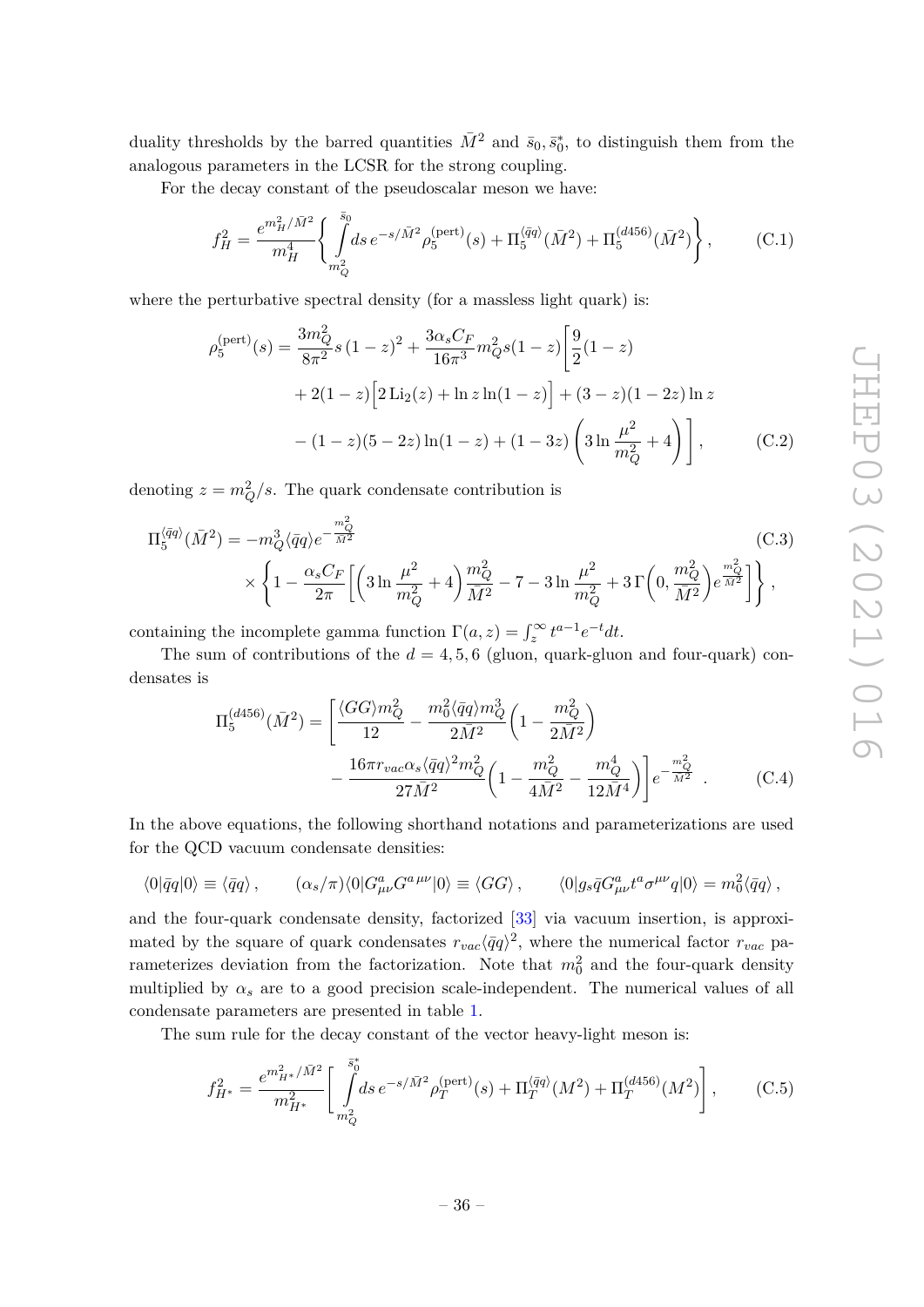with the perturbative spectral density

$$
\rho_T^{\text{(pert)}}(s) = \frac{1}{8\pi^2} s (1-z)^2 (2+z) + \frac{3\alpha_s C_F}{16\pi^3} s \left[ 1 - \frac{5}{2} z + \frac{2}{3} z^2 + \frac{5}{6} z^3 + \frac{2}{3} (1-z)^2 (2+z) \left[ 2 \text{Li}_2(z) + \ln z \ln(1-z) \right] + \frac{1}{3} z (-5 - 4z + 5z^2) \ln z - \frac{1}{3} (1-z)^2 (4+5z) \ln(1-z) - z (1-z^2) \left( 3 \ln \frac{\mu^2}{m_Q^2} + 4 \right) \right], \tag{C.6}
$$

and the condensate contributions:

$$
\Pi_{T}^{\langle \bar{q}q \rangle}(\bar{M}^{2}) = -m_{Q}\langle \bar{q}q \rangle e^{-\frac{m_{Q}^{2}}{\bar{M}^{2}}} \left\{ 1 + \frac{\alpha_{s}C_{F}}{2\pi} \left[ 1 - 3\frac{m_{Q}^{2}}{\bar{M}^{2}} \ln \frac{\mu^{2}}{m_{Q}^{2}} - 4\frac{m_{Q}^{2}}{\bar{M}^{2}} \right. \right. \left. + \frac{m_{Q}^{2}}{\bar{M}^{2}} e^{\frac{m_{Q}^{2}}{\bar{M}^{2}}} \Gamma \left( -1, \frac{m_{Q}^{2}}{\bar{M}^{2}} \right) \right\} , \tag{C.7}
$$

$$
\Pi_T^{(d456)}(\bar{M}^2) = \left[ -\frac{\langle GG \rangle}{12} + \frac{m_0^2 \langle \bar{q}q \rangle m_Q^3}{4\bar{M}^4} - \frac{32\pi \alpha_s r_{vac} \langle \bar{q}q \rangle^2}{81\bar{M}^2} \left( 1 + \frac{m_Q^2}{\bar{M}^2} - \frac{m_Q^4}{8\bar{M}^4} \right) \right] e^{-\frac{m_Q^2}{\bar{M}^2}}. \tag{C.8}
$$

**Open Access.** This article is distributed under the terms of the Creative Commons Attribution License [\(CC-BY 4.0\)](https://creativecommons.org/licenses/by/4.0/), which permits any use, distribution and reproduction in any medium, provided the original author(s) and source are credited.

#### **References**

- <span id="page-37-0"></span>[1] CLEO collaboration, *First measurement of* Γ(*D*<sup>∗</sup><sup>+</sup>) *and precision measurement of m*(*D*<sup>∗+</sup>) − *m*(*D*<sup>0</sup>), *Phys. Rev. D* **65** [\(2002\) 032003](https://doi.org/10.1103/PhysRevD.65.032003) [[hep-ex/0108043](https://arxiv.org/abs/hep-ex/0108043)] [IN[SPIRE](https://inspirehep.net/search?p=find+EPRINT%2Bhep-ex%2F0108043)].
- <span id="page-37-5"></span>[2] BaBar collaboration, *Measurement of the D* ∗ (2010)<sup>+</sup> *meson width and the D* ∗ (2010)<sup>+</sup> − *D*<sup>0</sup> *mass difference*, *[Phys. Rev. Lett.](https://doi.org/10.1103/PhysRevLett.111.111801)* **111** (2013) 111801 [[arXiv:1304.5657](https://arxiv.org/abs/1304.5657)] [IN[SPIRE](https://inspirehep.net/search?p=find+EPRINT%2BarXiv%3A1304.5657)].
- <span id="page-37-1"></span>[3] Particle Data Group collaboration, *Review of particle physics*, *PTEP* **2020** [\(2020\)](https://doi.org/10.1093/ptep/ptaa104) [083C01](https://doi.org/10.1093/ptep/ptaa104) [IN[SPIRE](https://inspirehep.net/search?p=find+J%20%22PTEP%2C2020%2C083C01%22)].
- <span id="page-37-2"></span>[4] G. Burdman and J.F. Donoghue, *Union of chiral and heavy quark symmetries*, *[Phys. Lett. B](https://doi.org/10.1016/0370-2693(92)90068-F)* **280** [\(1992\) 287](https://doi.org/10.1016/0370-2693(92)90068-F) [IN[SPIRE](https://inspirehep.net/search?p=find+J%20%22Phys.Lett.%2CB280%2C287%22)].
- [5] M.B. Wise, *Chiral perturbation theory for hadrons containing a heavy quark*, *[Phys. Rev. D](https://doi.org/10.1103/PhysRevD.45.R2188)* **45** [\(1992\) 2188](https://doi.org/10.1103/PhysRevD.45.R2188) [IN[SPIRE](https://inspirehep.net/search?p=find+J%20%22Phys.Rev.%2CD45%2C2188%22)].
- <span id="page-37-3"></span>[6] T.-M. Yan, H.-Y. Cheng, C.-Y. Cheung, G.-L. Lin, Y.C. Lin and H.-L. Yu, *Heavy quark symmetry and chiral dynamics*, *[Phys. Rev. D](https://doi.org/10.1103/PhysRevD.46.1148)* **46** (1992) 1148 [*Erratum ibid.* **55** (1997) 5851] [IN[SPIRE](https://inspirehep.net/search?p=find+J%20%22Phys.Rev.%2CD46%2C1148%22)].
- <span id="page-37-4"></span>[7] D. Becirevic, B. Blossier, E. Chang and B. Haas, *gB*∗*Bπ-coupling in the static heavy quark limit*, *[Phys. Lett. B](https://doi.org/10.1016/j.physletb.2009.07.031)* **679** (2009) 231 [[arXiv:0905.3355](https://arxiv.org/abs/0905.3355)] [IN[SPIRE](https://inspirehep.net/search?p=find+EPRINT%2BarXiv%3A0905.3355)].
- <span id="page-37-6"></span>[8] D. Becirevic and F. Sanfilippo, *Theoretical estimate of the*  $D^* \to D\pi$  *decay rate, [Phys. Lett.](https://doi.org/10.1016/j.physletb.2013.03.004) B* **721** [\(2013\) 94](https://doi.org/10.1016/j.physletb.2013.03.004) [[arXiv:1210.5410](https://arxiv.org/abs/1210.5410)] [IN[SPIRE](https://inspirehep.net/search?p=find+EPRINT%2BarXiv%3A1210.5410)].
- <span id="page-37-7"></span>[9] K.U. Can, G. Erkol, M. Oka, A. Ozpineci and T.T. Takahashi, *Vector and axial-vector couplings of D and*  $D*$  *mesons in*  $2 + 1$  *flavor lattice QCD*, *Phys. Lett.* B **719** (2013) 103 [[arXiv:1210.0869](https://arxiv.org/abs/1210.0869)] [IN[SPIRE](https://inspirehep.net/search?p=find+EPRINT%2BarXiv%3A1210.0869)].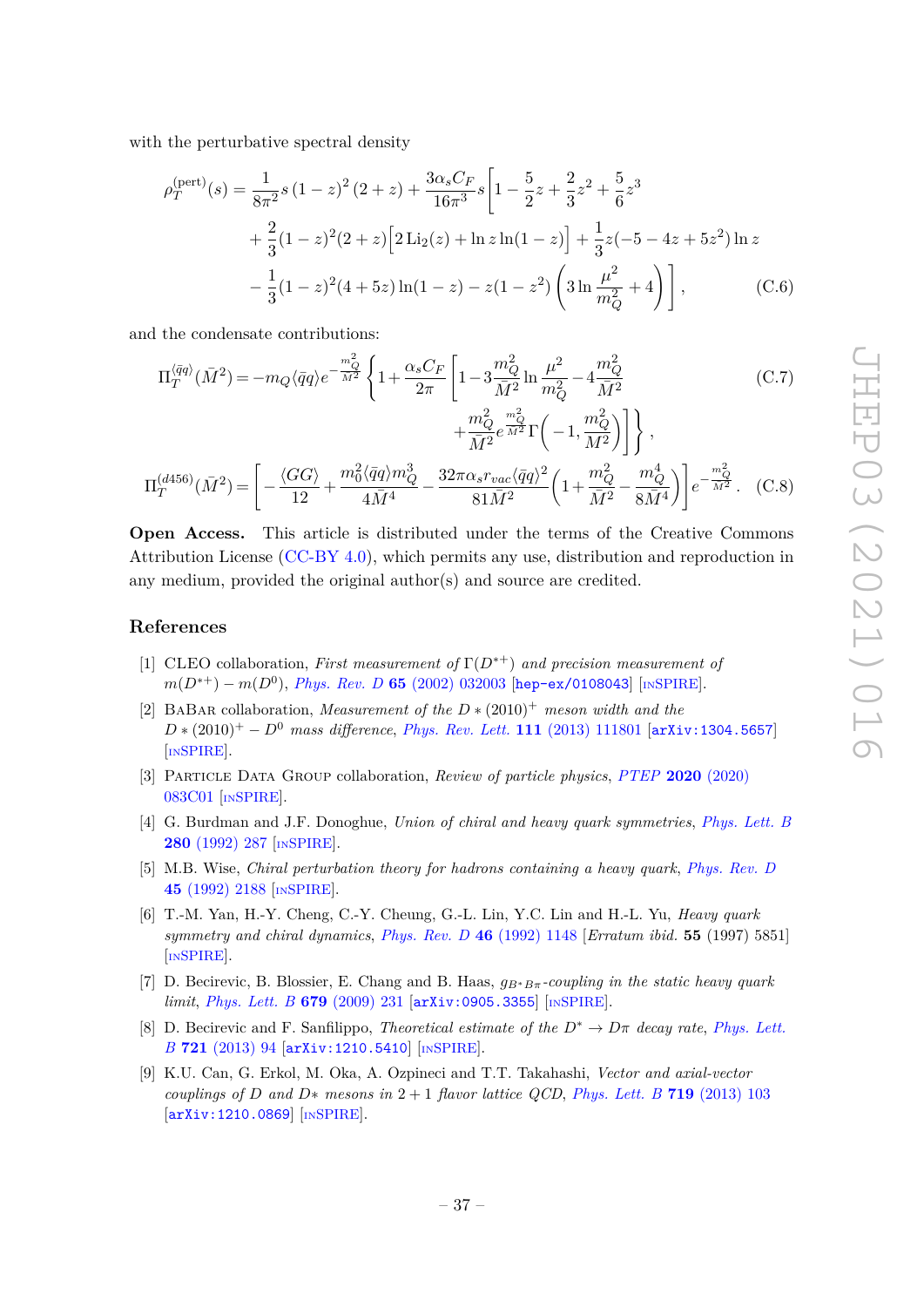- <span id="page-38-17"></span>[10] W. Detmold, C.J.D. Lin and S. Meinel, *Calculation of the heavy-hadron axial couplings*  $q_1$ , *g*<sup>2</sup> *and g*<sup>3</sup> *using lattice QCD*, *Phys. Rev. D* **85** [\(2012\) 114508](https://doi.org/10.1103/PhysRevD.85.114508) [[arXiv:1203.3378](https://arxiv.org/abs/1203.3378)] [IN[SPIRE](https://inspirehep.net/search?p=find+EPRINT%2BarXiv%3A1203.3378)].
- <span id="page-38-18"></span>[11] ALPHA collaboration, *Precision lattice QCD computation of the B*∗*Bπ coupling*, *[Phys. Lett.](https://doi.org/10.1016/j.physletb.2014.11.051) B* **740** [\(2015\) 278](https://doi.org/10.1016/j.physletb.2014.11.051) [[arXiv:1404.6951](https://arxiv.org/abs/1404.6951)] [IN[SPIRE](https://inspirehep.net/search?p=find+EPRINT%2BarXiv%3A1404.6951)].
- <span id="page-38-0"></span>[12] RBC and UKQCD collaborations, *The B*∗*Bπ coupling using relativistic heavy quarks*, *[Phys.](https://doi.org/10.1103/PhysRevD.93.014510) Rev. D* **93** [\(2016\) 014510](https://doi.org/10.1103/PhysRevD.93.014510) [[arXiv:1506.06413](https://arxiv.org/abs/1506.06413)] [IN[SPIRE](https://inspirehep.net/search?p=find+EPRINT%2BarXiv%3A1506.06413)].
- <span id="page-38-1"></span>[13] V.M. Belyaev, V.M. Braun, A. Khodjamirian and R. Ruckl, *D*∗*Dπ and B*∗*Bπ couplings in QCD*, *[Phys. Rev. D](https://doi.org/10.1103/PhysRevD.51.6177)* **51** (1995) 6177 [[hep-ph/9410280](https://arxiv.org/abs/hep-ph/9410280)] [IN[SPIRE](https://inspirehep.net/search?p=find+EPRINT%2Bhep-ph%2F9410280)].
- <span id="page-38-2"></span>[14] I.I. Balitsky, V.M. Braun and A.V. Kolesnichenko,  $\Sigma^+ \to P\gamma$  *decay in QCD*, (in Russian), *Sov. J. Nucl. Phys.* **44** (1986) 1028 [*Yad. Fiz.* **44** (1986) 1582] [IN[SPIRE](https://inspirehep.net/search?p=find+J%20%22Sov.J.Nucl.Phys.%2C44%2C1028%22)].
- <span id="page-38-16"></span>[15] I.I. Balitsky, V.M. Braun and A.V. Kolesnichenko, *Radiative decay*  $\Sigma^+ \to p\gamma$  *in quantum chromodynamics*, *[Nucl. Phys. B](https://doi.org/10.1016/0550-3213(89)90570-1)* **312** (1989) 509 [IN[SPIRE](https://inspirehep.net/search?p=find+J%20%22Nucl.Phys.%2CB312%2C509%22)].
- <span id="page-38-3"></span>[16] V.L. Chernyak and I.R. Zhitnitsky, *B meson exclusive decays into baryons*, *[Nucl. Phys. B](https://doi.org/10.1016/0550-3213(90)90612-H)* **345** [\(1990\) 137](https://doi.org/10.1016/0550-3213(90)90612-H) [IN[SPIRE](https://inspirehep.net/search?p=find+J%20%22Nucl.Phys.%2CB345%2C137%22)].
- <span id="page-38-4"></span>[17] V.M. Braun and I.E. Filyanov, *QCD sum rules in exclusive kinematics and pion wave function*, *[Z. Phys. C](https://doi.org/10.1007/BF01548594)* **44** (1989) 157 [*Sov. J. Nucl. Phys.* **50** (1989) 511] [*Yad. Fiz.* **50** (1989) 818] [IN[SPIRE](https://inspirehep.net/search?p=find+J%20%22Z.Phys.%2CC44%2C157%22)].
- <span id="page-38-5"></span>[18] A. Khodjamirian, R. Rückl, S. Weinzierl and O.I. Yakovlev, *Perturbative QCD correction to the*  $B \to \pi$  *transition form factor, Phys. Lett.* B 410 (1997) 275 [[hep-ph/9706303](https://arxiv.org/abs/hep-ph/9706303)] [IN[SPIRE](https://inspirehep.net/search?p=find+EPRINT%2Bhep-ph%2F9706303)].
- <span id="page-38-15"></span>[19] E. Bagan, P. Ball and V.M. Braun, *Radiative corrections to the decay B* → *πeν and the heavy quark limit*, *[Phys. Lett. B](https://doi.org/10.1016/S0370-2693(97)01371-3)* **417** (1998) 154 [[hep-ph/9709243](https://arxiv.org/abs/hep-ph/9709243)] [IN[SPIRE](https://inspirehep.net/search?p=find+EPRINT%2Bhep-ph%2F9709243)].
- <span id="page-38-14"></span>[20] P. Ball and R. Zwicky, *New results on*  $B \to \pi$ ,  $K, \eta$  *decay formfactors from light-cone sum rules*, *Phys. Rev. D* **71** [\(2005\) 014015](https://doi.org/10.1103/PhysRevD.71.014015) [[hep-ph/0406232](https://arxiv.org/abs/hep-ph/0406232)] [IN[SPIRE](https://inspirehep.net/search?p=find+EPRINT%2Bhep-ph%2F0406232)].
- <span id="page-38-13"></span>[21] G. Duplancic, A. Khodjamirian, T. Mannel, B. Melić and N. Offen, *Light-cone sum rules for*  $B \rightarrow \pi$  *form factors revisited, JHEP* **04** [\(2008\) 014](https://doi.org/10.1088/1126-6708/2008/04/014) [[arXiv:0801.1796](https://arxiv.org/abs/0801.1796)] [IN[SPIRE](https://inspirehep.net/search?p=find+EPRINT%2BarXiv%3A0801.1796)].
- <span id="page-38-6"></span>[22] A. Khodjamirian, C. Klein, T. Mannel and N. Offen, *Semileptonic charm decays*  $D \to \pi \ell \nu_{\ell}$ *and*  $D \rightarrow Kl\nu_{\ell}$  *from QCD light-cone sum rules, Phys. Rev. D* **80** [\(2009\) 114005](https://doi.org/10.1103/PhysRevD.80.114005) [[arXiv:0907.2842](https://arxiv.org/abs/0907.2842)] [IN[SPIRE](https://inspirehep.net/search?p=find+EPRINT%2BarXiv%3A0907.2842)].
- <span id="page-38-7"></span>[23] A. Khodjamirian, R. Ruckl, S. Weinzierl and O.I. Yakovlev, *Perturbative QCD correction to the light cone sum rule for the*  $B^*B\pi$  *and*  $D^*D\pi$  *couplings*, *Phys. Lett.*  $B$  **457** (1999) 245 [[hep-ph/9903421](https://arxiv.org/abs/hep-ph/9903421)] [IN[SPIRE](https://inspirehep.net/search?p=find+EPRINT%2Bhep-ph%2F9903421)].
- <span id="page-38-8"></span>[24] A. Khodjamirian, *QCD sum rules for heavy flavor physics*, *[AIP Conf. Proc.](https://doi.org/10.1063/1.1435927)* **602** (2001) 194 [[hep-ph/0108205](https://arxiv.org/abs/hep-ph/0108205)] [IN[SPIRE](https://inspirehep.net/search?p=find+EPRINT%2Bhep-ph%2F0108205)].
- <span id="page-38-9"></span>[25] D. Becirevic, J. Charles, A. LeYaouanc, L. Oliver, O. Pene and J.C. Raynal, *Possible explanation of the discrepancy of the light cone QCD sum rule calculation of*  $g(D^*D\pi)$ *coupling with experiment*, *JHEP* **01** [\(2003\) 009](https://doi.org/10.1088/1126-6708/2003/01/009) [[hep-ph/0212177](https://arxiv.org/abs/hep-ph/0212177)] [IN[SPIRE](https://inspirehep.net/search?p=find+EPRINT%2Bhep-ph%2F0212177)].
- <span id="page-38-10"></span>[26] A.V. Rusov, *Higher-twist effects in light-cone sum rule for the*  $B \to \pi$  *form factor, [Eur.](https://doi.org/10.1140/epjc/s10052-017-5000-9) [Phys. J. C](https://doi.org/10.1140/epjc/s10052-017-5000-9)* **77** (2017) 442 [[arXiv:1705.01929](https://arxiv.org/abs/1705.01929)] [IN[SPIRE](https://inspirehep.net/search?p=find+EPRINT%2BarXiv%3A1705.01929)].
- <span id="page-38-11"></span>[27] A. Bharucha, *Two-loop corrections to the Btoπ form factor from QCD sum rules on the*  $light-cone$  and  $|V_{ub}|$ , *JHEP* **05** [\(2012\) 092](https://doi.org/10.1007/JHEP05(2012)092) [[arXiv:1203.1359](https://arxiv.org/abs/1203.1359)] [IN[SPIRE](https://inspirehep.net/search?p=find+EPRINT%2BarXiv%3A1203.1359)].
- <span id="page-38-12"></span>[28] P. Gelhausen, A. Khodjamirian, A.A. Pivovarov and D. Rosenthal, *Decay constants of heavy-light vector mesons from QCD sum rules*, *Phys. Rev. D* **88** [\(2013\) 014015](https://doi.org/10.1103/PhysRevD.88.014015) [*Erratum ibid.* **89** (2014) 099901] [*Erratum ibid.* **91** (2015) 099901] [[arXiv:1305.5432](https://arxiv.org/abs/1305.5432)] [IN[SPIRE](https://inspirehep.net/search?p=find+EPRINT%2BarXiv%3A1305.5432)].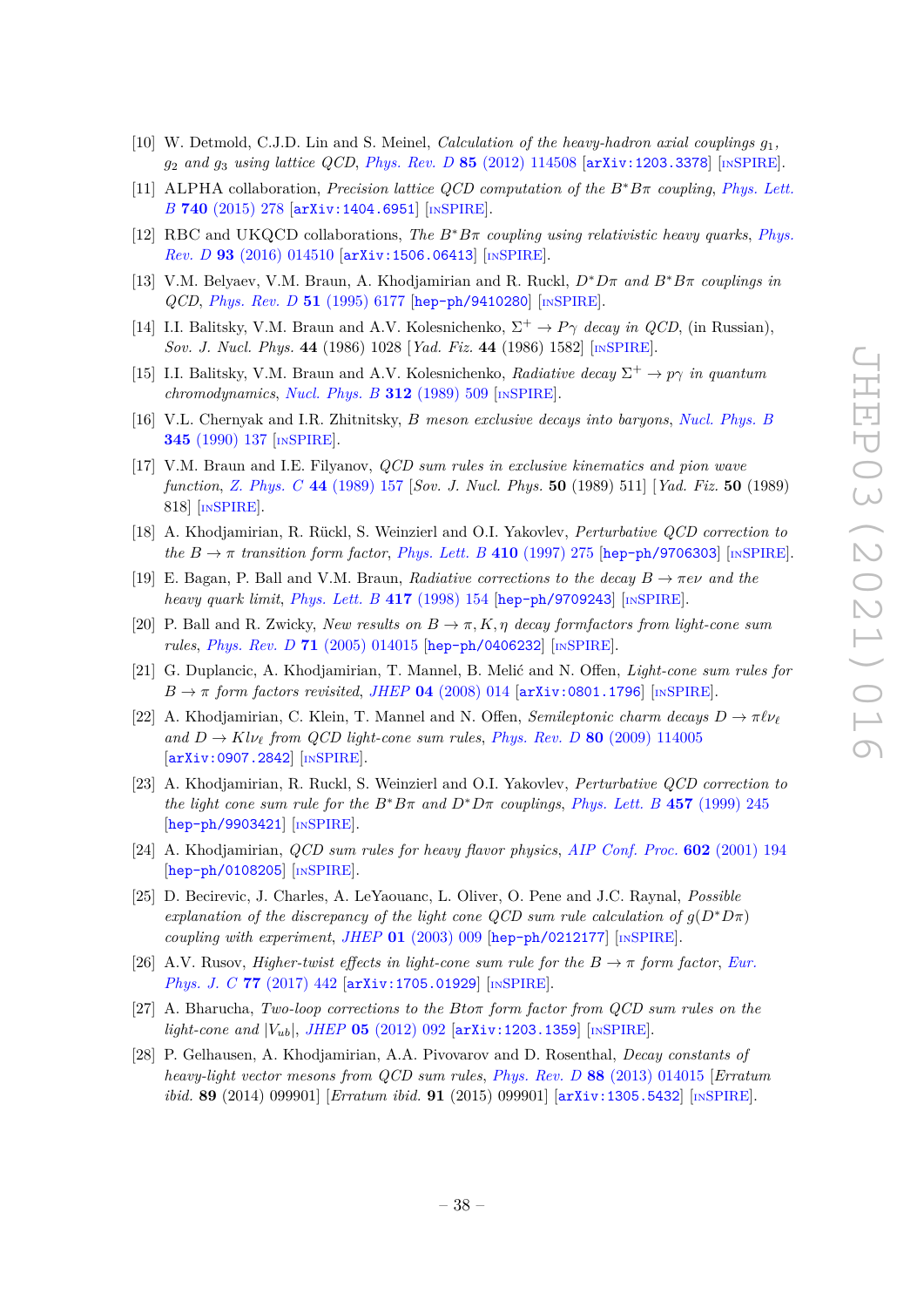- <span id="page-39-0"></span>[29] A.Y. Khodjamirian, *Dispersion sum rules for the amplitudes of radiative transitions in quarkonium*, *[Phys. Lett. B](https://doi.org/10.1016/0370-2693(80)90974-0)* **90** (1980) 460 [IN[SPIRE](https://inspirehep.net/search?p=find+J%20%22Phys.Lett.%2CB90%2C460%22)].
- <span id="page-39-1"></span>[30] B.L. Ioffe and A.V. Smilga, *Meson widths and form-factors at intermediate momentum transfer in nonperturbative QCD*, *[Nucl. Phys. B](https://doi.org/10.1016/0550-3213(83)90291-2)* **216** (1983) 373 [IN[SPIRE](https://inspirehep.net/search?p=find+J%20%22Nucl.Phys.%2CB216%2C373%22)].
- <span id="page-39-2"></span>[31] V.A. Nesterenko and A.V. Radyushkin, *Sum rules and pion form-factor in QCD*, *[Phys. Lett.](https://doi.org/10.1016/0370-2693(82)90528-7) B* **115** [\(1982\) 410](https://doi.org/10.1016/0370-2693(82)90528-7) [IN[SPIRE](https://inspirehep.net/search?p=find+J%20%22Phys.Lett.%2CB115%2C410%22)].
- <span id="page-39-3"></span>[32] P. Colangelo and A. Khodjamirian, *QCD sum rules, a modern perspective*, [hep-ph/0010175](https://arxiv.org/abs/hep-ph/0010175) [IN[SPIRE](https://inspirehep.net/search?p=find+EPRINT%2Bhep-ph%2F0010175)].
- <span id="page-39-4"></span>[33] M.A. Shifman, A.I. Vainshtein and V.I. Zakharov, *QCD and resonance physics. Theoretical foundations*, *[Nucl. Phys. B](https://doi.org/10.1016/0550-3213(79)90022-1)* **147** (1979) 385 [IN[SPIRE](https://inspirehep.net/search?p=find+J%20%22Nucl.Phys.%2CB147%2C385%22)].
- <span id="page-39-5"></span>[34] P. Ball, V.M. Braun and A. Lenz, *Higher-twist distribution amplitudes of the K meson in QCD*, *JHEP* **05** [\(2006\) 004](https://doi.org/10.1088/1126-6708/2006/05/004) [[hep-ph/0603063](https://arxiv.org/abs/hep-ph/0603063)] [IN[SPIRE](https://inspirehep.net/search?p=find+EPRINT%2Bhep-ph%2F0603063)].
- <span id="page-39-6"></span>[35] V.M. Braun and I.E. Filyanov, *Conformal invariance and pion wave functions of nonleading twist*, *[Z. Phys. C](https://doi.org/10.1007/BF01554472)* **48** (1990) 239 [*Sov. J. Nucl. Phys.* **52** (1990) 126] [*Yad. Fiz.* **52** (1990) 199] [IN[SPIRE](https://inspirehep.net/search?p=find+J%20%22Sov.J.Nucl.Phys.%2C52%2C126%22)].
- <span id="page-39-7"></span>[36] H.-D. Li, C.-D. Lü, C. Wang, Y.-M. Wang and Y.-B. Wei, *QCD calculations of radiative heavy meson decays with subleading power corrections*, *JHEP* **04** [\(2020\) 023](https://doi.org/10.1007/JHEP04(2020)023) [[arXiv:2002.03825](https://arxiv.org/abs/2002.03825)] [IN[SPIRE](https://inspirehep.net/search?p=find+EPRINT%2BarXiv%3A2002.03825)].
- <span id="page-39-8"></span>[37] A. Khodjamirian, C. Klein, T. Mannel and Y.-M. Wang, *Form factors and strong couplings of heavy baryons from QCD light-cone sum rules*, *JHEP* **09** [\(2011\) 106](https://doi.org/10.1007/JHEP09(2011)106) [[arXiv:1108.2971](https://arxiv.org/abs/1108.2971)] [IN[SPIRE](https://inspirehep.net/search?p=find+EPRINT%2BarXiv%3A1108.2971)].
- <span id="page-39-9"></span>[38] P. Ball and R. Zwicky, *Improved analysis of*  $B \to \pi e \nu$  *from QCD sum rules on the light cone*, *JHEP* **10** [\(2001\) 019](https://doi.org/10.1088/1126-6708/2001/10/019) [[hep-ph/0110115](https://arxiv.org/abs/hep-ph/0110115)] [IN[SPIRE](https://inspirehep.net/search?p=find+EPRINT%2Bhep-ph%2F0110115)].
- <span id="page-39-10"></span>[39] M. Neubert, *Heavy meson form-factors from QCD sum rules*, *[Phys. Rev. D](https://doi.org/10.1103/PhysRevD.45.2451)* **45** (1992) 2451 [IN[SPIRE](https://inspirehep.net/search?p=find+J%20%22Phys.Rev.%2CD45%2C2451%22)].
- <span id="page-39-11"></span>[40] B. Blok and M.A. Shifman, *The Isgur-Wise function in the small velocity limit*, *[Phys. Rev. D](https://doi.org/10.1103/PhysRevD.47.2949)* **47** [\(1993\) 2949](https://doi.org/10.1103/PhysRevD.47.2949) [[hep-ph/9207217](https://arxiv.org/abs/hep-ph/9207217)] [IN[SPIRE](https://inspirehep.net/search?p=find+EPRINT%2Bhep-ph%2F9207217)].
- <span id="page-39-12"></span>[41] Flavour Lattice Averaging Group collaboration, *FLAG review* 2019, *[Eur. Phys. J. C](https://doi.org/10.1140/epjc/s10052-019-7354-7)* **80** [\(2020\) 113](https://doi.org/10.1140/epjc/s10052-019-7354-7) [[arXiv:1902.08191](https://arxiv.org/abs/1902.08191)] [IN[SPIRE](https://inspirehep.net/search?p=find+EPRINT%2BarXiv%3A1902.08191)].
- <span id="page-39-14"></span>[42] ETM collaboration, *Masses and decay constants of*  $D_{(s)}^*$  *and*  $B_{(s)}^*$  *mesons with*  $N_f = 2 + 1 + 1$ *twisted mass fermions*, *Phys. Rev. D* **96** [\(2017\) 034524](https://doi.org/10.1103/PhysRevD.96.034524) [[arXiv:1707.04529](https://arxiv.org/abs/1707.04529)] [IN[SPIRE](https://inspirehep.net/search?p=find+EPRINT%2BarXiv%3A1707.04529)].
- <span id="page-39-15"></span>[43] K.G. Chetyrkin, J.H. Kühn and M. Steinhauser, *RunDec: a Mathematica package for running and decoupling of the strong coupling and quark masses*, *[Comput. Phys. Commun.](https://doi.org/10.1016/S0010-4655(00)00155-7)* **133** [\(2000\) 43](https://doi.org/10.1016/S0010-4655(00)00155-7) [[hep-ph/0004189](https://arxiv.org/abs/hep-ph/0004189)] [IN[SPIRE](https://inspirehep.net/search?p=find+EPRINT%2Bhep-ph%2F0004189)].
- <span id="page-39-13"></span>[44] B.L. Ioffe, *Condensates in quantum chromodynamics*, *[Phys. Atom. Nucl.](https://doi.org/10.1134/1.1540654)* **66** (2003) 30 [*Yad. Fiz.* **66** (2003) 32] [[hep-ph/0207191](https://arxiv.org/abs/hep-ph/0207191)] [IN[SPIRE](https://inspirehep.net/search?p=find+EPRINT%2Bhep-ph%2F0207191)].
- <span id="page-39-16"></span>[45] RQCD collaboration, *Light-cone distribution amplitudes of pseudoscalar mesons from lattice QCD*, *JHEP* **08** [\(2019\) 065](https://doi.org/10.1007/JHEP08(2019)065) [*Addendum ibid.* **11** (2020) 037] [[arXiv:1903.08038](https://arxiv.org/abs/1903.08038)] [IN[SPIRE](https://inspirehep.net/search?p=find+EPRINT%2BarXiv%3A1903.08038)].
- <span id="page-39-17"></span>[46] A. Khodjamirian, *Form-factors of*  $\gamma^* \rho \to \pi$  *and*  $\gamma^* \gamma \to \pi^0$  *transitions and light cone sum rules*, *[Eur. Phys. J. C](https://doi.org/10.1007/s100520050357)* **6** (1999) 477 [[hep-ph/9712451](https://arxiv.org/abs/hep-ph/9712451)] [IN[SPIRE](https://inspirehep.net/search?p=find+EPRINT%2Bhep-ph%2F9712451)].
- [47] S.S. Agaev, V.M. Braun, N. Offen and F.A. Porkert, *BELLE data on the π* <sup>0</sup>*γ* ∗ *γ form factor: a game changer?*, *Phys. Rev. D* **86** [\(2012\) 077504](https://doi.org/10.1103/PhysRevD.86.077504) [[arXiv:1206.3968](https://arxiv.org/abs/1206.3968)] [IN[SPIRE](https://inspirehep.net/search?p=find+EPRINT%2BarXiv%3A1206.3968)].